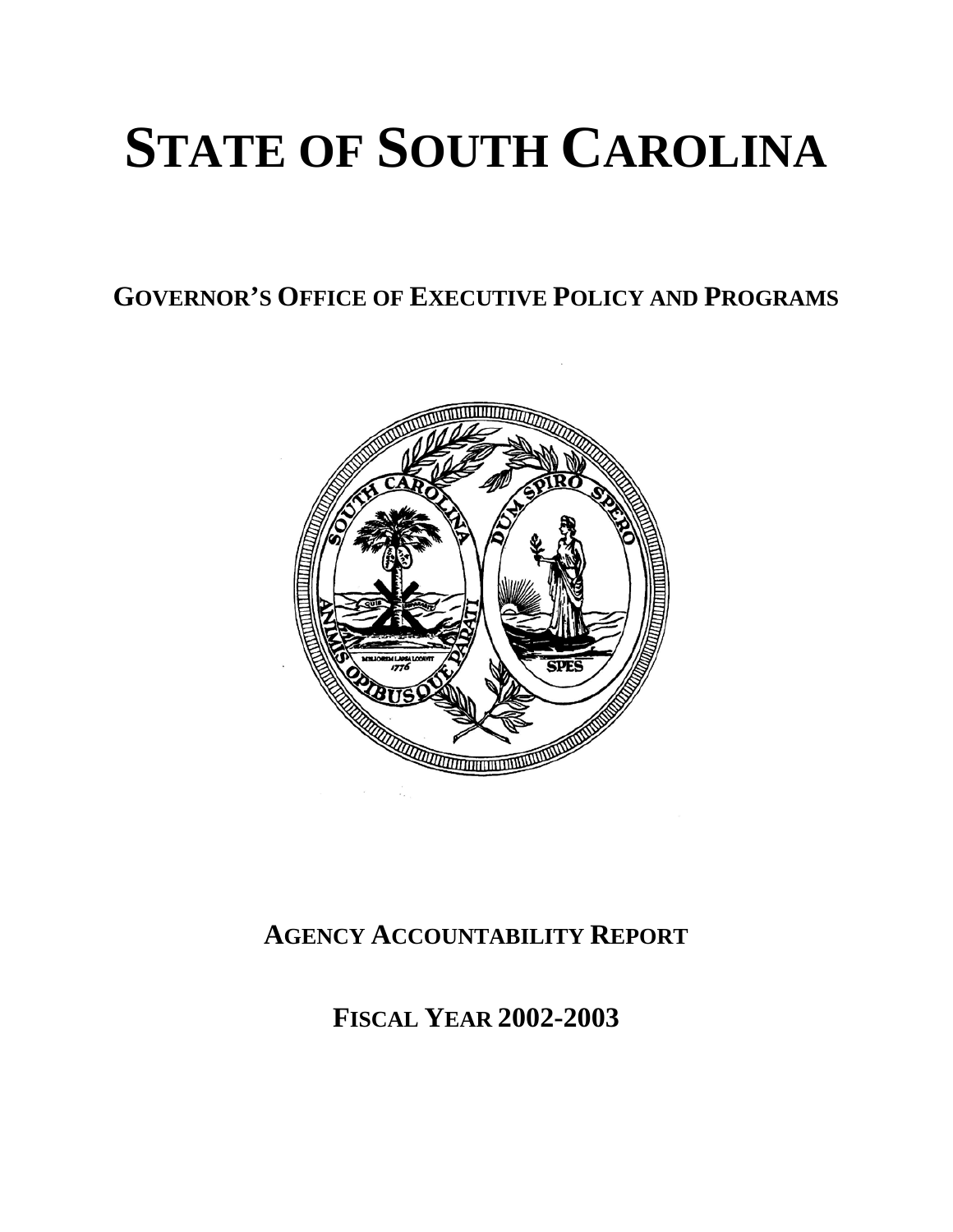#### Section I: Executive Summary

The Office of Executive Policy and Programs (OEPP) provides administrative and financial services for the Governor's Office, including the Executive Control of State (ECOS) and the Governor's Mansion and Grounds, as well as a wide variety of essential constituent services to the residents of South Carolina. Whether providing assistance to abused and neglected children, children with emotional and behavioral problems, victims of crime, people with disabilities, veterans, or others, OEPP consistently strives to meet and exceed the needs of every one of its customers. To provide these services, OEPP works in close collaboration and with the strong commitment of other public officials and organizations, including the Governor and ECOS staff, the legislature, cabinet and other agencies, state boards and commissions, and public, private and non-profit organizations.

#### **Mission Statement**

The mission of OEPP is to serve the people of South Carolina by providing critical educational, social, health, and human services programs in support of Governor Mark Sanford's goals, including promoting open and accountable government, efficiency, and a commitment to servant leadership.

#### **Vision**

OEPP will become state government's leader in customer satisfaction, public trust, and confidence. We will achieve this by creating an innovative learning organization driven by our values and modeled through our interactions with others.

#### **Values**

OEPP's organizational values are included in its strategic plan. Key values identified as important to the organization are integrity, fairness, innovation, leadership, and accountability.  $(1.1, 2.5)$ 

#### **Key Strategic Goals for Present and Future Years**

OEPP's Strategic Plan was completed during 2002. It includes goals with supporting strategies in the areas of Leadership, Customer Satisfaction, Information and Analysis, Human Resources, and Process Management (2.1). Supporting Office Action Plans and related key measures were developed by each office over the past year, including specific office goals. Each office has reported on the status and achievement of these goals and will continue to develop new goals on an ongoing basis as a means to promoting continuous improvement. The results of specific office goals are detailed in Tables 1.3 and 2.4, Questions 2.2 and 2.3, and Category 7. Other shared goals include raising staff qualifications, increasing cross-training within offices, and becoming more aware of and responsive to customer needs.

#### **Barriers and Opportunities**

Primary barriers continue to include reductions in state appropriations which require an increased focus on service efficiency. Opportunities lie in increasing effectiveness, efficiency, and increased customer services. The merger of the administration of the Foster Care Review Board and the Volunteer Guardian ad Litem Program offers an opportunity for increased coordination of services for children in the family court system.

#### **Major Achievements**

During FY'02-'03, OEPP made several notable achievements: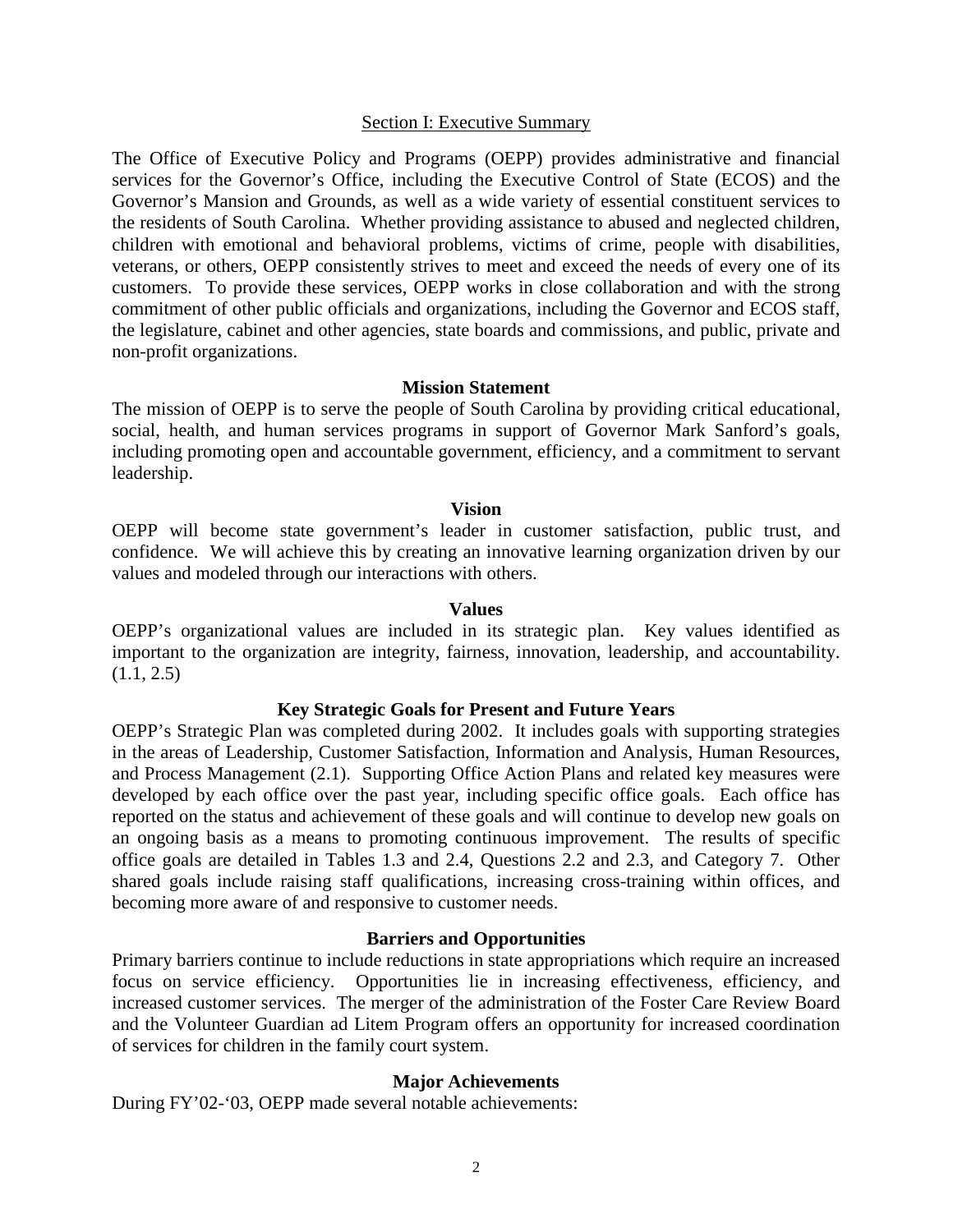OEPP implemented an online e-leave system to increase efficiency in the processing of leave requests and to reduce paper costs. This new system will save the agency approximately \$6,866/year.

During the past fiscal year, the Foster Care Review Board has continued working on the challenge made to members of local review boards to identify issues impacting permanence for children in foster care, then partner with at least one of six groups to identify solutions. As a result, legislation was introduced by the legislative members of the Adoption Procedures Study Committee to improve adoption services in South Carolina.

The Developmental Disabilities Council works with other agencies to reduce the incidence rate of neural tube defects in South Carolina and is pleased to report that this rate has dropped below the national average (0.9) to 0.7 as a result of these efforts.

The Office of Information Technology assisted with the technical deployment of the OEO-SoCarROMA Program, added technical support for users of the e-leave system, and configured and deployed approximately 35 new computers. In addition, Information Technology staff members upgraded all OEPP computers to Windows XP and Office XP to provide additional stability, performance, and security. The Office of Information Technology created and deployed five new FileMaker Pro databases, and it completed a Section 508/ Web Accessibility audit on all OEPP web pages.

The Office of Children's Affairs assumed responsibility of handling adult constituent concerns related to Medicaid and Medicare. These duties were transferred to the Office of Children's Affairs from the Ombudsman Office in February, 2003.

The Children's Affairs Program Administrator chaired a committee made up of state agency representatives to address the needs of a special population of children who are in need of specialized services to be developed by our state's service delivery system.

During 2002, the US Department of Energy recognized the SC Weatherization Center for Excellence under the Office of Economic Opportunity as one of ten weatherization training centers in the United States.

The Office of Human Resources improved its affirmative action goal to 94.6%.

The Continuum of Care (COC) reduced its office space at a savings of \$11,874 per year in office costs and \$1845 in copier costs. The COC also moved one regional office to reduce lease costs and circuit line charges, saving \$35, 200 per year and renegotiated cell phone plans for one region for an annual saving of \$3600.

The Crime Victims' Ombudsman conducted a one-day training on the Constitutional Amendment/ Victims' Bill of Rights and its corresponding statutes on Thursday, April 17, 2003. This training was the first ever sponsored and conducted by the Office of the Crime Victims' Ombudsman since its creation in 1994. Members of law enforcement, solicitor's offices and the court systems attended the training. Comments in the evaluation indicated that the conference was informative and interesting. Suggestions were made to conduct this type of training on a continuing and perhaps regional basis.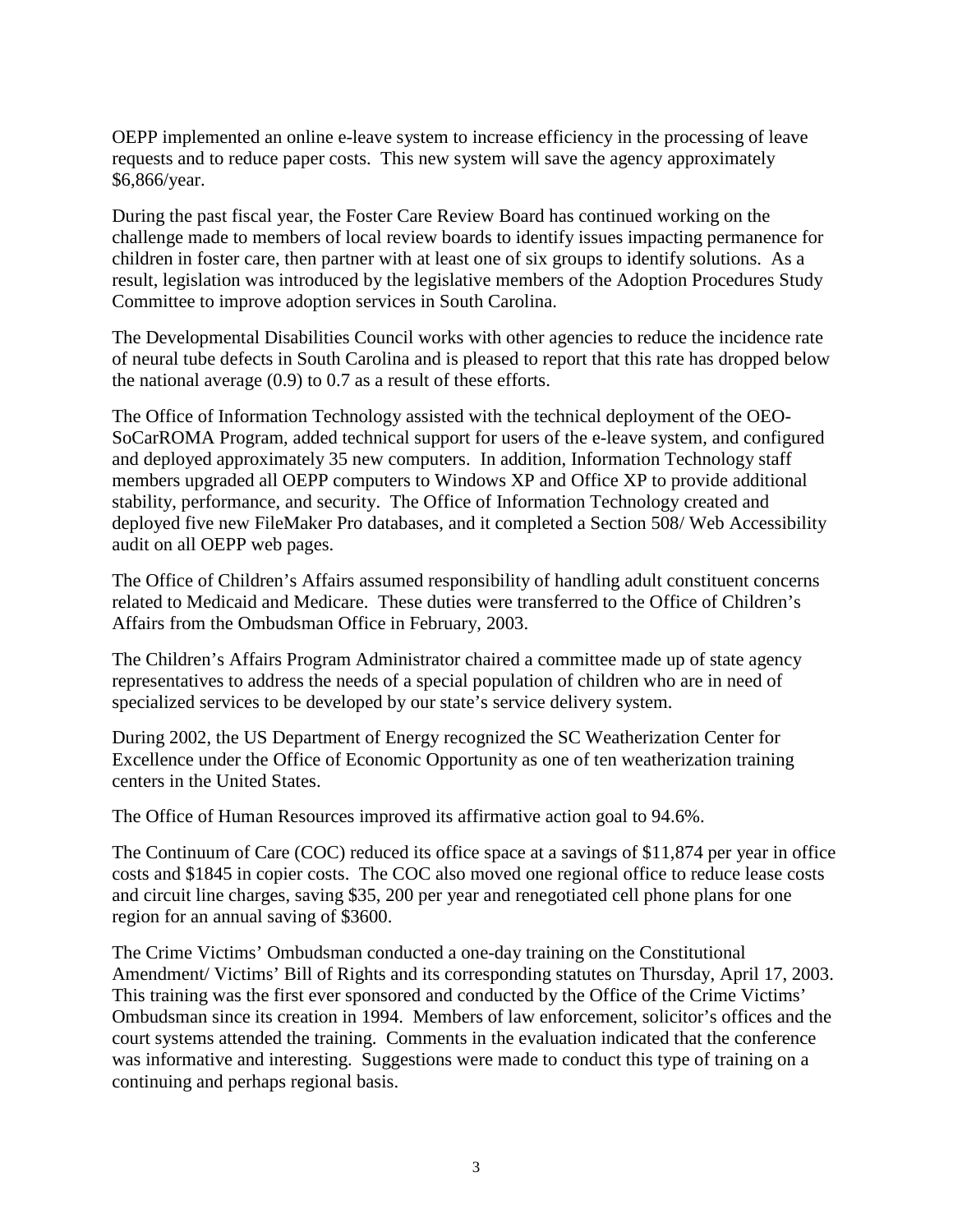The Office of Ombudsman created a Phone Log to track calls received from constituents and services provided.

The State Office of Victim Assistance restructured the Restitution Program and added a Restitution Coordinator position. A weekly statistical report was created indicating the number of cases worked and the amount of money received. The agency incorporated the CAP/SAP program with the Processing Services Administrative area. Another area improved was in the Processing Services Department. Examiners can now use the internet to access medical codes to speed up the claim payment process. This also helps in working with other service providers throughout the state.

The Office of Veterans Affairs collected 58,709 records for the South Carolina War Roster and obtained an additional \$3 million dollars from the state for the State Veterans Nursing Home. These funds secured an additional \$5.8 million in matching federal dollars, allowing for a 60 bed assisted living wing to be added on to the State Veterans Nursing Home.

As a result of grant funds secured, Office of Economic Opportunity staff and sub grantees were able to participate in a major outcomes-based training. In addition, the 5.0 phase of SoCarROMA is nearing completion.

#### **Accountability Report**

OEPP uses its annual accountability as a living and ever changing document that helps drive performance expectations and continuous improvement. As part of the accountability process, each office/program area is asked to provide at least two goals for each fiscal year. These goals must be clearly linked to OEPP's Strategic Plan and must reflect the Governor's goals. Offices report on the status of attaining their goals on a quarterly basis. If the action taken is improving processes, it is incorporated into standard procedures. If not, the office/program area reassesses its goals and either adapts these goals to deal with problems that may be affecting their success or formulates new goals.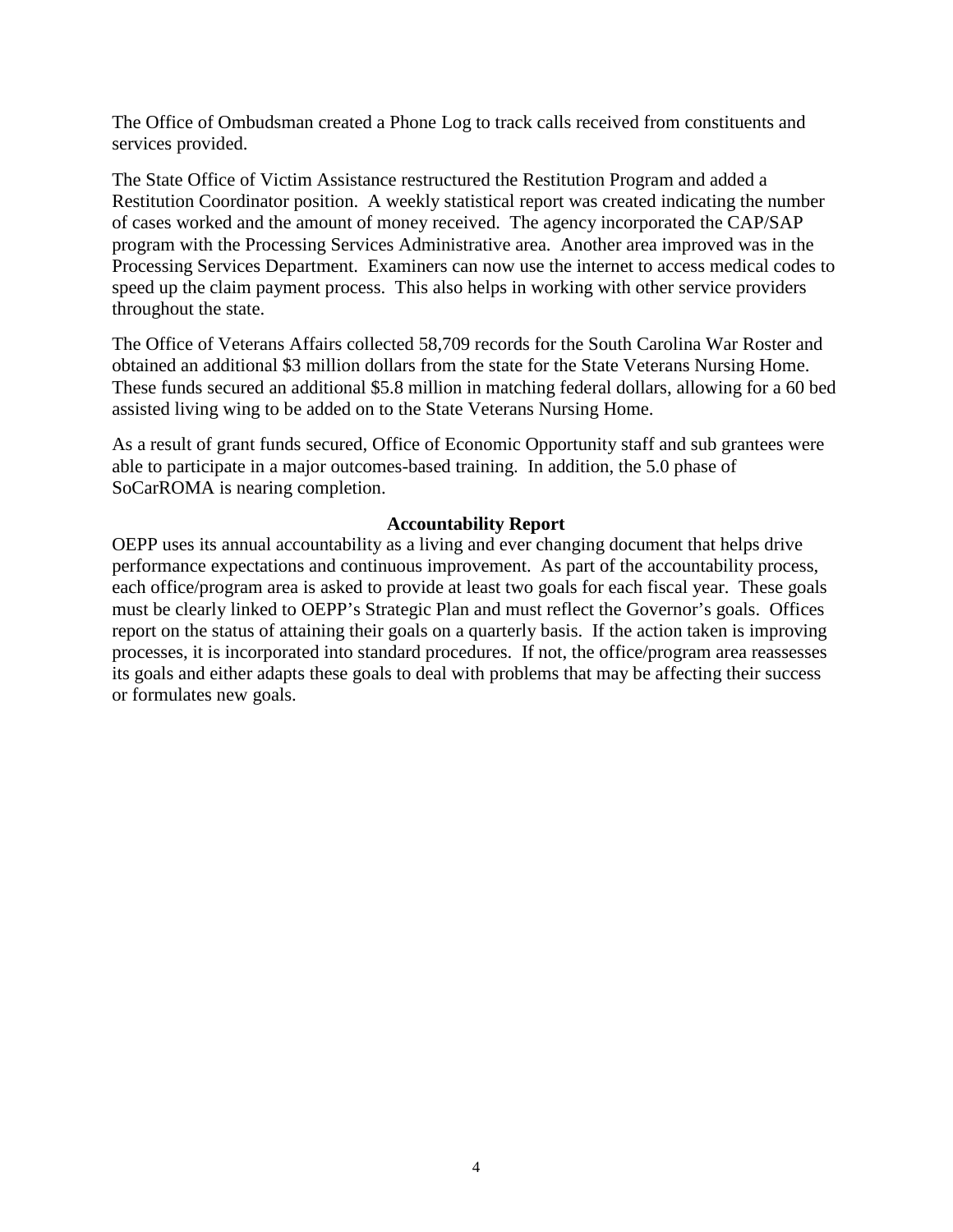#### Section II: Business Overview

OEPP houses 14 major program areas, each distinctively different and created to serve the citizens of South Carolina in key areas of interest and need as statutorily mandated by Section 1- 30-110 or otherwise identified or required. Due to the diversity of each program area, the agency is subdivided into a separate office for each set of related programs. Additionally, the Office of Administrative Services, including Finance, Human Resources, Procurement, and Information Technology, forms the basis for administrative support for each program area and for ECOS staff.

#### *Table II.A - Key Customers and Key Services Provided*

All of the offices below have two common customers that are not enumerated under each section. They are the Governor and the General Assembly.

| <b>Office</b>                           | <b>Key Services</b>                                                                                                                                                                                                                                                                                                                                                                                                                                                                                                                            | <b>Customers</b>                                                                                                          |
|-----------------------------------------|------------------------------------------------------------------------------------------------------------------------------------------------------------------------------------------------------------------------------------------------------------------------------------------------------------------------------------------------------------------------------------------------------------------------------------------------------------------------------------------------------------------------------------------------|---------------------------------------------------------------------------------------------------------------------------|
| Children's Affairs                      | arbitrates and mediates services among agencies                                                                                                                                                                                                                                                                                                                                                                                                                                                                                                | public agencies serving children, families of                                                                             |
|                                         | serving difficult cases and provides ombudsman<br>services for families and children                                                                                                                                                                                                                                                                                                                                                                                                                                                           | children                                                                                                                  |
| Client Assistance Program (CAP)         | assist constituents with disabilities by: a) providing<br>information concerning the South Carolina Vocational<br>Rehabilitation Department, Commission for the Blind,<br>and State Independent Living Council; b) negotiating<br>with these agencies concerning the services to be<br>provided; c) mediating disputes between constituents<br>and these agencies; d) representing constituents at fair<br>hearings against these agencies; and e) assisting<br>constituents with other conflict resolution services<br>against these agencies | residents with disabilities; other state<br>agencies                                                                      |
| Continuum of Care (COC)                 | assesses client's needs and service plans to meet those<br>needs; case management; reviews of providers                                                                                                                                                                                                                                                                                                                                                                                                                                        | children with emotional and behavioral<br>disorders, their parents, schools; public<br>agencies                           |
| Correspondence                          | assists in logging, routing, and tracking constituent<br>letters and monitors timeliness of the response to that<br>correspondence                                                                                                                                                                                                                                                                                                                                                                                                             | anyone who writes the Governor's Office                                                                                   |
| Crime Victims' Ombudsman (CVO)          | handles complaints against any agency or individual<br>in the criminal justice system                                                                                                                                                                                                                                                                                                                                                                                                                                                          | crime victims                                                                                                             |
| Developmental Disabilities Council      | provides grants for programs which support inclusion                                                                                                                                                                                                                                                                                                                                                                                                                                                                                           | citizens with disabilities; organizations that                                                                            |
| (DDC)                                   | into the community for those with disabilities                                                                                                                                                                                                                                                                                                                                                                                                                                                                                                 | deal with the needs of the disabled                                                                                       |
| Finance/Procurement                     | paying vendors/suppliers once a product has been<br>delivered/service provided; keying budgets; payroll                                                                                                                                                                                                                                                                                                                                                                                                                                        | other offices, vendors, Comptroller General,<br>Treasurer's Office, staff                                                 |
| Foster Care Review (FCRB)               | recommends the treatment and placement of foster<br>children, statements about areas of concern through<br>reports and advocacy review                                                                                                                                                                                                                                                                                                                                                                                                         | Department of Social Services; Family Court<br>judges; birth and foster parents; treatment<br>providers; foster children. |
| Governor's Ombudsman                    | handles complaints regarding state agencies and<br>provides information on state agencies and their<br>services                                                                                                                                                                                                                                                                                                                                                                                                                                | residents of South Carolina                                                                                               |
| Guardian Ad Litem (GAL)                 | supervises volunteer advocates who serve as monitors<br>and protectors of maltreated children for family court<br>judges                                                                                                                                                                                                                                                                                                                                                                                                                       | abused and neglected children; family court<br>judges                                                                     |
| Human Resources (HR)                    | provides support in the areas of recruitment and<br>employment services, employee training and<br>evaluation, benefit management, employee records<br>management, classification and compensation, and<br>employee relations                                                                                                                                                                                                                                                                                                                   | employees of the Governor's Office; those<br>seeking employment in the Governor's<br>Office                               |
| Information Technology (IT)             | provides Internet resources, e-mail, file access, or<br>other technology resources                                                                                                                                                                                                                                                                                                                                                                                                                                                             | employees of OEPP; website users                                                                                          |
| Office of Economic Opportunity<br>(OEO) | requests, receives and distributes federal funds<br>(grants)                                                                                                                                                                                                                                                                                                                                                                                                                                                                                   | community actions and other non-profit<br>groups                                                                          |
| <b>Small and Minority Business</b>      | provides certification, training, and networking                                                                                                                                                                                                                                                                                                                                                                                                                                                                                               | small and minority businesses                                                                                             |
| (OSMBA)                                 | opportunities                                                                                                                                                                                                                                                                                                                                                                                                                                                                                                                                  |                                                                                                                           |
| <b>Special Projects</b>                 | processes all proclamation requests, organizes special                                                                                                                                                                                                                                                                                                                                                                                                                                                                                         | residents of South Carolina; city, county,                                                                                |
|                                         | events, coordinates the Governor's Reading Honor<br>Roll, Citizenship Awards, Volunteer Awards, annual                                                                                                                                                                                                                                                                                                                                                                                                                                         | and federal governments; non-profit<br>organizations; other state agencies                                                |
|                                         |                                                                                                                                                                                                                                                                                                                                                                                                                                                                                                                                                |                                                                                                                           |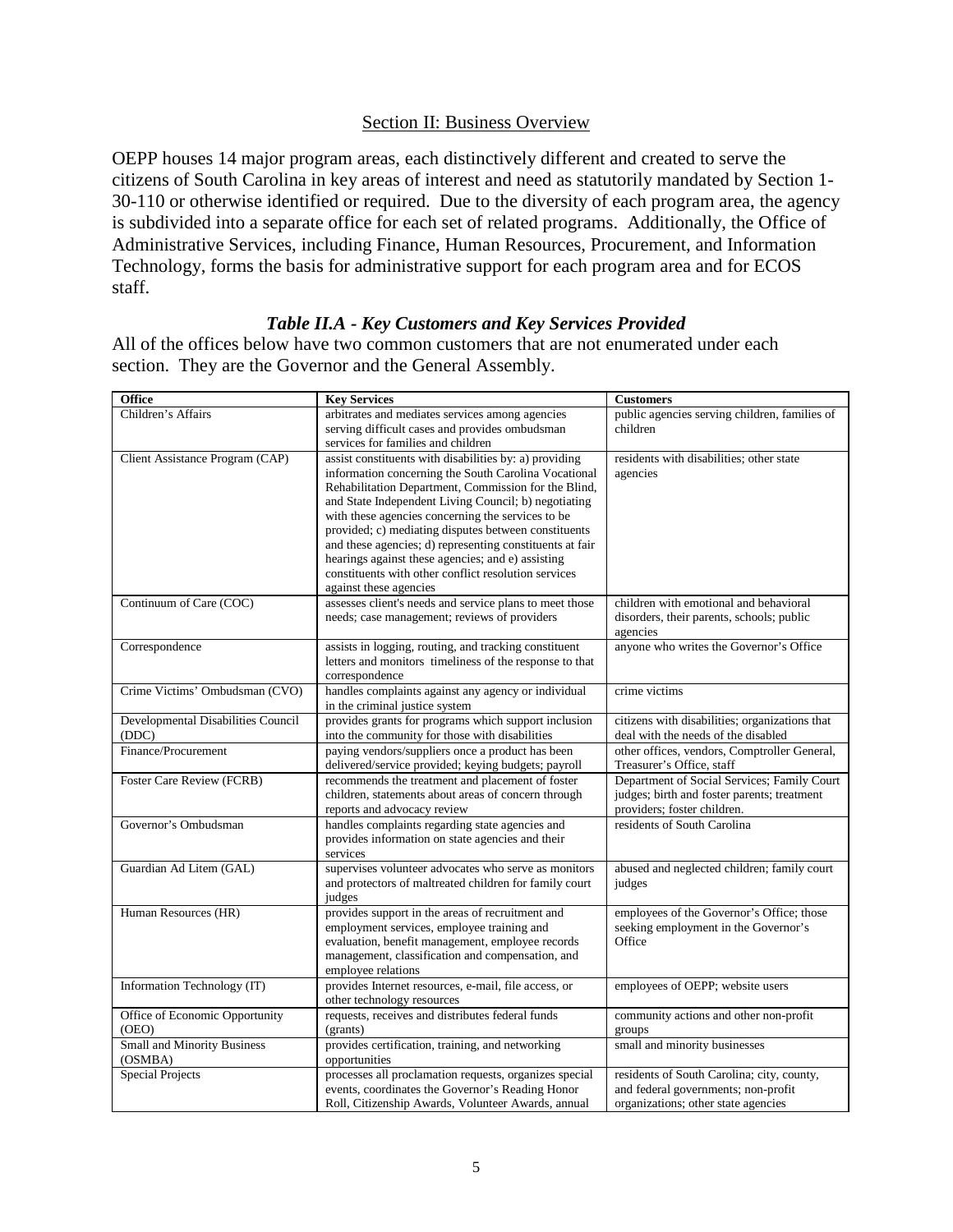|                          | United Way campaign, congratulatory letters, ESF-14<br>activities, and accountability for the agency                                                                        |                                       |
|--------------------------|-----------------------------------------------------------------------------------------------------------------------------------------------------------------------------|---------------------------------------|
| Veterans Affairs (VA)    | provides assistance in filing, developing, presenting,<br>and prosecuting to final determination all claims for<br>benefits (funerals, burials, education, hospitalization) | Veterans; their families; legislators |
| Victim Assistance (SOVA) | provides assistance regarding medical and dental<br>expenses, counseling, loss of support, information,<br>and referral                                                     | crime victims                         |

# **Total Number of Employees**

Classified: 209 Unclassified: 23 Temporary: 13 Temporary (Time Limited): 48 Temporary (Grant): 23

# **Operating Locations**

All Offices within OEPP operate out of the Edgar Brown Building at 1205 Pendleton Street, Columbia, SC, 29201, except for the following:

- $\triangleright$  Guardian ad Litem judicial circuit staff and county staff operate in 36 locations around the state.
- $\triangleright$  Three of the four field offices for the Office of Veterans Affairs are co-located in each of the main VA Medical Centers that serve SC veterans: Charleston, Columbia, and Augusta, GA. The other is housed in the VA Regional Office in Columbia.
- $\triangleright$  The Continuum of Care has one main state office and four regional offices. The main office is located at 220 Stoneridge Drive, Suite 300, in Columbia. The four regional offices are located in Columbia, Greenville, Florence, and North Charleston.
- SOVA has three outreach offices in Orangeburg, Bamberg, and Bennettsville.

#### **Key Suppliers/Vendors:**

OEPP conducts business with a large variety of suppliers/vendors. The following are the top three in terms of business conducted: State of SC (examples include computer services, state telephone system, motor pool, liability insurance, office supplies and rent), Forms and Supply Company (office supplies), and Gateway Company (computer hardware).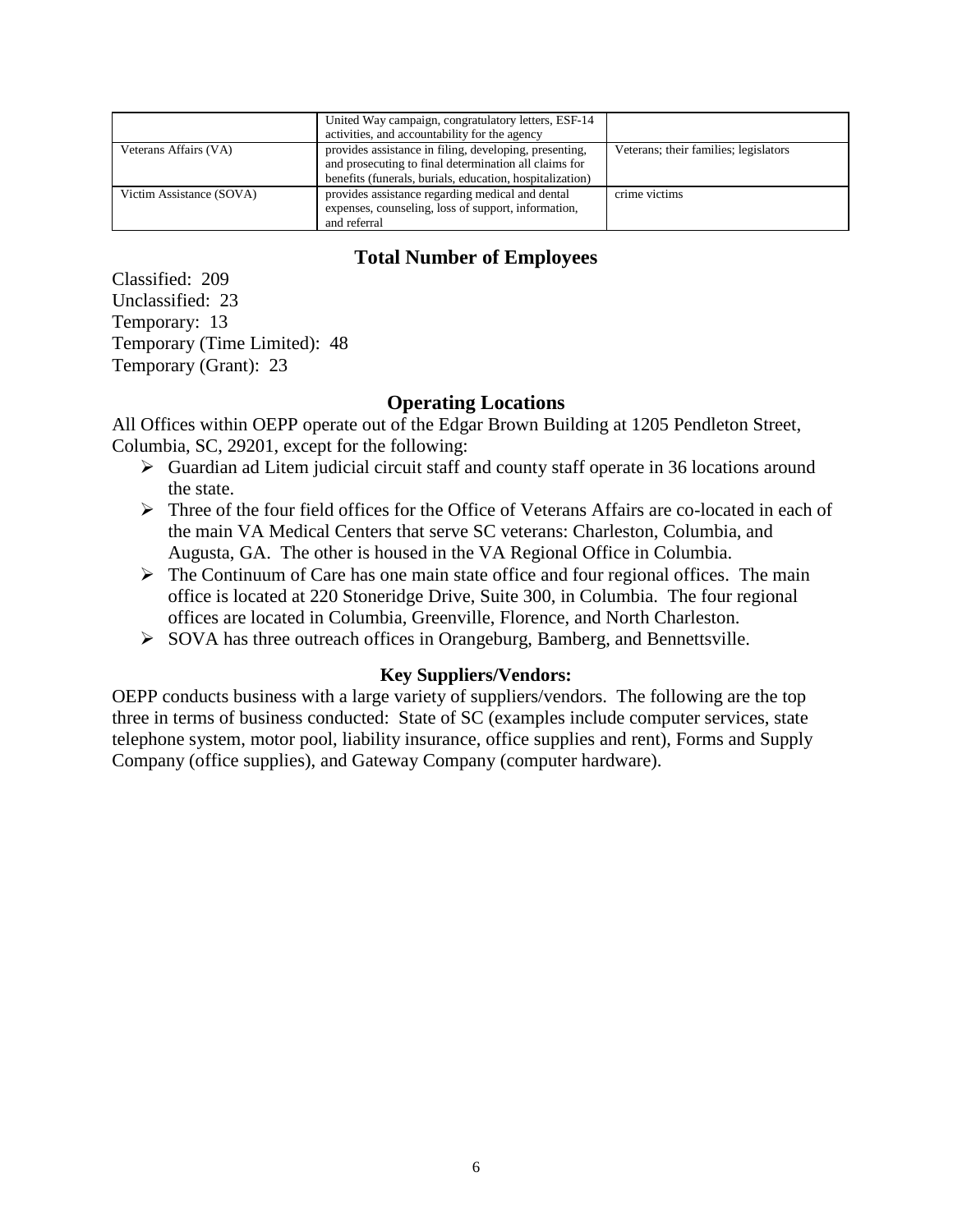

*Figure II.B - Organizational Diagram*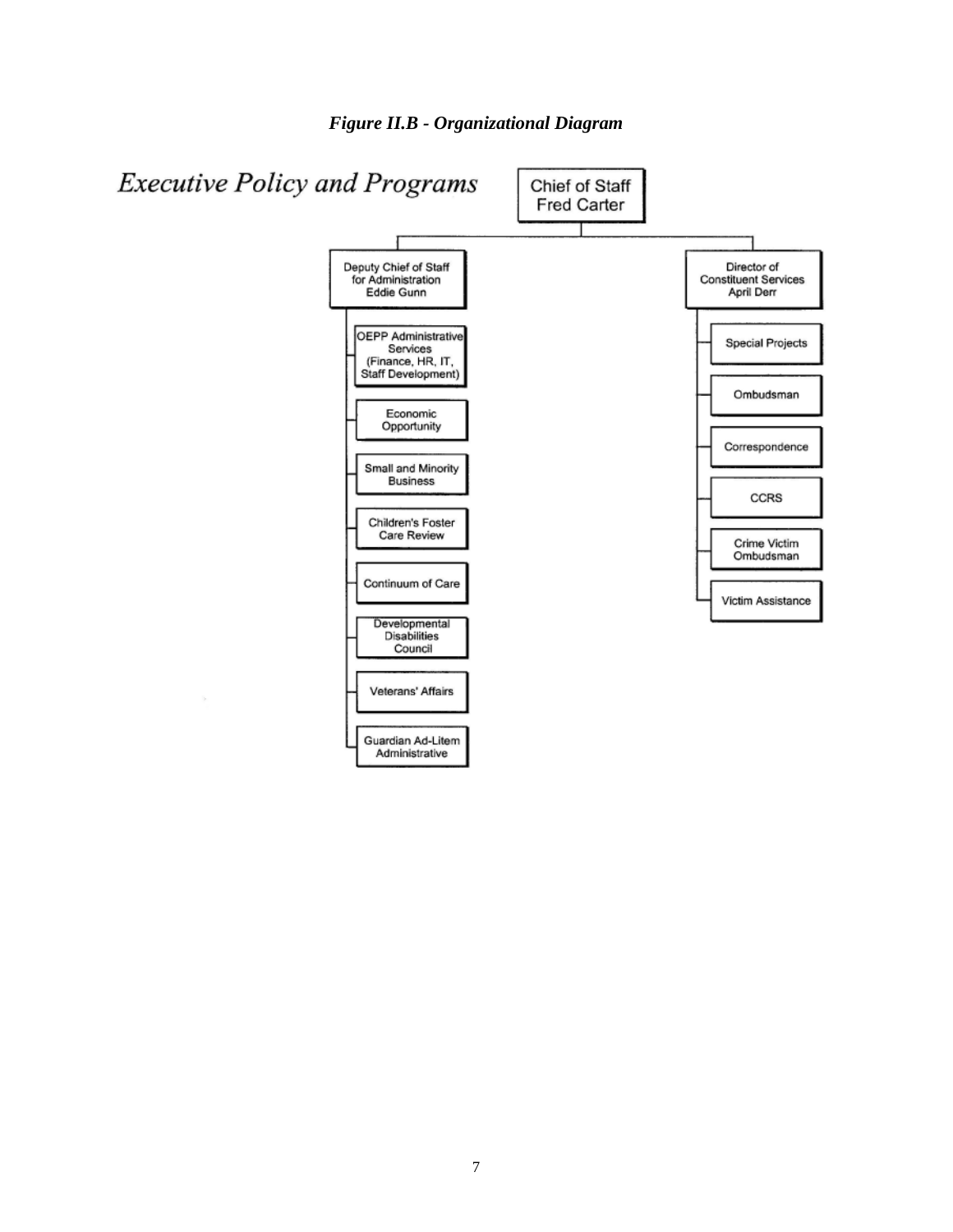# *FIGURE II.C – Expenditures/Appropriations Chart*

|                                                    |                                  | 01-02 Actual<br><b>Expenditures</b> | 02-03 Actual<br><b>Expenditures</b> |                                | 03-04 Appropriations<br>Act  |                                |
|----------------------------------------------------|----------------------------------|-------------------------------------|-------------------------------------|--------------------------------|------------------------------|--------------------------------|
| <b>Major</b><br><b>Budget</b><br><b>Categories</b> | <b>Total</b><br><b>Funds</b>     | <b>General</b><br><b>Funds</b>      | <b>Total Funds</b>                  | <b>General</b><br><b>Funds</b> | <b>Total</b><br><b>Funds</b> | <b>General</b><br><b>Funds</b> |
| Personal<br>Service                                | \$11,438,429                     | \$5,434,724                         | \$7,020,957                         | \$3,044,931                    | \$7,574,203                  | \$2,707,469                    |
| Other<br>Operating                                 | 13,873,341                       | 1,338,669                           | 12,374,232                          | 645,688                        | 12,870,599                   | 628,403                        |
| Special Items                                      | 4,806,762                        | 2,005,536                           | 4,218,738                           | 1,527,384                      | 4,397,968                    | 1,074,819                      |
| Permanent<br>Improvements                          | $\boldsymbol{0}$                 | $\boldsymbol{0}$                    | $\boldsymbol{0}$                    | $\boldsymbol{0}$               | $\overline{0}$               | $\boldsymbol{0}$               |
| Case Services                                      | 6,623,101                        | 5,622,028                           | $\boldsymbol{0}$                    | $\boldsymbol{0}$               | $\overline{0}$               | $\boldsymbol{0}$               |
| <b>Distributions</b><br>to<br>Subdivisions         | 24,438,107                       | 609,492                             | 30,945,820                          | 553,181                        | 29,681,927                   | 418,419                        |
| Fringe<br><b>Benefits</b>                          | 3,002,133                        | 1,457,778                           | 1,875,446                           | 814,950                        | 2,280,599                    | 850,756                        |
| Non-recurring<br><b>Total</b>                      | $\boldsymbol{0}$<br>\$64,181,873 | $\Omega$<br>\$16,468,227            | 0<br>\$56,435,193                   | $\Omega$<br>\$6,586,134        | $\Omega$<br>\$56,805,296     | $\Omega$<br>\$5,679,866        |

# **Base Budget Expenditures and Appropriations**

# **Other Expenditures**

| <b>Sources of Funds</b> | 01-02 Actual Expenditures | 02-03 Actual Expenditures |
|-------------------------|---------------------------|---------------------------|
| Supplemental Bills      | \$0                       |                           |
| Capital Reserve Funds   |                           |                           |
| <b>Bonds</b>            |                           |                           |

# **Interim Budget Reductions**

| Total 01-02 Interim Budget Reduction | <b>Total 02-03 Interim Budget Reduction</b> |
|--------------------------------------|---------------------------------------------|
| \$644,807                            | \$632,271                                   |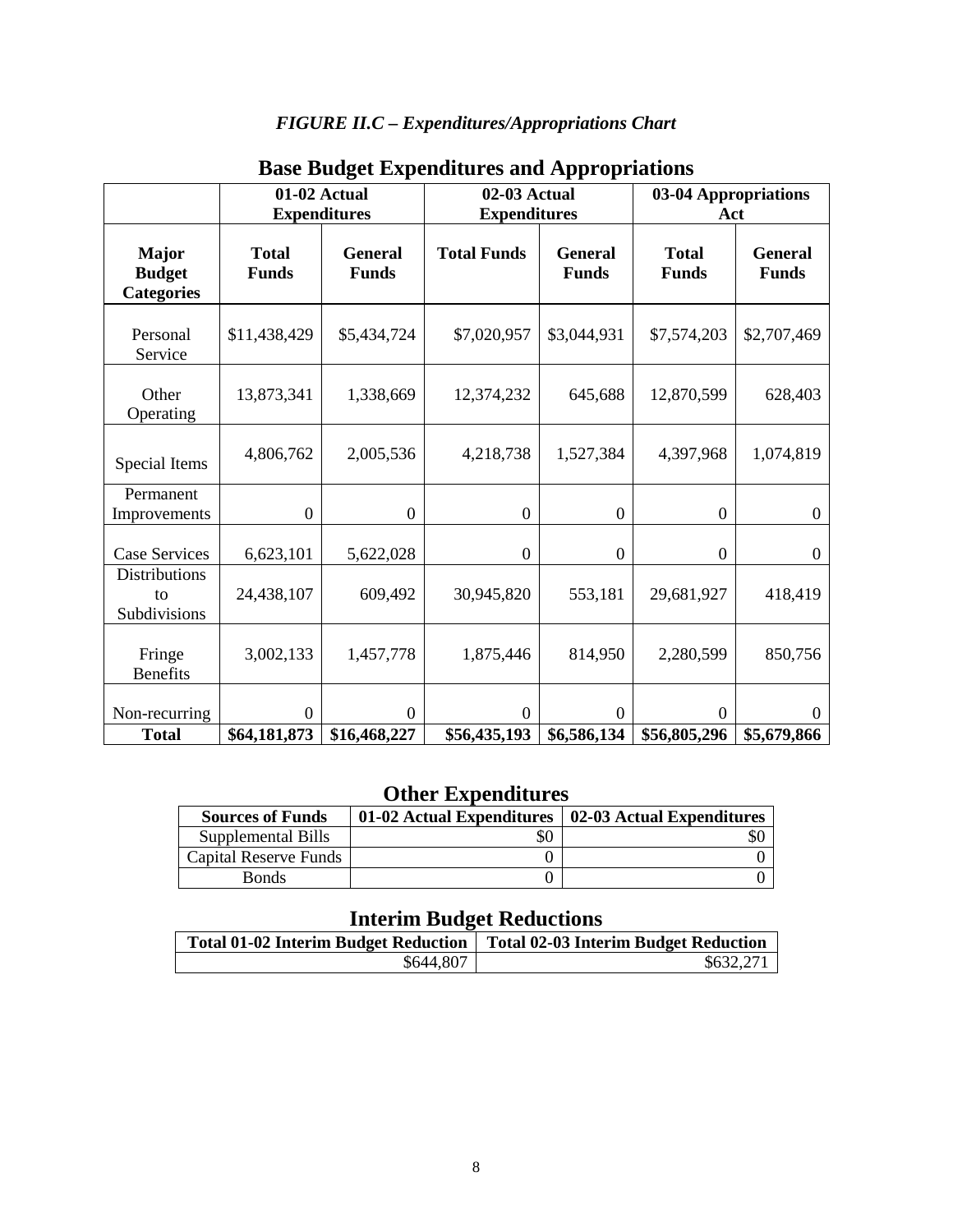#### Section III – Malcolm Baldrige Criteria (Elements)

#### **1. Leadership**

#### **1.1(a-f) How do senior leaders set, deploy and communicate: (a) short and long term direction; (b) performance expectations; (c) organizational values; (d) empowerment and innovation; (e) organizational and employee learning; and (f) ethical behavior?**

**(a)** The diverse nature of the 14 programs (offices) in OEPP dictates special approaches for setting and communicating direction. Short-term direction is set by legislative and other customer needs and is communicated as needed to the Deputy Chief of Staff (DCS) for Administration by the Governor, his Chief of Staff, or other government officials. The primary long term-direction for each of the program areas is set by enabling legislation and the business and operating philosophy articulated by the Governor. OEPP's Strategic Plan serves to communicate short- and long-term direction and links supporting office goals and performance measures to the Governor's goals. To ensure compliance, understanding, and effective organizational communications, the DCS for Administration conducts monthly staff meetings with Program/Office Directors who in turn conduct follow-up meetings with their respective staffs as necessary. The telephone, e-mail, and open-door policies throughout the organization further facilitate rapid communications. These methods permit a quick response to issues or concerns of interest to all of OEPP's internal and external customers. The Office of Human Resources links OEPP with the State Budget and Control Board. The human resource function for the Governor's Office is provided by Budget and Control Board employees. Monthly staff meetings and quarterly supervisory meetings are held at the Budget and Control Board to set direction and performance expectations regarding human resource issues. Employees are provided information regarding updates in current procedures and policies through e-mail via the Office of Human Resources.

**(b)** General and specific performance expectations set by the Governor are communicated, modeled, and reinforced by OEPP senior leadership. Employees and their supervisors include specific work objectives, performance expectations, and training goals in each employee's Planning Stage for the coming year's employee performance evaluation. In addition, Position Descriptions, maintained by the Office of Human Resources for every employee, clearly define roles of employees and specific assigned tasks. The assurance of responsibility is guided via the Position Description and related Employee Performance Management System documentation. Those employees serving OEPP at-will or with positions assigned by other agencies receive specific written or verbal instructions regarding performance expectations from the DCS for Administration and the Director of Constituent Services. Any incident of nonconformance is addressed verbally, in writing, or through prescribed state government HR regulations as appropriate.

**(c)** OEPP's organizational values are included in its Strategic Plan. Key values identified as important to the organization are integrity, fairness, innovation, leadership, and accountability. Individual employee performance expectations modeling these values are incorporated into the Planning Stage and Employee Performance Evaluation process.

**(d)** Because of the wide variety of programs served by OEPP, reliance on empowerment and innovation are a necessity and are widely supported and encouraged. At the supervisory and managerial level, program directors and office managers are given maximum flexibility to serve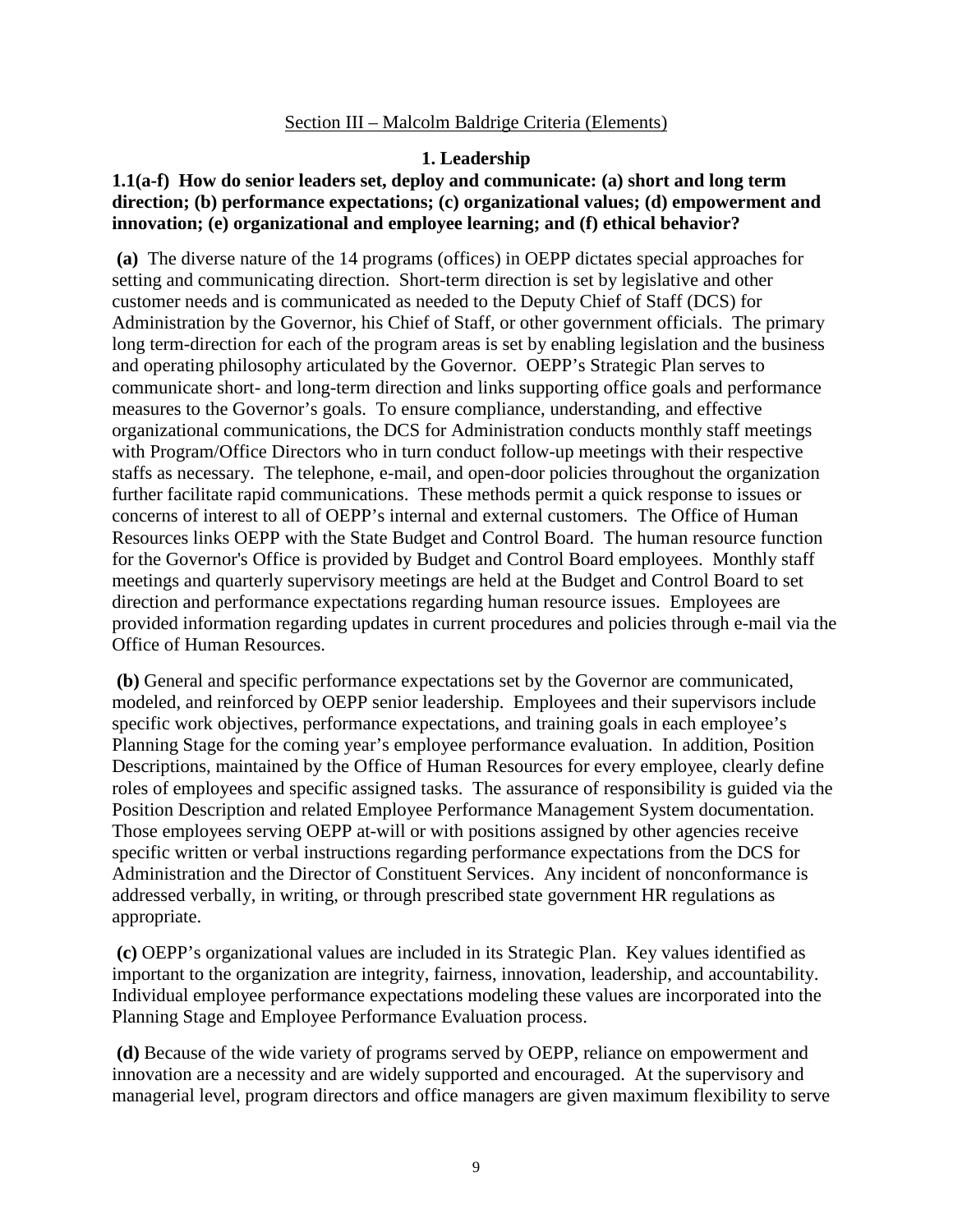their customers quickly, effectively, and efficiently. Managers are encouraged and expected to transfer empowerment to office staff so that they can work freely within broad guidelines appropriate to their function. Management training on supervisory skills and organizational development topics is routinely provided and encouraged, with all managers having completed select programs (such as the Certified or Applied Public Manager Programs, EXCEL, or the Executive Institute) to further develop their supervisory and management skills. Innovation is also encouraged at all levels of the organization. The Agency Leadership Team establishes and reinforces an environment of empowerment and innovation by ensuring job duties are clearly defined in each employee's Planning Stage document of the Employee Performance Management System, allowing employees to work independently while remaining focused on their specific job requirements as they relate to the Governor's mission. Employees are encouraged to organize their work to best meet their needs and the needs of the agency. The Planning Stage includes a section for employee-determined goals, encouraging employees to think creatively by asking them to establish ways they can enhance their job performance and contribute significantly to the Governor's goals of increased efficiency and more open and accountable government. The OEPP Suggestion Program allows any employee to submit improvement or cost-saving ideas electronically and, if desired, anonymously. A formal review and reward process assures a comprehensive review of all submitted suggestions for potential organization-wide implementation and rewards employees with either a Certificate of Recognition or Gift Certificate, depending on the merit of the suggestion.

**(e)** Organizational and employee learning is strongly supported by senior management whether through sponsorship of the EXCEL program, participation in training offered by the Cabinet Agency Training Consortium, attendance at in-house training classes, through programs offered by the Budget and Control Board, or through training procured by other methods. Employees are encouraged by Office Directors in the Planning Stage document to attend training sessions related to their job duties and a record of training participation is kept in each employee's permanent file.

**(f)** Guidelines for ethical behavior are listed in the *Employee Handboo*k which is given to all new OEPP employees. Senior managers follow these guidelines and expect compliance by all employees. The State Government Ethics and Accountability Act provides clear procedures for investigating grievances and initiating any required disciplinary actions. The State Ethics Commission also requires specified officials and public employees to file Statements of Economic Interest, which also helps ensure that ethical guidelines are followed. In addition, the OEPP Human Resources function conducts Exit Interviews in person or by follow-up survey with departing employees with results reported to senior management. Training on ethics is routinely offered by the Ethics Commission. Employees are notified of these sessions on a quarterly basis and as changes or additional sessions become available.

#### **1.2 How do senior leaders establish and promote a focus on customers?**

The goals and supporting strategies described in OEPP's Strategic Plan provide the primary focus and direction for each office's focus on customer services. In addition, senior leadership's close coordination with the DCS for Administration and the Director of Constituent Services ensures that key customer needs and concerns, whether on legislative or quality of life issues, are identified and expeditiously addressed. A unique communication and information infrastructure consisting of the Governor's Ombudsman's Office, Crime Victims Ombudsman's Office, and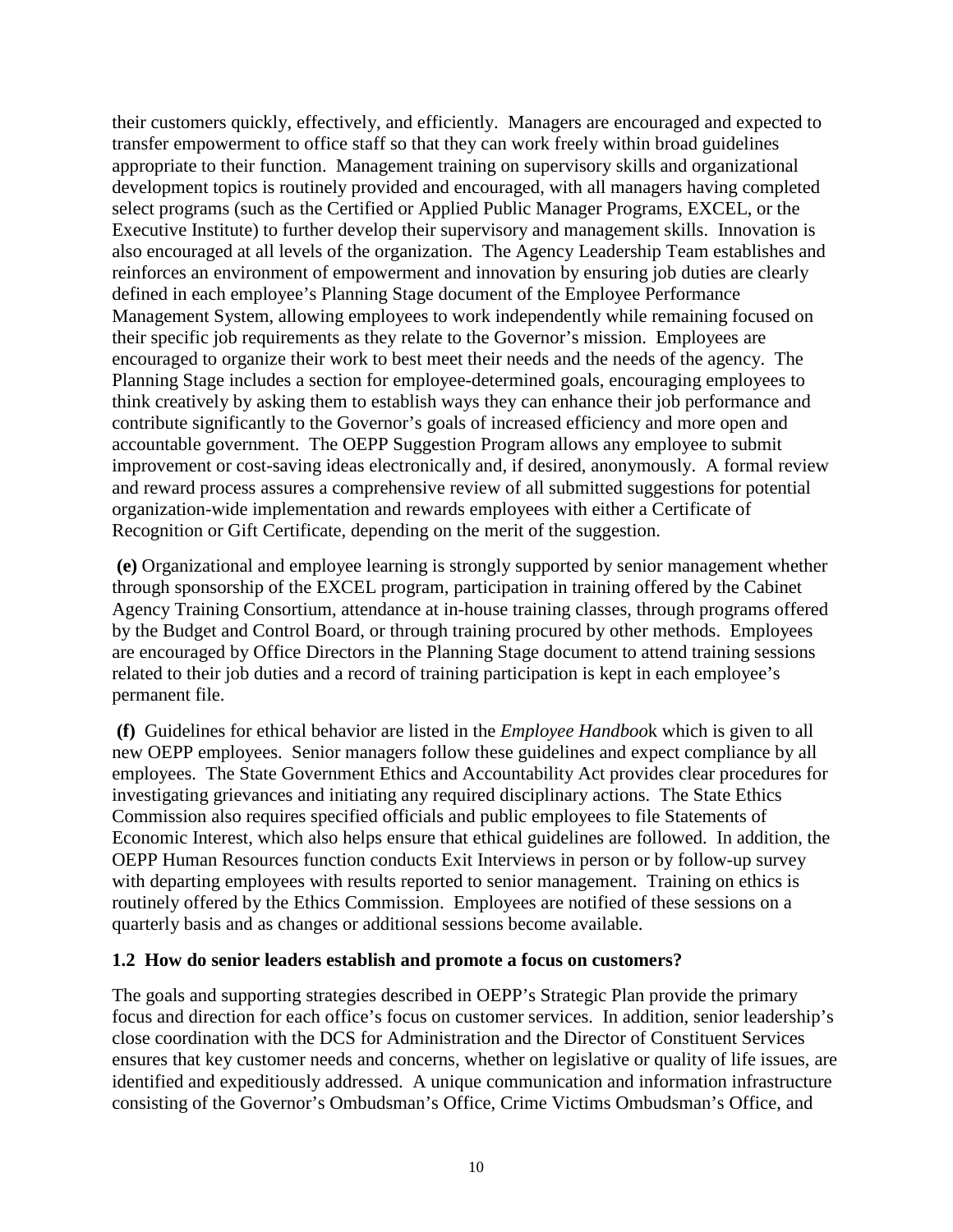Correspondence Office, backed by external state agencies, ensure that customer concerns and inquiries are addressed quickly and effectively. The needs and concerns of constituents are identified in terms of current legislative and basic quality of life issues from the nature of their correspondence or phone call. This information is presented directly to the Governor and Senior ECOS staff to review and formulate legislative policy. In addition, Internet web pages have been developed to provide accessibility to those customers with disabilities and other impairments. These are in compliance with Sections 504 and 508 of the Rehabilitation Act of 1997 and guidelines set forth by the Americans with Disabilities Act.

#### **1.3 What key performance measures are regularly reviewed by your senior leaders?**

Due to the diverse nature of OEPP offices, senior managers routinely review a wide variety of performance measures and reports regarding service efficiency and effectiveness. Over the past year each office developed action plans and related performance measures in support of OEPP's Strategic Plan. Organizational performance and capabilities measures are built into each office's reporting systems according to the specific objectives of that office as they relate to OEPP's mission. These measures are as follows:

| $IADLL$ 1.5 – Rey I erjormance measures |                                                                                                |                  |  |
|-----------------------------------------|------------------------------------------------------------------------------------------------|------------------|--|
| <b>OFFICE</b>                           | <b>KEY PERFORMANCE MEASURES</b>                                                                | <b>FREQUENCY</b> |  |
|                                         |                                                                                                | <b>OF REVIEW</b> |  |
| Children's Affairs                      | % correspondence responded to within 5 days or less                                            | Annually         |  |
| <b>Client Assistance Program</b>        | Provide accurate and timely information to constituents. Accurate is defined as information is | Quarterly        |  |
|                                         | correct 95% of the time. Timely is defined as information being provided during the initial    |                  |  |
|                                         | phone call or contact 90% of the time.                                                         |                  |  |
|                                         | % of customers expressing satisfaction, based upon survey questions, on the returned surveys   | Annually         |  |
|                                         | returned each year                                                                             |                  |  |
|                                         | As mandated by the Federal Grantee, the % of cases by agency resolved at levels:               | Annually         |  |
|                                         | 1. Information/Referral                                                                        |                  |  |
|                                         | 2. Advice/Interpretation                                                                       |                  |  |
|                                         | 3. Negotiation                                                                                 |                  |  |
|                                         | 4. Administrative/informal review                                                              |                  |  |
|                                         | 5. Mediation                                                                                   |                  |  |
| Continuum of Care                       | % of consumers grading the COC "A" or "B" – Goal is 90%                                        | Annually         |  |
|                                         | % of consumers would recommend COC services to others - Goal is 95%                            | Annually         |  |
|                                         | % of families will report that COC staff respect their values and beliefs – Goal is 100%       | Annually         |  |
|                                         | % of families receiving WRAP services will report receiving them in the amount stated on       | Annually         |  |
|                                         | the $TSP - Goal$ is 90 %                                                                       |                  |  |
|                                         | % of families more satisfied with services once their child becomes a client of COC – Goal is  | Annually         |  |
|                                         | 95%                                                                                            |                  |  |
|                                         | % of families will report most or all needed services are being received – Goal is 90%         | Annually         |  |
|                                         | Focus Groups will express consensus opinions of overall satisfaction with COC services         | Annually         |  |
|                                         | Needs assessment completed within timeframe; Report reflects findings of needs assessment      | Annually         |  |
|                                         | and is completed                                                                               |                  |  |
|                                         | 5% annual decrease in number of corrective action plans                                        | Monthly          |  |
|                                         | 90% of stakeholders will give Program Oversight an "A" or "B" grade                            | Annually         |  |
|                                         | % increase in cost savings due to cost share agreements with other agencies                    | Quarterly        |  |
|                                         | % increase in the proportion of purchased services                                             | Quarterly        |  |
|                                         | % increase in number of clients receiving SSI                                                  | Quarterly        |  |
|                                         | % increase in Medicaid case management reimbursement                                           | Monthly          |  |
| Correspondence                          | Unanswered Mail Reports - # of pieces of correspondence routed and completed                   | Weekly,          |  |
|                                         | # of pieces of Outgoing Mail generated for Governor's signature                                | Quarterly, and   |  |
|                                         | # of state retirees written                                                                    | Annually for all |  |
|                                         | % Responses in Compliance with ECOS Requirement (5 days)                                       | measures         |  |
|                                         | Legislative Reports - % completed on time                                                      |                  |  |
| Crime Victims'                          | % of correspondence responded to within a 48-hour time period – goal is 90%                    | Annually         |  |
| Ombudsman                               | % of all formal inquiries conducted within 4 months - goal is 95%                              | Annually         |  |
|                                         | # of trainings per employee per fiscal year $-$ goal is 2                                      | Annually         |  |
| <b>Developmental Disabilities</b>       | % compliance of sub grantees against contractual performance requirements – goal is 100%       | <b>Ouarterly</b> |  |
| Council                                 | # of persons with disabilities with paid employment as a result of employment training         | Annually         |  |
|                                         | # of persons with disabilities with greater opportunities for full inclusion in their          | Annually         |  |
|                                         | communities                                                                                    |                  |  |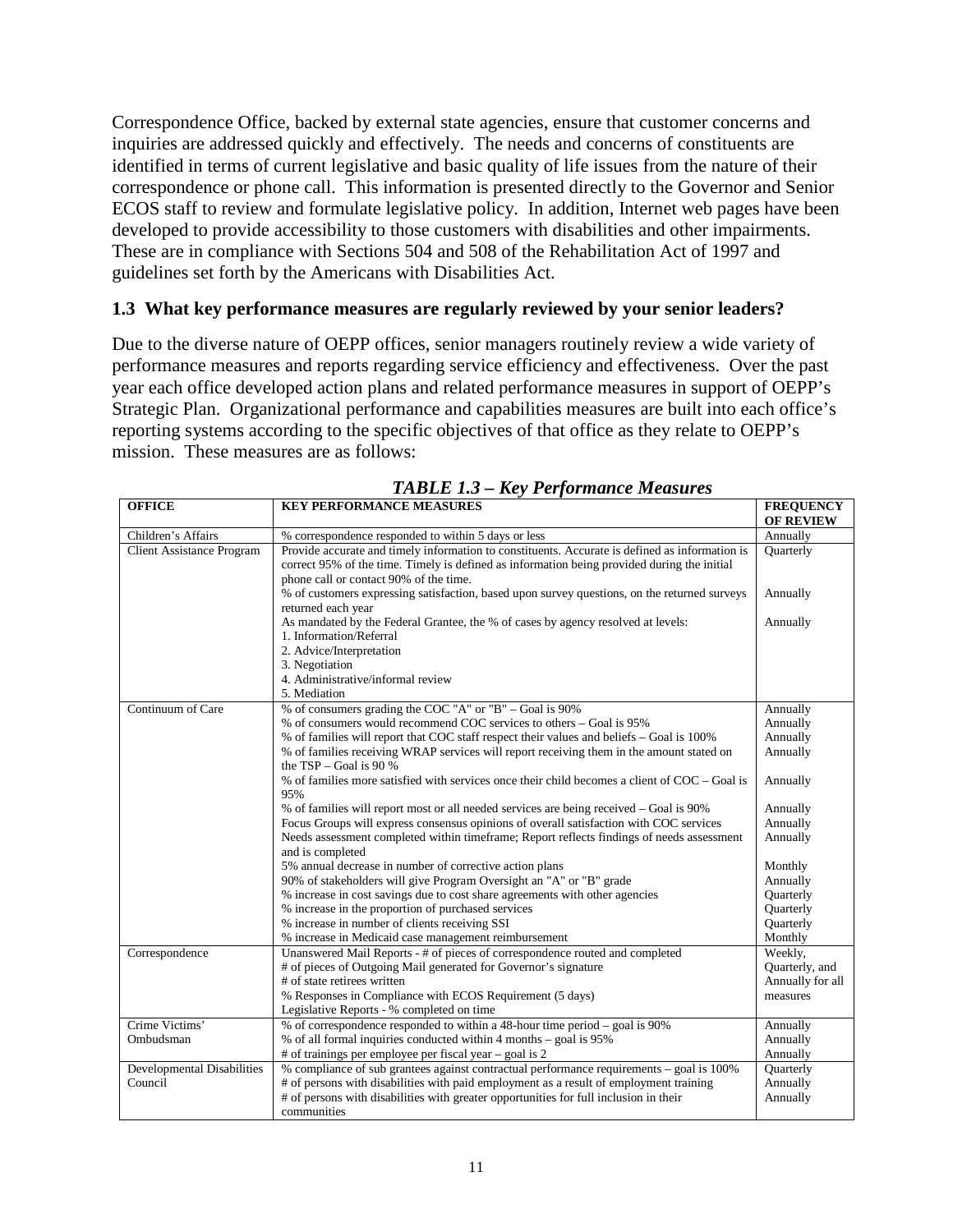|                               | # of students with disabilities receiving appropriate transition services                      | Annually      |
|-------------------------------|------------------------------------------------------------------------------------------------|---------------|
|                               | # of educators trained                                                                         | Annually      |
|                               | Incidence rate of neural tube defects in South Carolina                                        | Annually      |
|                               | Appropriation vs. Allotment, Allotment vs. Expenditure, Cash Status, and Cash by Grant         | Weekly        |
| Finance                       |                                                                                                |               |
|                               | # and accuracy of vouchers processed                                                           | Monthly       |
| <b>Foster Care Review</b>     | % of reviews of children in foster care held timely                                            | Monthly       |
|                               | # of referrals initiated                                                                       | Monthly       |
|                               | % of referrals completed                                                                       | Monthly       |
|                               | Data entry error rate                                                                          | Monthly       |
|                               | Timely preparation of statistical research                                                     | Annually      |
| Guardian ad Litem             | Total number of children served                                                                | Annually      |
|                               | Total number of volunteers                                                                     | Annually      |
|                               | Total Number of new cases                                                                      | Annually      |
|                               | Total Number of cases closed                                                                   | Annually      |
|                               | Number of cases not staffed due to lack of volunteers                                          | Annually      |
| <b>Human Resources</b>        | % of Affirmative Action goals met                                                              | Annually      |
|                               | # and % planning stages that have training                                                     | Annually      |
|                               | # and % of EPMS's and planning stages submitted timely by each office                          | Annually      |
| <b>Information Technology</b> | Upgrades/services provided                                                                     | Annually      |
|                               | # trainings offered                                                                            | Annually      |
| Office of Economic            | Timely distribution of funds                                                                   | Quarterly     |
| Opportunity                   | Number of households moved toward being stabilized/self-sufficient                             | Semi-Annually |
|                               | Project SoCarROMA                                                                              | Annually      |
| Ombudsman                     | Telephone inquiries into the Ombudsman Office are being answered within 24 hours and in        | Monthly       |
|                               | an accurate fashion and records are being kept that reflect trends of interest to the Governor |               |
|                               | and staff                                                                                      |               |
|                               | All correspondence assigned to Ombudsman should be answered within 5 working days and          | Annually      |
|                               | logged accurately on correspondence database                                                   |               |
|                               | The Ombudsman Office will produce its report for ECOS every-other month by the 15th            | Bi-monthly    |
| <b>Small and Minority</b>     | # of certification/recertifications                                                            | Annually      |
| <b>Business</b>               | success of Trade Fair/Minority Business Forums                                                 | Annually      |
|                               | \$ spent on women and minority owned businesses                                                | Annually      |
| <b>Special Projects</b>       | Respond to all correspondence/ requests for proclamations in 5 days or less 90% of the time    | Annually      |
| <b>Veterans Affairs</b>       | # of benefits claims successfully processed – including medical claims and Free Tuition        | Annually      |
|                               | Program                                                                                        |               |
|                               | progress on State Veterans Cemetery/ Nursing Home/ War Roster                                  | Annually      |
| Victim Assistance             | Process 70% of the claims within 45 days                                                       | Annually      |
|                               |                                                                                                |               |
|                               | # of trainings/participants.                                                                   | Annually      |

Also, the Director of Administrative Services uses the Yearly Review documents for each Office to evaluate and strengthen supervisory rating skills. The Office of Correspondence prepares weekly reports for the Agency Leadership Team and ECOS staff that provide status information on projects, as well as assessments of employee work output. These reports include weekly, quarterly and annual Correspondence Reports, detailing the amount of mail received and routed, as well as response times; weekly Unanswered Mail Reports; and weekly, quarterly, and annual Legislative Reports, detailing customer concerns and preference regarding specific legislative issues.

In the Office of Finance, key measures, including Appropriation vs. Allotment, Allotment vs. Expenditure, Cash Status, and Cash by Grant, are reviewed on a minimum weekly basis with reports distributed to the appropriate staff. In addition, audits provide a means for ensuring accuracy and efficiency, while identifying areas for improvement. For example, an A-133 Audit is conducted by state auditors and copies are provided to federal agencies that provide grant money.

The Office of Human Resources issues a Monthly Detail Report on the status of positions, employees, and vacancies.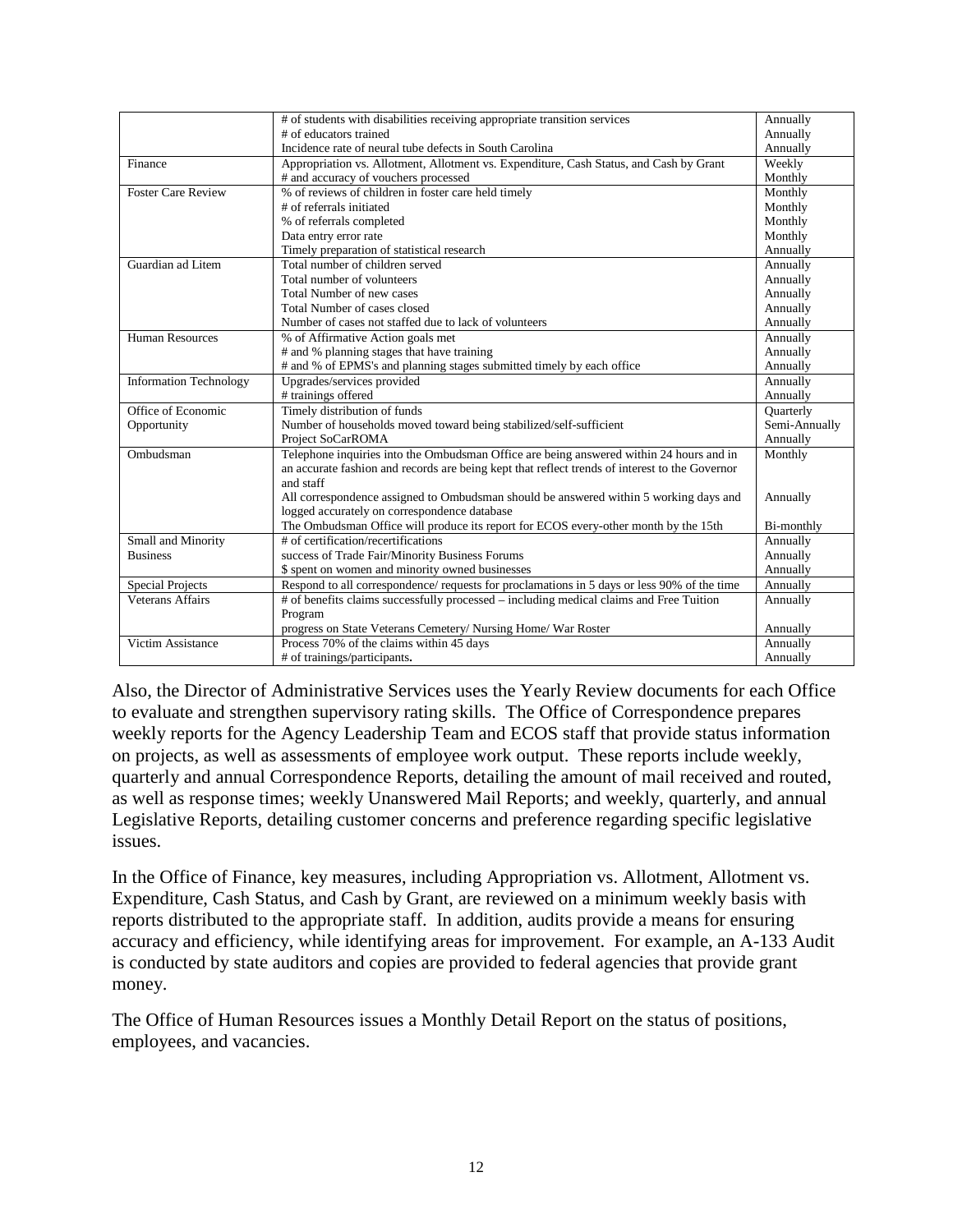# **1.4 How do senior leaders use organizational performance review findings and employee feedback to improve their own leadership effectiveness and the effectiveness of management throughout the organization?**

The primary mechanism used for obtaining leadership effectiveness feedback is through the Employee Performance Management System (EPMS) process. At the senior level, performance feedback may be received directly by the Governor and through interaction with senior government officials. Additional feedback is obtained through employee satisfaction surveys, exit interviews, and individual dialogue with employees. OEPP directors and office managers also seek and provide leadership effectiveness feedback during normal office meetings.

#### **1.5 How does the organization address current and potential impact on the public of its products, programs, services, facilities and operations, including associated risks?**

OEPP uses a variety of methods to insure that its programs and services are focused on addressing customer needs and minimizing risks. For example, public issues and concerns are tracked through press summaries of South Carolina newspapers and a compilation of issues and inquiries received by the Ombudsman's Office and Correspondence Office. In addition, the Office of Special Projects scans local newspapers daily to ensure deserving South Carolinians receive Governor's recognition. Other methods for obtaining information on program impact and risk factors include partnership and collaboration with other government entities, service providers, focus groups or meetings conducted with customers. Information obtained through these methods is analyzed by applicable office managers and compared against desired outcomes. The timeliness of responses to individual customer issues is tracked by a database maintained by the Correspondence and the Information Technology Offices. Financial information accuracy is validated through external audits with no significant findings reported during the last several years. OSHA and other regulatory requirements are met without any significant discrepancies noted. All OEPP offices are HIPPA compliant.

Table 1.5-1 shows how the Continuum of Care assesses the impact and risks of its services. The Continuum does its work under the specifications set out in both its authorizing legislation and, in some cases, contracts with other agencies. The potential impact of their services is monitored through the assessment of outcomes. Risks are monitored through measurement of compliance with legislation and contracts.

| <b>Performance</b><br>Category | <b>Client Services</b>                                                                                                                                                                                                                                                                                                                                                                 | <b>Provider Oversight</b>                                                                                                                                             |
|--------------------------------|----------------------------------------------------------------------------------------------------------------------------------------------------------------------------------------------------------------------------------------------------------------------------------------------------------------------------------------------------------------------------------------|-----------------------------------------------------------------------------------------------------------------------------------------------------------------------|
| <b>Risks</b>                   | Procurement violations<br>⋗<br>Contract violations<br>⋗<br>Recoupment of Medicaid reimbursements<br>⋗<br>Failure to help clients and their families<br>⋗<br>Failure to prepare clients to be productive adults<br>⋗<br>Failure to avoid placing client in an inappropriate<br>⋗<br>level of care or placement<br>Failure to anticipate provider weaknesses that lead to<br>⋗<br>trauma | Failure to meet to standards set out in<br>⋗<br>contract with DHHS:<br>Training<br>⋗<br>Medicaid certification<br>⋗<br>Monitoring (announced and<br>⋗<br>unannounced) |
| <b>Outcomes</b>                | Client behavior at home, school, community<br>⋗<br>School performance<br>⋗<br>Parental involvement in care<br>⋗                                                                                                                                                                                                                                                                        | Providers' ability to improve client<br>➤<br>functioning<br>Providers ability to improve compliance with<br>➤<br>established criteria                                 |

*Table 1.5-1 Outcomes and Risk Assessment by Each Program in COC*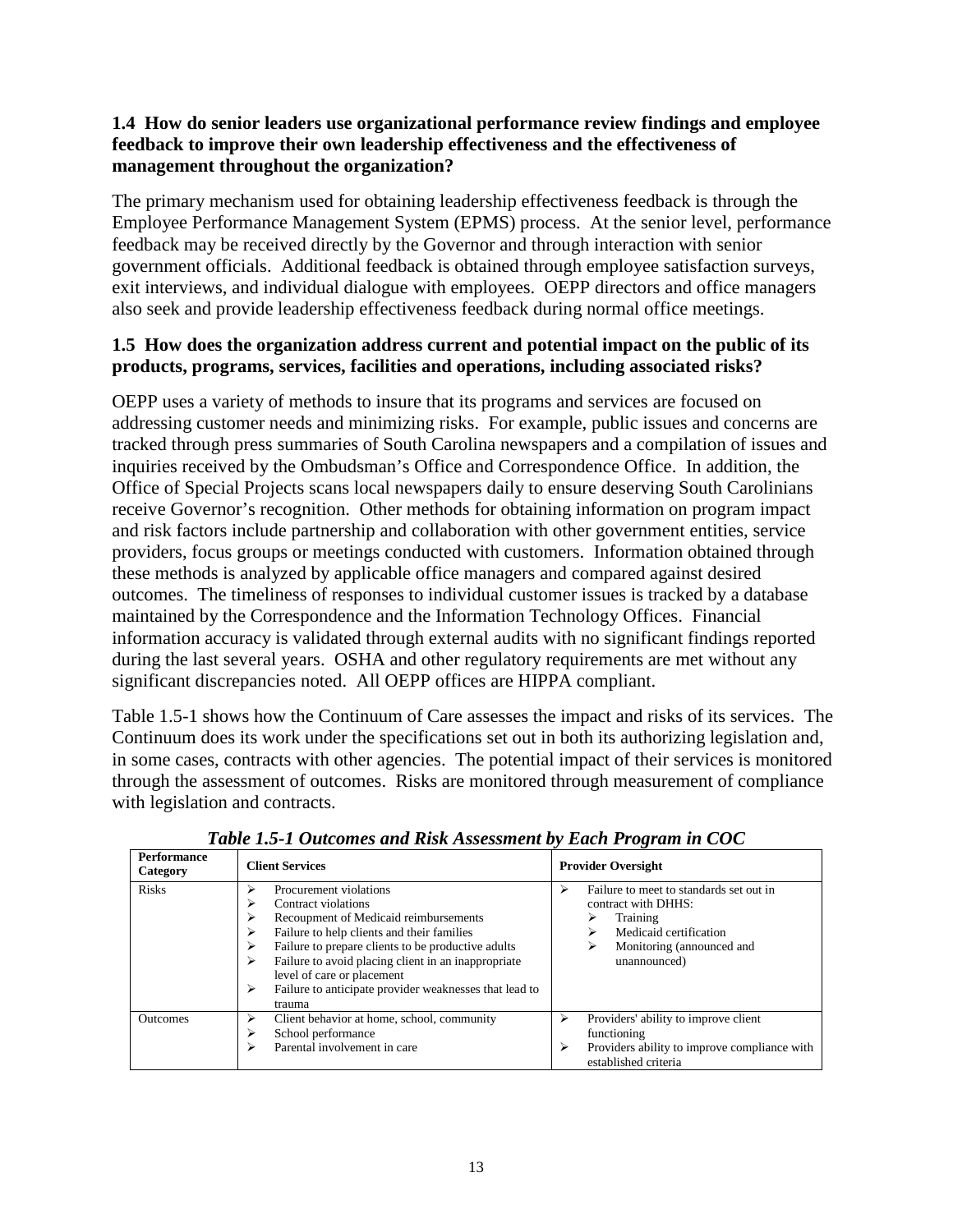Those serving children in need, despite good staff, procedures, and a genuine concern for their welfare, can cause further harm or provide non-useful services. To avoid these risks, the Continuum focuses on outcomes. The Continuum uses a functional assessment instrument (CAFAS) to determine if the child is able to function better at home, school, and in the community. If the child's score decreases or remains stagnant, this is an indicator for supervisory and clinical staff to review the child's services. The Continuum is also working with other agencies (including DSS, DJJ, DMH, and DDSN) to make these methods standard across child serving agencies.

In the Office of Information Technology, risk avoidance tactics are part of the strategic planning to avoid work-stopping problems for the users of the technology resources in OEPP and ECOS. The use of quality equipment, flat topologies, and off-the-shelf software minimizes risks. For example, during the  $4<sup>th</sup>$  quarter of FY '01-'02, the Office of Information Technology began upgrading the software on all OEPP computers to Windows XP and Office XP to provide more stability for the user and decrease work-stopping problems. These upgrades were completed during the  $2<sup>nd</sup>$  quarter of FY '02-'03.

# **1.6 How does senior leadership set and communicate key organizational priorities for improvement?**

OEPP improvement priorities are set and communicated through OEPP's Strategic Plan, legislative mandate, meetings between the Governor and senior staff, and customer service enhancement opportunities identified by the various office managers and staff and communicated to senior management for action requiring their assistance. Office managers meet with their staff routinely to review priorities and ensure understanding and compliance.

#### **1.7 How does senior leadership and the agency actively support and strengthen the community? Include how you identify and determine areas of emphasis.**

At least once a year, employees are encouraged to support charitable organizations that help the community through the Office of Human Resources, such as the United Way, United Black Fund of the Midlands, Salvation Army Christmas Kettle program, and Community Health Charities (5.6, 7.5). Payroll deduction is available for contributions to some charities.

In addition, senior leaders and managers throughout OEPP actively support the community, with priorities either set by the Governor, OEPP senior leadership, or self-initiated participation. The following examples indicate the extent of community support provided:

| <b>OFFICE</b> (by senior leaders within | <b>COMMUNITY SUPPORT</b> (Indicated by membership in professional associations or service on                                                                                                                                                                                                                                                                                                                                                                                                                                                                                                                                                                                                                                                                                                                                                                                                                         |
|-----------------------------------------|----------------------------------------------------------------------------------------------------------------------------------------------------------------------------------------------------------------------------------------------------------------------------------------------------------------------------------------------------------------------------------------------------------------------------------------------------------------------------------------------------------------------------------------------------------------------------------------------------------------------------------------------------------------------------------------------------------------------------------------------------------------------------------------------------------------------------------------------------------------------------------------------------------------------|
| each Office)                            | boards or commissions)                                                                                                                                                                                                                                                                                                                                                                                                                                                                                                                                                                                                                                                                                                                                                                                                                                                                                               |
| Children's Affairs                      | Program Oversight Council                                                                                                                                                                                                                                                                                                                                                                                                                                                                                                                                                                                                                                                                                                                                                                                                                                                                                            |
| <b>Client Assistance Program</b>        | American Counseling Association; South Carolina Counseling Association; Midlands Consortium for<br>the Homeless; Taskforce for Action for Migrants and Hispanics; Five Points Rotary Club; Consumer<br>Advisory Committee for the Commission for the Blind; State Independent Living Council; Business<br>Advisory Council of the Vocational Rehabilitation Department; Governor's Committee on<br>Employment of Persons with Disabilities; State Developmental Disabilities Council; State Protection<br>and Advocacy for Persons with Mental Illness Council; Commission for the Blind's Dually-Diagnosed<br>Deaf/Blind Advisory Council; Protection and Advocacy for Individual Rights Advisory Committee;<br>State Assistive Technology Projects' Advisory Council; Columbia Mayor's Committee for<br>Employment of Persons with Disabilities; Hunger and Homeless Committee for Richland School<br>District One |
| Continuum of Care                       | Advisory Board of Respite Coalition; American Psychological Association; National Alliance for the<br>Mentally Ill; SC Medical Association-Executive Committee for Child Protection; Mental Health                                                                                                                                                                                                                                                                                                                                                                                                                                                                                                                                                                                                                                                                                                                   |

*Table 1.7 – Senior Leaders and Community Support*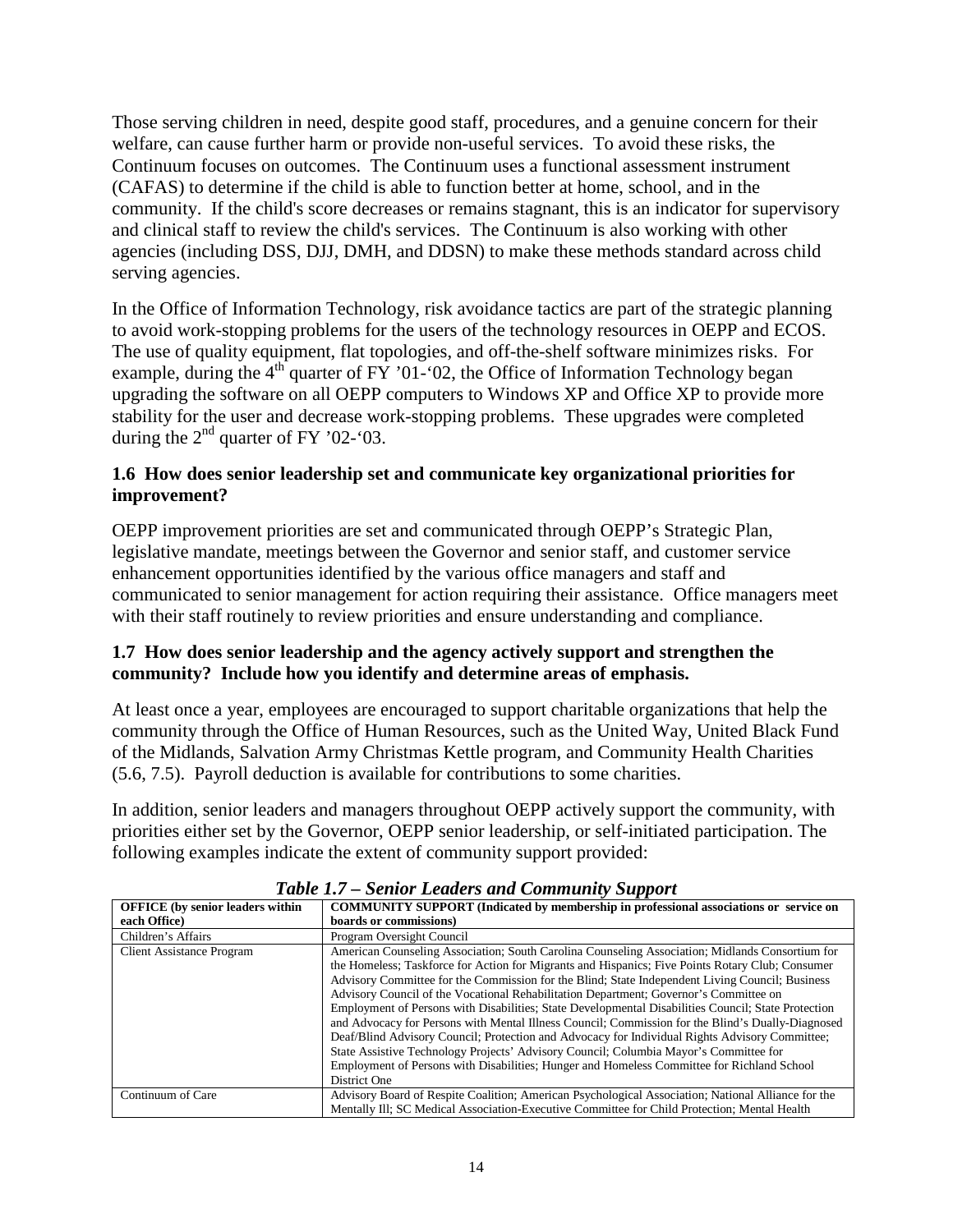|                                                    | Association; ACSW; Dutch Fork Optimist Club; Pee Dee Chapter SHRM                                    |  |
|----------------------------------------------------|------------------------------------------------------------------------------------------------------|--|
| Correspondence                                     | Capital Senior Center Board; Governor's Council on Physical Fitness                                  |  |
| Crime Victims' Ombudsman                           | SCPPP Victims' Advisory Council; Certification Board of the Governor's Office of Small and           |  |
|                                                    | Minority Business; Balanced and Restorative Justice Committee                                        |  |
| Developmental Disabilities Council                 | Advisory Board for the Assistive Technology Project; Advisory Board for the UCEDD; External          |  |
|                                                    | Advisory Board of the "Dental Program for the Diagnosis and Treatment of Children with Special       |  |
|                                                    | Health Care Needs" at MUSC; Special Needs Task Force; Board of Directors of the National             |  |
|                                                    | Association of Developmental Disability Councils; Government Finance Officers Association of South   |  |
|                                                    | Carolina; Council for Exceptional Children/Division on Career Development and Transition; National   |  |
|                                                    | Rehabilitation Association; Interagency Supported Employment Training Committee; State               |  |
|                                                    | Department of Education IDEA Summit Committee                                                        |  |
| Finance                                            | Government Finance Officers Association                                                              |  |
| <b>Foster Care Review</b>                          | Community Mediation Center Board of Directors; Prevent Child Abuse South Carolina Board of           |  |
|                                                    | Directors; Bench/Bar Joint Task Force; SC DSS Children and Family Services Review Stakeholders       |  |
|                                                    | Advisory Committee; Children's Justice Task Force; SC Bar Family Court Task Force; SC Bar            |  |
|                                                    | Children's Committee; Richland County Family-to-Family Initiative; SCDSS Certification Training      |  |
|                                                    | faculty; Richland County Child Health and Safety Council; Certified Auditor, US Children's Bureau,   |  |
|                                                    | Children and Family Services Review; SCDSS Certification Training faculty; Children Unlimited        |  |
|                                                    | Conference Committee                                                                                 |  |
| Guardian ad Litem                                  | Community Mediation Center Board of Directors; Prevent Child Abuse South Carolina Board of           |  |
|                                                    | Directors; Bench/Bar Joint Task Force; SC DSS Children and Family Services Review Stakeholders       |  |
|                                                    | Advisory Committee; Children's Justice Task Force; SC Bar Family Court Task Force; SC Bar            |  |
|                                                    | Children's Committee; Richland County Family-to-Family Initiative; SCDSS Certification Training      |  |
|                                                    | faculty                                                                                              |  |
| <b>Human Resources</b>                             | SC International Personnel Management Association                                                    |  |
| <b>Information Technology</b>                      | State Webmasters Association; South Carolina Government Management Information Systems               |  |
| Office of Economic Opportunity                     | National Association for State Community Services Programs; Southeastern Association of              |  |
|                                                    | Community Action Agencies; Workforce Investment Act – State Partner; Community Action                |  |
|                                                    | Partnership; SC Community Services Block Grant Association                                           |  |
| Ombudsman                                          | South Carolina Quality Network; American Library Association's Roundtable for Patrons with Special   |  |
|                                                    | Needs                                                                                                |  |
| <b>Small and Minority Business</b>                 | Greater Columbia Chamber of Commerce Minority Council; Benedict College Business Development         |  |
|                                                    | Center Advisory Committee; BBT Trailblazer Board; Carolinas Minority Supplier Development<br>Council |  |
|                                                    | State Citizen Corps Council; State Government Improvement Network                                    |  |
| <b>Special Projects</b><br><b>Veterans Affairs</b> |                                                                                                      |  |
|                                                    | VA Mental Health Advisory Board; VA Director's Advisory Board; Admissions Boards for DMH             |  |
|                                                    | Veterans Nursing Homes; MOAA; Disabled American Veterans; American Legion (Director is               |  |
|                                                    | Chairman of American Legion Hospital and Nursing Home Committee); Rotary International               |  |
| Victim Assistance                                  | National Crime Victims' Compensation Board; South Carolina Society of Certified Public Managers;     |  |
|                                                    | Children's Justice Act Task Force                                                                    |  |

# **2. Strategic Planning**

#### **2.1 What is your strategic planning process, including participants, and how does it account for: (a) customer needs and expectations; (b) financial, societal, and other risks; (c) human resource capabilities and needs; (d) operational capabilities and needs; (e) suppliers/contractor/partner capabilities and needs?**

**2.1 (a-e)** The OEPP Senior Management Team has in place a Strategic Plan that is used to promote organizational learning and to ensuring that individual office goals are met. This plan was developed using a wide variety of information inputs including enabling legislation, key legislative and customer service issues, and feedback provided by representatives from each of OEPP's offices. Care was also taken to align OEPP's Strategic Planning Goals and Strategies with the key business excellence categories of the Malcolm Baldrige National Quality Award Criteria.

The following are OEPP's goals and supporting strategies:

# Leadership (Baldrige Category 1)

- Develop and maintain an active and viable strategic plan (Baldrige Category 2)
- Provide organizational direction and high expectations for all employees
- Enhance open communications with our employees and external customers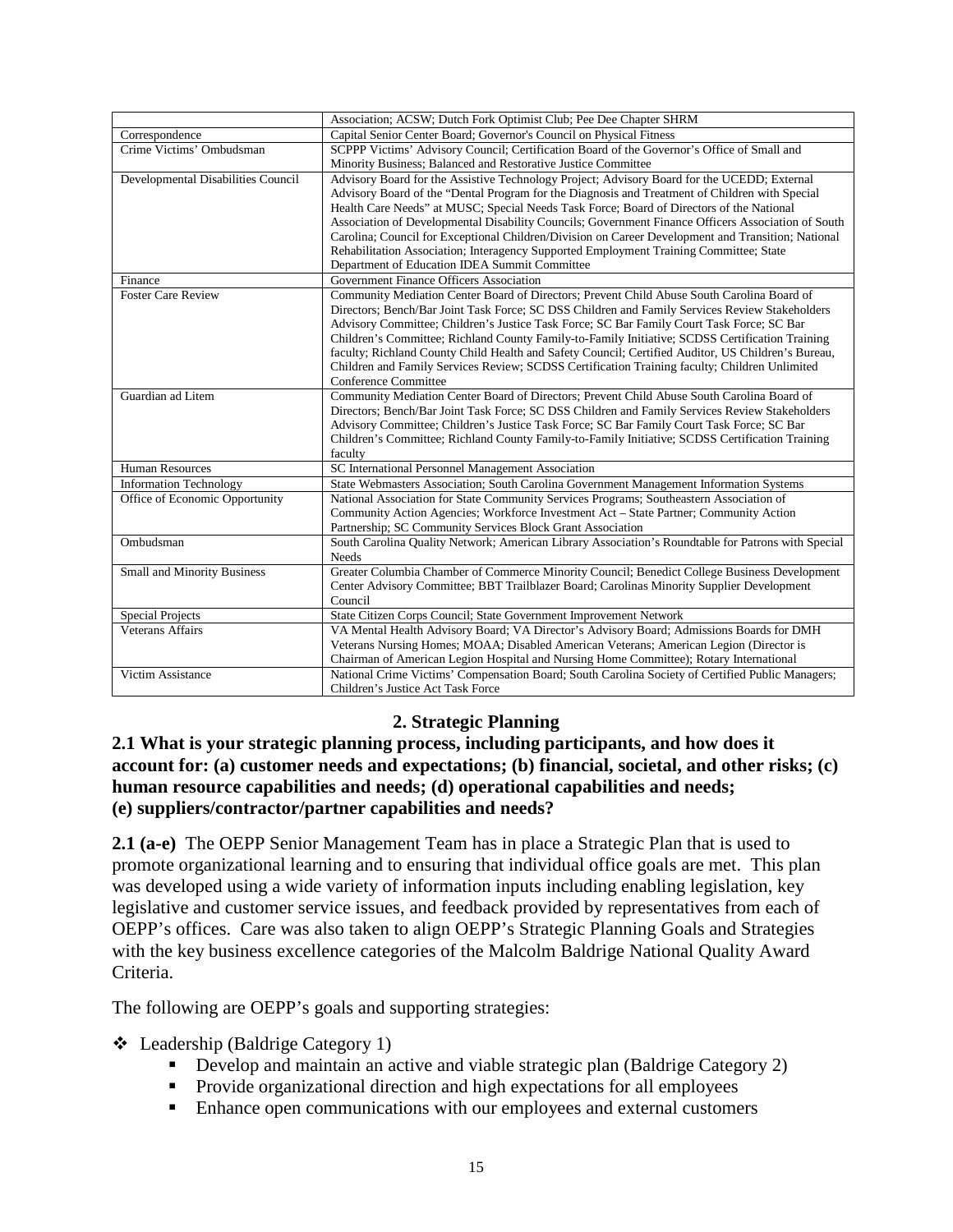- Conduct organizational performance reviews
- Customer Satisfaction (Baldrige Category 3)
	- Determine the needs and expectations of our customers
	- Implement procedures for aggregating, tracking, analyzing, and responding to customer concerns quickly and accurately
	- **Share resources with other entities to maximize our service delivery effectiveness**
	- Maintain regulatory and legal compliance, and ethical business practices
	- Model public responsibility and good citizenship
- Information and Analysis (Baldrige Category 4)
	- Develop and implement an organizational measurements system
	- Identify key work processes and develop standardized methods for measurement
	- Track and continuously evaluate key work process measures
- Human Resources (Baldrige Category5)
	- Recruit and employ highly qualified, diverse individuals who are committed to public service and organizational excellence
	- **Provide our employees the tools, systems, and information to effectively perform** their duties
	- **Provide and encourage opportunities for professional and personal growth**
	- Provide Leadership training
	- Promote employee empowerment
	- Recognize and reward employee excellence
	- **Provide for a safe and healthy workplace**
	- **Track, evaluate, and maximize employee satisfaction**
- Process Management (Baldrige Category 6)
	- Seek and benchmark best practices
	- Optimize the application of information technology
	- **Maximize the effectiveness and efficiency of our planning and work processes**

Participation and cross-functional coordination in the development of the Strategic Plan's elements by office staff, office directors/managers, the Director of Constituent Services and the DCS for OEPP ensures organizational alignment, necessary financial and human resource allocations, and the minimizing of risk to OEPP's customers. As action plans are developed, any necessary coordination with suppliers or partners is assured prior to action plans being finalized.

All employees have a clearly defined role in supporting OEPP's Strategic Plan, which is delineated in each employee's Planning Stage document of the Employee Performance Management System. Legislative issues often steer action plans and the Office of Correspondence tracks legislative issues through weekly reports, e-mails as needed, and Issue Alerts. Issue Alerts are generated to the Governor's ECOS staff and then passed down to others. Once the Governor, the Governor's ECOS staff, and the Agency Leadership Team have approved an action plan, meetings are held, along with e-mails, to advise employees of necessary action.

# **2.2 How do you develop and track action plans that address your key strategic objectives?**

To ensure that the Strategic Plan remains an actionable document, over the past year, each Office has developed and detailed its key activities, how they further OEPP's Strategic Plan, and how performance of those activities is or will be measured on an Intranet form developed by the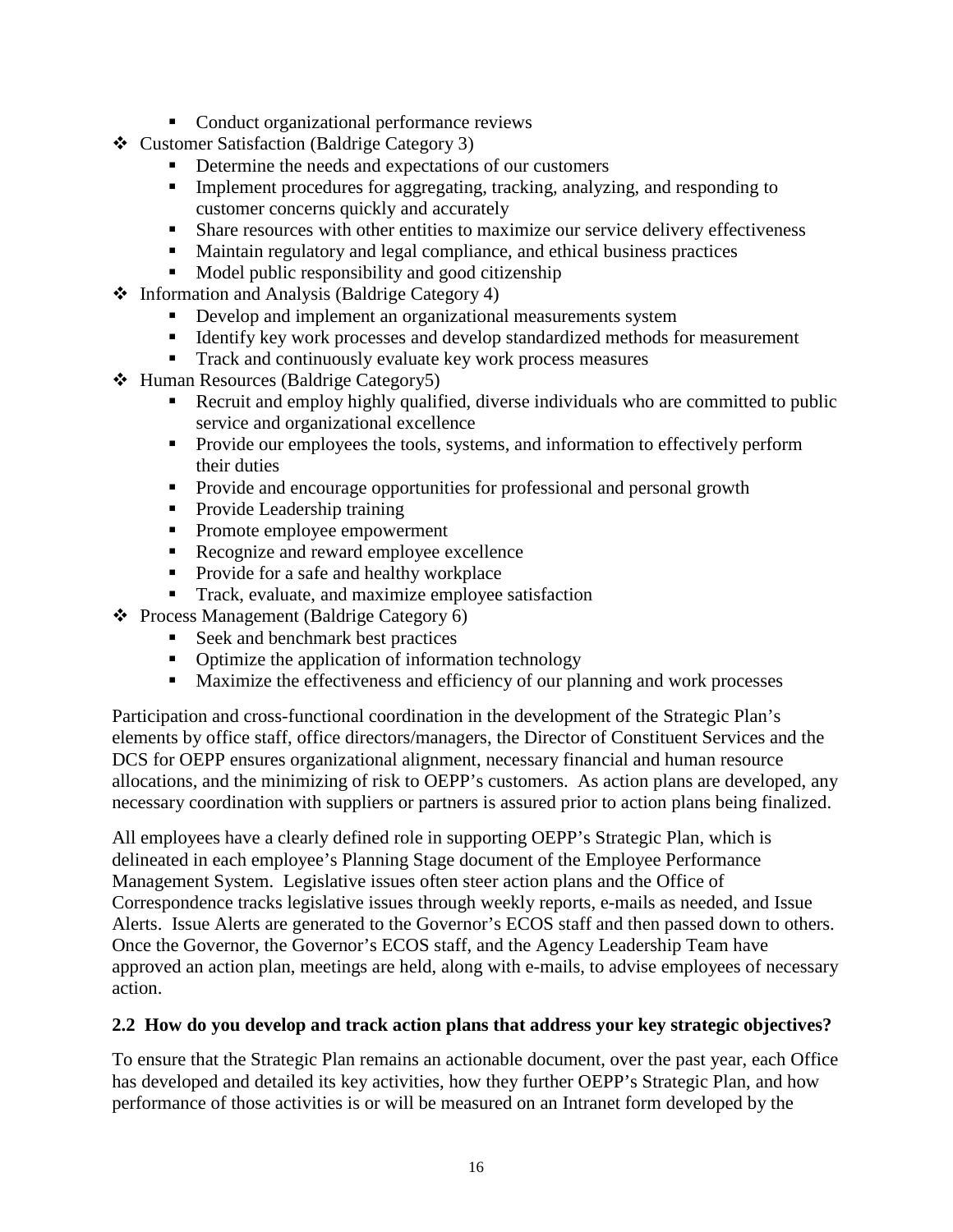Office of Information Technology (See Table 1.3 and Category 7). This information is directly linked to OEPP's Strategic Plan and the Baldrige Criteria for Performance Excellence. Tracking responsibilities are assigned to individual employees by name for each office action plan and measure. Action plans revolve around customer service and priorities are routinely evaluated given limited fiscal and human resources. In addition, each Employee's Planning Stage includes specific tasks and expected performance levels needed to support office action plans. Individual supervisors and office managers track action plan progress and manage human and financial resources needed to support plan attainment. Through routine reporting of action plan results to the office directors and DCS, OEPP provides opportunities for mid-stream adjustments while providing valuable input for future reviews of OEPP's strategic goals and strategies.

#### **2.3 How do you communicate and deploy your strategic objectives, action plans, and performance measures?**

The components of OEPP's Strategic Plan have been communicated to employees throughout the organization, and the plan is available for reference or use by all agency employees via the OEPP Home Page on the Internet. At the organizational level, performance results based on key measures are formally reviewed on a quarterly basis by the DCS and all Office Directors. Performance reviews within each office are based on identified needs and vary between offices. For example, within the Continuum of Care, performance results are tracked by the Quality Council, discussed at staff meetings, and posted on the Intranet, while reviews in smaller offices may be conducted between the office manager and select staff only. In addition, all Agency employees are in close proximity; therefore, regular communication about strategies is incorporated in daily activities. Office Directors and staff have immediate access to Governor's ECOS staff to ensure communication and coordination. The DCS for Administration and the Director of Constituent Services communicate strategic objectives to Office Directors, who work with office staff to develop action plans.

# **2.4 What are your key strategic objectives?**

OEPP's key strategic objectives as an agency are 1) to create and sustain a high performing organization; 2) to provide quality customer services; 3) to promote fact-based management; 4) to develop our human resources; and 5) to continuously improve our organization's processes. Within these overall objectives, each major program area in OEPP has established its own operational objectives. These are detailed in Table 2.4.

| <b>OFFICE/Mission</b>                                                                          | <b>Operational Objectives</b>                      |
|------------------------------------------------------------------------------------------------|----------------------------------------------------|
| <b>Children's Affairs</b> /To provide information and referrals to families regarding services | To provide information and problem solving for     |
| for children, assists families with problems they are having with child-serving state          | issues related to children.                        |
| agencies, and responds to complaints regarding Medicaid and Medicare for adults and            |                                                    |
| children on behalf of the Governor. This office also facilitates disputes through the          |                                                    |
| Informal Dispute Resolution Process for private providers not in compliance with the           |                                                    |
| standards set forth in the state's contract (Children's Request for Proposal) to provide       |                                                    |
| services to children, participates as a member of the Program Oversight Council, and           |                                                    |
| houses the Children's Case Resolution System. The Children's Case Resolution System,           |                                                    |
| SC Code of Laws §20-7-5210, has the statutory responsibility to provide a process for          |                                                    |
| reviewing cases on behalf of children for whom the appropriate public agencies                 |                                                    |
| collectively have not provided the necessary services.                                         |                                                    |
| <b>Client Assistance Program</b> To assist constituents with disabilities by: a) providing     | 1) To provide accurate information to constituents |
| information concerning the South Carolina Vocational Rehabilitation Department,                | in answering their questions regarding services    |
| Commission for the Blind, and State Independent Living Council; b) negotiating with            | provided by the South Carolina Vocational          |
| these agencies concerning the services to be provided; c) mediating disputes between           | Rehabilitation Department, Commission for the      |
| constituents and these agencies; d) representing constituents at fair hearings against these   | Blind, and State Independent Living Council; 2)    |

#### *Table 2.4 – Program Area/Mission/Operational Objectives*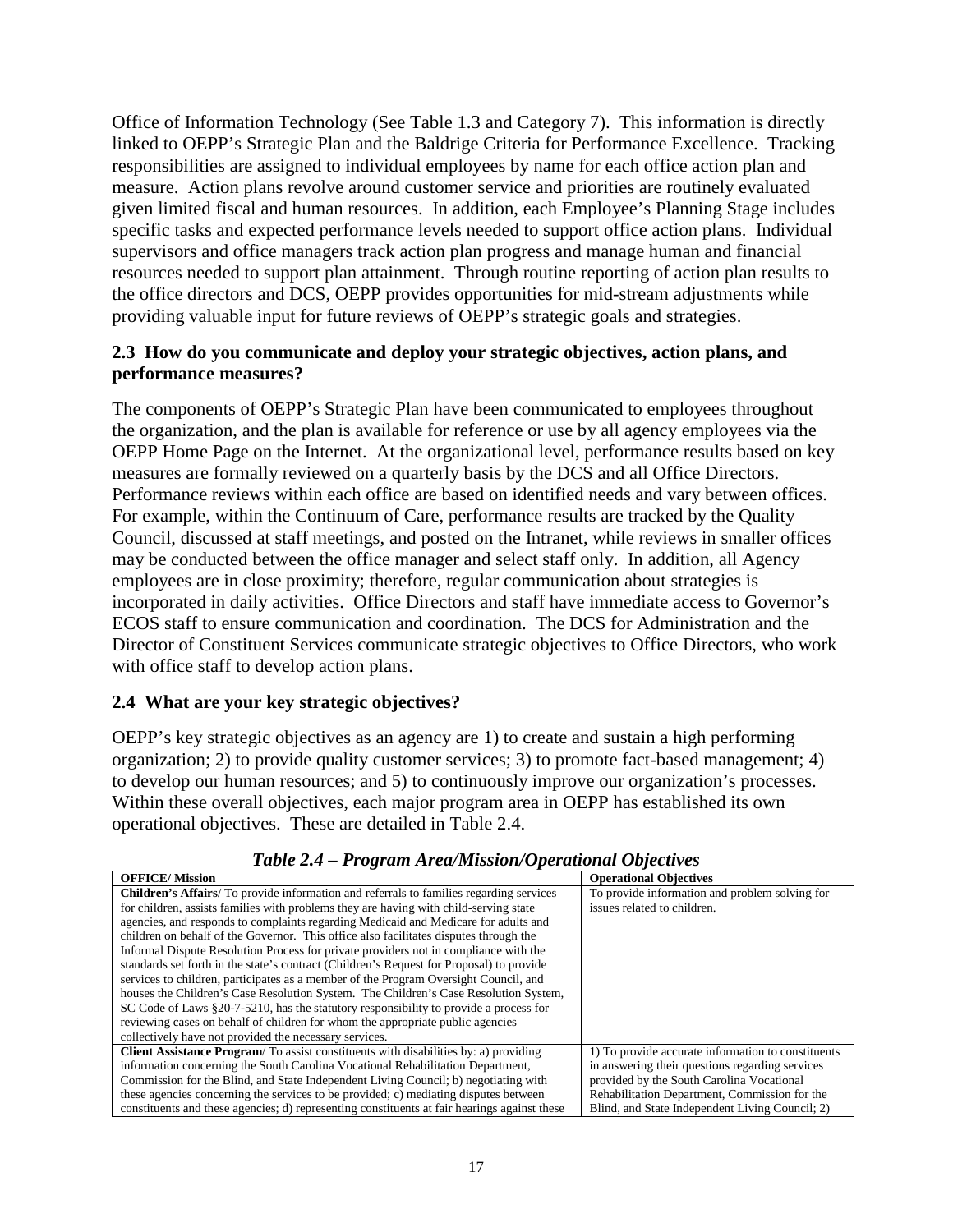| agencies; and e) assisting constituents with other conflict resolution services against these                                                                               | To provide quality representation for clients of                                            |
|-----------------------------------------------------------------------------------------------------------------------------------------------------------------------------|---------------------------------------------------------------------------------------------|
| agencies.                                                                                                                                                                   | these agencies in resolving disputes.                                                       |
| <b>Continuum of Care/</b> To ensure continuing development and delivery of appropriate                                                                                      | 1) To demonstrate the feasibility of providing a                                            |
| services to those children with severe emotional disturbance and their families in South                                                                                    | full array of services, ranging from most to least                                          |
| Carolina whose needs are not being adequately met by existing services and programs.                                                                                        | restrictive, for children and youth with severe                                             |
|                                                                                                                                                                             | emotional disturbance; 2) To serve as the basis for                                         |
|                                                                                                                                                                             | development of future state policy regarding                                                |
|                                                                                                                                                                             | services for such children and youth.                                                       |
| Correspondence/ To ensure proper, efficient routing, tracking and delivery of the                                                                                           | To ensure timely and accurate responses to                                                  |
| Governor's Office mail and to assist in any correspondence generated by the Office of the                                                                                   | constituent mail. Program objectives are to assist                                          |
| Governor.                                                                                                                                                                   | in preparation of special types of correspondence                                           |
|                                                                                                                                                                             | generated by the Governor's Office; keep abreast                                            |
|                                                                                                                                                                             | of the Governor's position on current issues,                                               |
|                                                                                                                                                                             | ensuring that responses are accurate and timely;                                            |
|                                                                                                                                                                             | accurately research legislative issues; and prepare                                         |
|                                                                                                                                                                             | reports on status of mail and legislative issues on a                                       |
|                                                                                                                                                                             | weekly, quarterly and annual basis.                                                         |
| Crime Victims' Ombudsman/ To receive and to respond to complaints filed by victims                                                                                          | To ensure that all crime victims who file                                                   |
| of crime. These complaints may be verbal or in writing and the CVO must respond in an                                                                                       | complaints are served justly, equitably, and fairly                                         |
| appropriate manner as mandated by law.                                                                                                                                      | by South Carolina's criminal justice organizations.                                         |
| Developmental Disabilities Council/To ensure that individuals with disabilities and their                                                                                   | To ensure that persons with developmental                                                   |
| families have a broad range of options when making life decisions. This is accomplished                                                                                     | disabilities and their family members are as fully                                          |
| through 1) the development of a State Plan (Attachment C, hard copy only) that addresses                                                                                    | included into their communities as possible and                                             |
| the needs of persons with disabilities statewide, identifying areas where improvements are                                                                                  | have the services they need to remain in the                                                |
| needed and developing strategies that address those needs; 2) ongoing monitoring and                                                                                        | community.                                                                                  |
| evaluation of the implementation of the State Plan; 3) coordination and cooperation with                                                                                    |                                                                                             |
| the University Affiliated Program, the Protection and Advocacy System for People with                                                                                       |                                                                                             |
| Disabilities, Inc., and other state agencies and private organizations whose activities affect                                                                              |                                                                                             |
| the well-being of persons with disabilities; 4) serving as an advocate for all persons with                                                                                 |                                                                                             |
| disabilities and working for positive statewide systems change on their behalf. The                                                                                         |                                                                                             |
| SCDDC believes in, advocates for, and funds initiatives that promote independence,                                                                                          |                                                                                             |
| productivity and inclusion for all persons with disabilities in this state and considers these                                                                              |                                                                                             |
| goals as the impetus for planning its initiatives. The Council further believes that families                                                                               |                                                                                             |
| are the foundation of our society and that they, along with individuals with disabilities,                                                                                  |                                                                                             |
| need support. A coordinated system of support is critical to the individual, family                                                                                         |                                                                                             |
| members, and community to foster independence, productivity, and inclusion into the                                                                                         |                                                                                             |
| community setting.                                                                                                                                                          |                                                                                             |
| Foster Care Review/To provide an external system of accountability and advocacy for                                                                                         | To review every six months but no less frequently                                           |
| children and families involved in the foster care system. The program utilizes panels of                                                                                    |                                                                                             |
|                                                                                                                                                                             | than once every six months the cases of children                                            |
| community volunteers to promote safe, permanent homes for children in foster care in a                                                                                      | who have resided in public foster care for a period                                         |
| timely manner and to increase public awareness regarding the impact of child abuse and                                                                                      | of more than four consecutive months and to                                                 |
| neglect. These volunteers are recommended for appointment to local review boards by                                                                                         | review every six months the cases of children who                                           |
| their county legislative delegations and appointed by the Governor to serve 4 year terms.                                                                                   | have resided in private foster care for a period of                                         |
|                                                                                                                                                                             | more than six consecutive months to determine                                               |
|                                                                                                                                                                             | what efforts have been made by the supervising                                              |
|                                                                                                                                                                             | agency to acquire a permanent home for the child.                                           |
| Guardian ad Litem/To recruit, train, and supervise volunteers who are court appointed                                                                                       | To provide training and supervision to all                                                  |
| to represent and advocate for the best interests of children in the child welfare system and                                                                                | community volunteers who serve as court-                                                    |
| family court proceedings involving allegations of abuse and neglect. A secondary mission                                                                                    | appointed guardians ad litem for children in abuse                                          |
| of the South Carolina Guardian ad Litem Program is to increase public awareness about                                                                                       | and neglect proceedings within the Family Court.                                            |
| the impact of child abuse and neglect on the community while illustrating the value of                                                                                      |                                                                                             |
| volunteer service to the State of South Carolina.                                                                                                                           |                                                                                             |
| Office of Economic Opportunity/ CSBG: To accomplish anti-poverty goals, yet allow                                                                                           | 1) Leadership: Provide leadership to ensure                                                 |
| for maximum flexibility among agencies in meeting locally identified needs, the State                                                                                       | regulatory compliance, and the timely, efficient                                            |
| shall require that CSBG funds be used for projects having a measurable and potentially                                                                                      | and cost-effective fulfillment of the major Federal                                         |
| major impact on the causes of poverty in the local community using a community action                                                                                       | grant programs listed; 2) Quality Customer Focus:                                           |
| plan which shall include: a current, annual community needs assessment; a description of                                                                                    | Assure quality customer focus through continual                                             |
| the service delivery system targeted to low-income individuals and families in the service                                                                                  | exchange of customer information, ongoing                                                   |
| area; a description of how linkages will be developed to fill identified gaps in services                                                                                   | technical assistance and training, ongoing                                                  |
| through information, comprehensive case management, and follow-up consultations; a                                                                                          | development and maintenance of South Carolina                                               |
| description of how funding under the Act will be coordinated with other public and private                                                                                  | <b>Results-Oriented Management Assessment</b>                                               |
| resources; and a description of outcome measures to be used to evaluate success in                                                                                          | (SoCarROMA) software reporting system, timely                                               |
| promoting self-sufficiency, family stability and community revitalization.                                                                                                  | and equitable distribution of funds, and factual and                                        |
| <b>LIHEAP:</b> A Federally-funded program to help eligible low income households meet                                                                                       | timely inquiry responses; 3) Evaluation: Conduct                                            |
| home heating and/or cooling needs.                                                                                                                                          | results and learning (internal and external                                                 |
| WAP: South Carolina receives funding from the US Department of Energy (DOE) to                                                                                              | procedure) for trend analysis, and the continual                                            |
| implement the WAP. Weatherization reduces energy costs for low-income households by                                                                                         | improvement of customer outcomes through                                                    |
| increasing the energy efficiency of their homes, while ensuring their health and safety.<br>CF&N: The CF&N Program addresses the nutritional needs of low-income persons to | existing practices and products. Ensure basis<br>regulatory compliance and program delivery |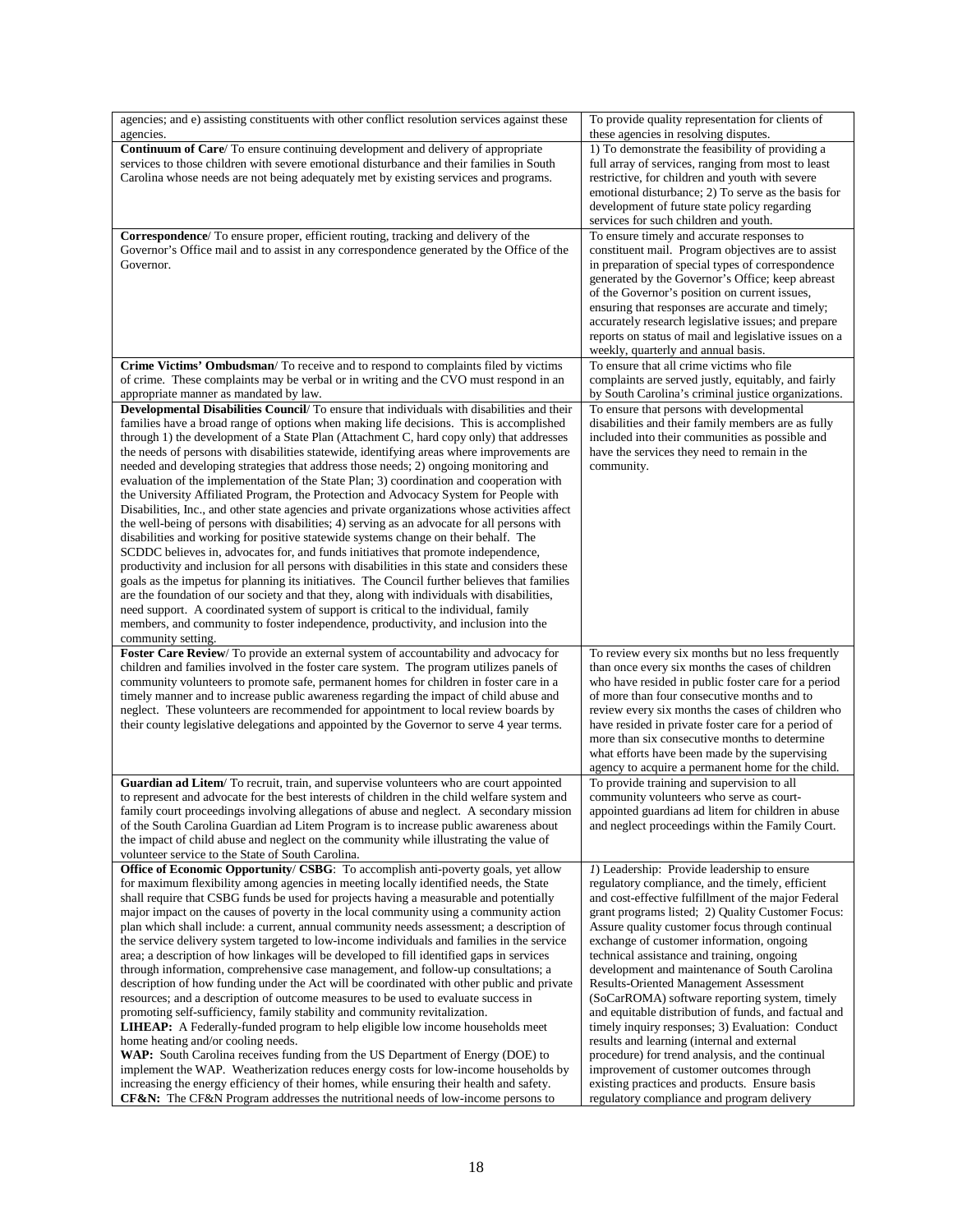| combat hunger throughout the State of South Carolina. The State will undertake statewide<br>activities, either at the State level or through sub grantees, to include existing CSBG<br>eligible entities, food banks, and/or meals on wheels in concert with councils on aging.<br>Services will be provided to low-income persons in each the State's forty-six (46)<br>counties, employing at least one of the following legislatively mandated program<br>purposes: to coordinate private and public food assistance resources, to better serve low-<br>income populations; to assist low-income innovative approaches at the State and local<br>levels to meet the nutrition needs of low-income individuals.<br>ESGP: The purpose is to provide housing assistance to the State's homeless population<br>through community based shelters that provide an array of services designed to meet the<br>needs of homeless persons throughout the State. The objective of the program is to<br>provide improved facilities and services to the homeless and ultimately to reduce the<br>incidence of homelessness. | through routine program monitoring, annual fiscal<br>program audits (see audit update attached), desk<br>reviews of annual independent audits, and fiscal<br>and program reporting; 4) Linkages: Coordinate<br>linkages to maximize service delivery, improve<br>outcomes and eliminate duplication (national, State<br>and local areas); 5) Marketing: Continue efforts to<br>diversify and expand customer outreach through<br>ongoing updates, expansion and improvement to<br>OEO web site participation in meetings,<br>professional memberships; and the gradual<br>elimination of cultural barriers; 6) Human<br>Resources: Assure quality team of personnel<br>through recruiting and hiring process and provide<br>ongoing professional development. |
|--------------------------------------------------------------------------------------------------------------------------------------------------------------------------------------------------------------------------------------------------------------------------------------------------------------------------------------------------------------------------------------------------------------------------------------------------------------------------------------------------------------------------------------------------------------------------------------------------------------------------------------------------------------------------------------------------------------------------------------------------------------------------------------------------------------------------------------------------------------------------------------------------------------------------------------------------------------------------------------------------------------------------------------------------------------------------------------------------------------------|---------------------------------------------------------------------------------------------------------------------------------------------------------------------------------------------------------------------------------------------------------------------------------------------------------------------------------------------------------------------------------------------------------------------------------------------------------------------------------------------------------------------------------------------------------------------------------------------------------------------------------------------------------------------------------------------------------------------------------------------------------------|
| Ombudsman/To provide constituent services to the citizens of the state. The Office also                                                                                                                                                                                                                                                                                                                                                                                                                                                                                                                                                                                                                                                                                                                                                                                                                                                                                                                                                                                                                            | To provide quality services to constituents in                                                                                                                                                                                                                                                                                                                                                                                                                                                                                                                                                                                                                                                                                                                |
| identifies systemic problems in the state's service delivery system and works with the                                                                                                                                                                                                                                                                                                                                                                                                                                                                                                                                                                                                                                                                                                                                                                                                                                                                                                                                                                                                                             | regards to resolving their problems with state                                                                                                                                                                                                                                                                                                                                                                                                                                                                                                                                                                                                                                                                                                                |
| various governmental agencies to make changes as appropriate. Additionally, the Office                                                                                                                                                                                                                                                                                                                                                                                                                                                                                                                                                                                                                                                                                                                                                                                                                                                                                                                                                                                                                             | agencies.                                                                                                                                                                                                                                                                                                                                                                                                                                                                                                                                                                                                                                                                                                                                                     |
| compiles reports on the numbers and types of complaints and concerns of constituents for                                                                                                                                                                                                                                                                                                                                                                                                                                                                                                                                                                                                                                                                                                                                                                                                                                                                                                                                                                                                                           |                                                                                                                                                                                                                                                                                                                                                                                                                                                                                                                                                                                                                                                                                                                                                               |
| the Governor.                                                                                                                                                                                                                                                                                                                                                                                                                                                                                                                                                                                                                                                                                                                                                                                                                                                                                                                                                                                                                                                                                                      |                                                                                                                                                                                                                                                                                                                                                                                                                                                                                                                                                                                                                                                                                                                                                               |
| <b>Small and Minority Business</b> /To promote the interests of small and minority businesses.<br>OSMBA is dedicated to helping businesses prosper. To achieve this, OSMBA provides                                                                                                                                                                                                                                                                                                                                                                                                                                                                                                                                                                                                                                                                                                                                                                                                                                                                                                                                | To provide networking and training opportunities<br>for certified minority/women-owned businesses                                                                                                                                                                                                                                                                                                                                                                                                                                                                                                                                                                                                                                                             |
| information and access to state government contracts, works to process certifications, and                                                                                                                                                                                                                                                                                                                                                                                                                                                                                                                                                                                                                                                                                                                                                                                                                                                                                                                                                                                                                         | and ensure that state agencies include certified                                                                                                                                                                                                                                                                                                                                                                                                                                                                                                                                                                                                                                                                                                              |
| strives to increase the amount of money state agencies spend with small and minority                                                                                                                                                                                                                                                                                                                                                                                                                                                                                                                                                                                                                                                                                                                                                                                                                                                                                                                                                                                                                               | minority businesses in contract opportunities.                                                                                                                                                                                                                                                                                                                                                                                                                                                                                                                                                                                                                                                                                                                |
| firms.                                                                                                                                                                                                                                                                                                                                                                                                                                                                                                                                                                                                                                                                                                                                                                                                                                                                                                                                                                                                                                                                                                             |                                                                                                                                                                                                                                                                                                                                                                                                                                                                                                                                                                                                                                                                                                                                                               |
| <b>Special Projects/</b> To assist the Office of the Governor with all special projects/event                                                                                                                                                                                                                                                                                                                                                                                                                                                                                                                                                                                                                                                                                                                                                                                                                                                                                                                                                                                                                      | To coordinate program design, implementation,                                                                                                                                                                                                                                                                                                                                                                                                                                                                                                                                                                                                                                                                                                                 |
| including processing all proclamation requests, organizing special events, coordinating the                                                                                                                                                                                                                                                                                                                                                                                                                                                                                                                                                                                                                                                                                                                                                                                                                                                                                                                                                                                                                        | service delivery, and daily administrative activities                                                                                                                                                                                                                                                                                                                                                                                                                                                                                                                                                                                                                                                                                                         |
| Governor's Reading Honor Roll, Citizenship Awards, Volunteer Awards, annual United                                                                                                                                                                                                                                                                                                                                                                                                                                                                                                                                                                                                                                                                                                                                                                                                                                                                                                                                                                                                                                 | for all Governor's Office special projects and                                                                                                                                                                                                                                                                                                                                                                                                                                                                                                                                                                                                                                                                                                                |
| Way campaign, congratulatory letters, ESF-14 activities, and accountability for the agency                                                                                                                                                                                                                                                                                                                                                                                                                                                                                                                                                                                                                                                                                                                                                                                                                                                                                                                                                                                                                         | events.                                                                                                                                                                                                                                                                                                                                                                                                                                                                                                                                                                                                                                                                                                                                                       |
| (OEPP)                                                                                                                                                                                                                                                                                                                                                                                                                                                                                                                                                                                                                                                                                                                                                                                                                                                                                                                                                                                                                                                                                                             |                                                                                                                                                                                                                                                                                                                                                                                                                                                                                                                                                                                                                                                                                                                                                               |
| <b>Veterans Affairs</b> /To "assist [ing] ex-servicemen in securing the benefits to which they are                                                                                                                                                                                                                                                                                                                                                                                                                                                                                                                                                                                                                                                                                                                                                                                                                                                                                                                                                                                                                 | 1) To develop a War Roster of South Carolina                                                                                                                                                                                                                                                                                                                                                                                                                                                                                                                                                                                                                                                                                                                  |
| entitled under the provisions of federal legislation and under the terms of insurance                                                                                                                                                                                                                                                                                                                                                                                                                                                                                                                                                                                                                                                                                                                                                                                                                                                                                                                                                                                                                              | Veterans who served in the military during the                                                                                                                                                                                                                                                                                                                                                                                                                                                                                                                                                                                                                                                                                                                |
| policies issued by the federal government for their benefit." The mission of the Office of                                                                                                                                                                                                                                                                                                                                                                                                                                                                                                                                                                                                                                                                                                                                                                                                                                                                                                                                                                                                                         | Korean War, the Vietnam War and during the Gulf                                                                                                                                                                                                                                                                                                                                                                                                                                                                                                                                                                                                                                                                                                               |
| Veteran's Affairs is to be the Chief Advocate for all veterans' issues in South Carolina.                                                                                                                                                                                                                                                                                                                                                                                                                                                                                                                                                                                                                                                                                                                                                                                                                                                                                                                                                                                                                          | War up to and including the present until Congress                                                                                                                                                                                                                                                                                                                                                                                                                                                                                                                                                                                                                                                                                                            |
| This includes state and federal benefits, eldercare, compensation, and pension.                                                                                                                                                                                                                                                                                                                                                                                                                                                                                                                                                                                                                                                                                                                                                                                                                                                                                                                                                                                                                                    | declares the end of this war period; 2) To build the                                                                                                                                                                                                                                                                                                                                                                                                                                                                                                                                                                                                                                                                                                          |
|                                                                                                                                                                                                                                                                                                                                                                                                                                                                                                                                                                                                                                                                                                                                                                                                                                                                                                                                                                                                                                                                                                                    | third State Veterans Nursing Home in Walterboro;                                                                                                                                                                                                                                                                                                                                                                                                                                                                                                                                                                                                                                                                                                              |
|                                                                                                                                                                                                                                                                                                                                                                                                                                                                                                                                                                                                                                                                                                                                                                                                                                                                                                                                                                                                                                                                                                                    | 3) To build the first State Veterans Cemetery in                                                                                                                                                                                                                                                                                                                                                                                                                                                                                                                                                                                                                                                                                                              |
|                                                                                                                                                                                                                                                                                                                                                                                                                                                                                                                                                                                                                                                                                                                                                                                                                                                                                                                                                                                                                                                                                                                    | Anderson; 4) To help develop a more<br>comprehensive method of caring for elderly                                                                                                                                                                                                                                                                                                                                                                                                                                                                                                                                                                                                                                                                             |
|                                                                                                                                                                                                                                                                                                                                                                                                                                                                                                                                                                                                                                                                                                                                                                                                                                                                                                                                                                                                                                                                                                                    | veterans.                                                                                                                                                                                                                                                                                                                                                                                                                                                                                                                                                                                                                                                                                                                                                     |
| Victim Assistance/ Envisioning parity in victim services, embracing a victim-centered                                                                                                                                                                                                                                                                                                                                                                                                                                                                                                                                                                                                                                                                                                                                                                                                                                                                                                                                                                                                                              | Offer victim services training events for advocates,                                                                                                                                                                                                                                                                                                                                                                                                                                                                                                                                                                                                                                                                                                          |
| criminal justice system, and embarking upon an era where there is true collaboration                                                                                                                                                                                                                                                                                                                                                                                                                                                                                                                                                                                                                                                                                                                                                                                                                                                                                                                                                                                                                               | service providers, law enforcement officials,                                                                                                                                                                                                                                                                                                                                                                                                                                                                                                                                                                                                                                                                                                                 |
| among all disciplines that are working to meet the needs of South Carolina's crime                                                                                                                                                                                                                                                                                                                                                                                                                                                                                                                                                                                                                                                                                                                                                                                                                                                                                                                                                                                                                                 | solicitors, judges and mayors.                                                                                                                                                                                                                                                                                                                                                                                                                                                                                                                                                                                                                                                                                                                                |
| victims.                                                                                                                                                                                                                                                                                                                                                                                                                                                                                                                                                                                                                                                                                                                                                                                                                                                                                                                                                                                                                                                                                                           | Process victim claims in a timely manner.                                                                                                                                                                                                                                                                                                                                                                                                                                                                                                                                                                                                                                                                                                                     |
|                                                                                                                                                                                                                                                                                                                                                                                                                                                                                                                                                                                                                                                                                                                                                                                                                                                                                                                                                                                                                                                                                                                    |                                                                                                                                                                                                                                                                                                                                                                                                                                                                                                                                                                                                                                                                                                                                                               |

Each Office tracks its progress toward fulfilling the above detailed operational objectives through the corresponding performance measures detailed in Table 1.3. Results for these measures are reported in Section 7.2.

#### **2.5 If the agency's strategic plan is available through the agency's internet home page, please provide an address for that plan on the website?**

OEPP's Strategic Plan can be accessed via the web at <http://www.govoepp.state.sc.us/oeppsp.pdf>.

# **3. Customer Focus**

#### **3.1 How do you determine who your customers are and what are their key requirements?**

Key customers and stakeholders for OEPP include the Governor, ECOS, legislators, state government agencies, and residents of South Carolina. Customers are more precisely segmented as related to the type of services provided by each office within OEPP (Table II.A). Key customer segments are determined by the goals and strategies contained in OEPP's Strategic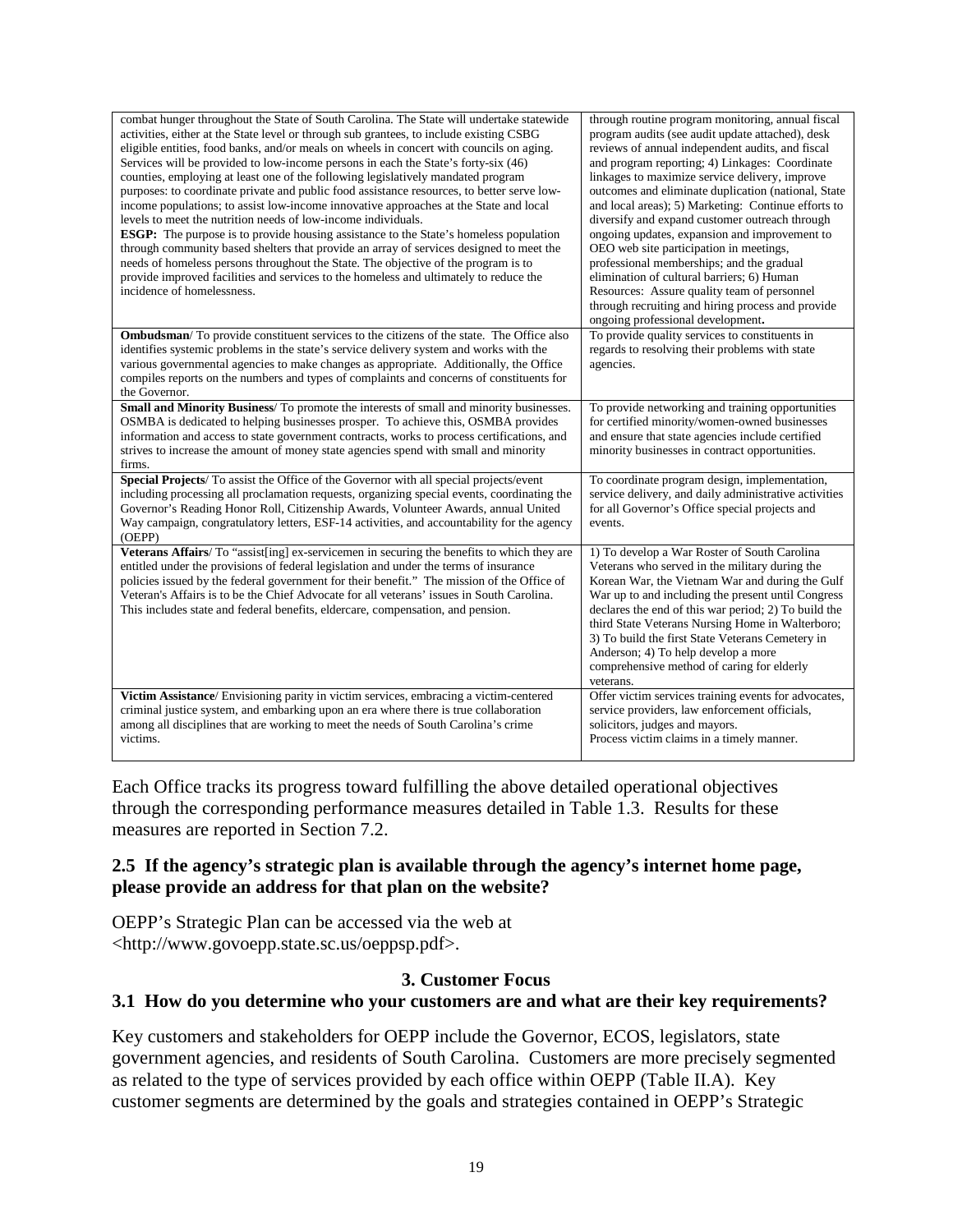Plan. Additional key issues are articulated by the Governor and ECOS, enabling legislation, or by other means. Combined, these sources provide guidance and expectations regarding customer segments and services for each office within OEPP. Timely, accurate, and effective services are a primary goal whether they are provided to the developmentally disabled, veterans and their families, or victims of crime. The same service expectations exist for the agency's stakeholders such as schools throughout the state, law enforcement agencies, or the US Department of Veterans Affairs.

Constituent mail, feedback from the Governor's ECOS staff, and communication tools provided by the Information Technology staff, such as e-mail and the Intranet/Internet, facilitate the ability of staff to identify and meet the needs of customers. The Office of Correspondence identifies areas of interest and/or concern from the nature of correspondence received. ECOS staff and the Agency Leadership Team are advised of positions on specific issues through electronic Issue Alerts, as well as weekly, quarterly and annual Legislative Reports.

# **3.2 How do you keep your listening and learning methods current with changing customer/business needs?**

Due to the wide variety of services delivered by OEPP, each office has developed their own specific methods for identifying and trending customer needs, inquiries, concerns, and issues and for assessing the effectiveness of these methods. Methods include meetings with customers, public hearings, advisory councils, customer satisfaction surveys, and written or other verbal communications. Significant trends or changes in customer service expectations and needs are discussed during management meetings, or by OEPP internal committees, with service delivery excellence as a primary goal.

For example, the Continuum of Care (COC) has a standing Evaluation Advisory Committee which reviews data collection methods, analysis, and sharing of results, to ensure that best customer service methods are used and shared. The Client Assistance Program conducts an annual customer satisfaction survey to gather information on customer needs and preferences. The Foster Care Review Board participates on a variety of inter-agency planning committees to learn customer preferences and improvement ideas. Information regarding customer needs and issues is also collected, tracked, and trended by the Office of Correspondence and Ombudsman's Office and routinely reported to pertinent OEPP offices, the DCS, ECOS, and/or the Governor. The Office of Information Technology also created an Internet e-mail form for constituents on the Governor's web site to make it easier for customers to express their concerns and needs (3.3, 7.1). The Office of Correspondence ensures that these e-mails are routed to the appropriate staff person for assistance.

The Information Technology staff members use journals, workshops, seminars and conferences to keep abreast of changes in technology, including *Information Weekly*, *PC Computing*, *Profiles*, and Gateway manufacturing/vendor seminars. The Director of the Office of Information Technology attends the annual South Carolina Information Technology Directors Association Conference sponsored by the Budget and Control Board to ensure consistency with their overall Information Technology State Plan.

# **3.3 How do you use information from customers/stakeholders to improve services or programs?**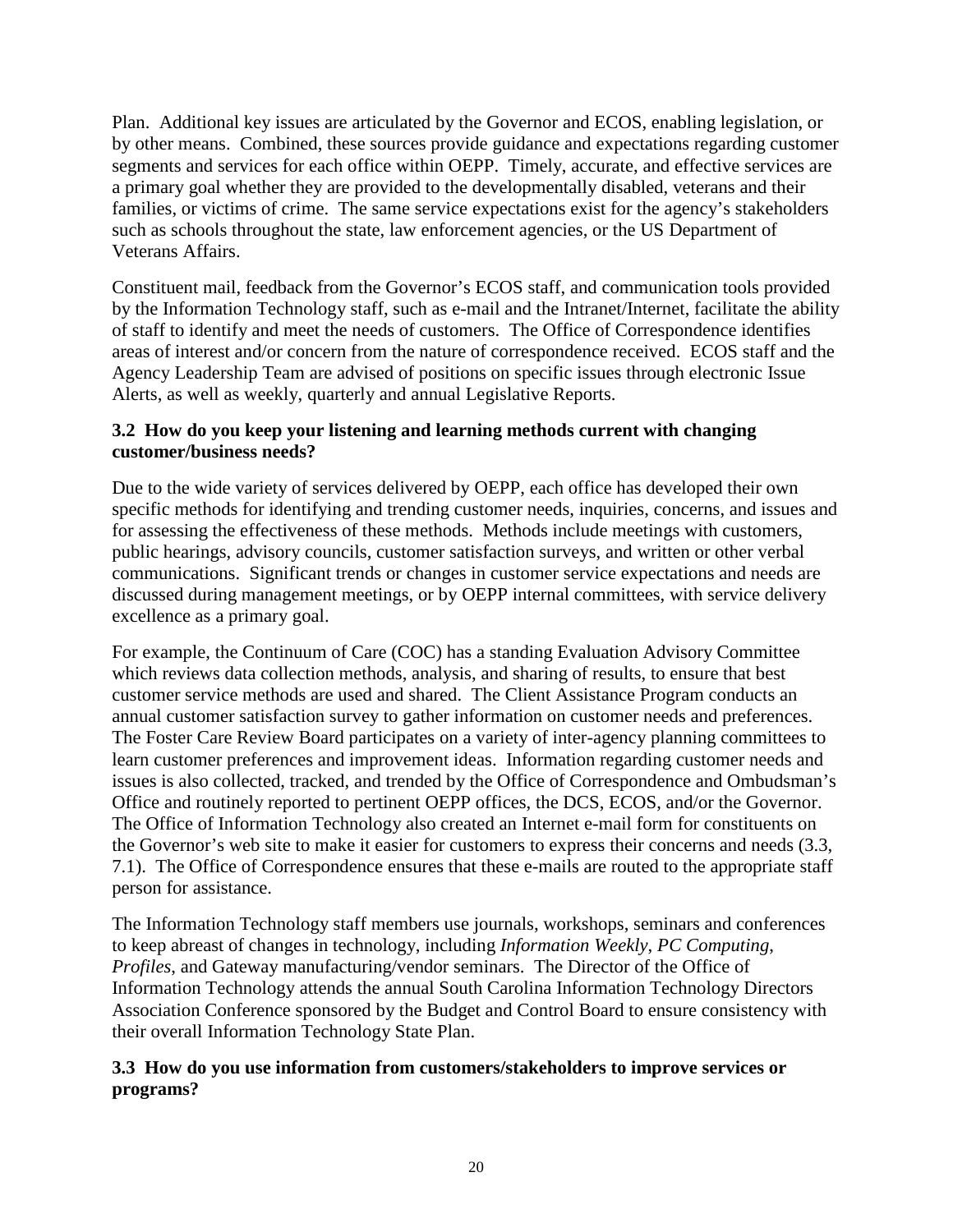Depending on the customer's needs, concern, or issue, service improvements may be initiated by an individual office or, at the other end of the spectrum, through new legislation. Input obtained from meetings with customers, public hearings, advisory councils, customer satisfaction surveys, and written or other verbal communications is used by each office to determine whether new procedures should be incorporated into standard procedures, to reassess and adapt working goals on an as-needed basis, and to set strategic goals on an annual basis.

#### **3.4 How do you measure customer/stakeholders satisfaction?**

Primary methods for obtaining data on customer satisfaction include direct feedback received from the Governor, ECOS, legislators, agency directors and managers, the Governor's Call Center, the Ombudsman's Office and the Correspondence Office. In addition, each office within OEPP has developed measures for their key services and obtains customer satisfaction data/information through methods including customer surveys, focus groups, community meetings, or participation in program oversight committees, as appropriate.

Examples include the Developmental Disabilities Council, which sends out an annual survey to over 3,000 families who have family members with disabilities, and the Office of Crime Victim's Ombudsman, which tracks victim's concerns by "court jurisdiction" and solicits customer feedback by means of a written survey at the end of each case. The Office of Foster Care Review conducts stakeholder assessments and a Foster Care Parent Survey. The Continuum of Care regularly conducts family surveys, customer focus groups, and maintains a standing Program Oversight Committee. The Office of Finance measures level of satisfaction from the Comptroller General's office by the number of vouchers that are returned. In addition, The Office of Human Resources administers an annual survey to capture internal customer satisfaction levels of OEPP program areas and ECOS staff with the services provided by OEPP's administrative offices (7.1). The results of this survey are tallied and distributed to the appropriate offices and the DCS for evaluation and implementation of suggested improvements. The Office of Human Resources also captures feedback through an exit interview questionnaire, with relevant information distributed to the appropriate Office Director.

# **3.5 How do you build positive relationships with customers and stakeholders? Indicate any key distinctions between different customer groups.**

OEPP believes that strong customer communication links, flexibility, and accurate and timely service delivery provide the primary keys for building positive relationships. The Office of Special Projects helps build positive relationships with customers by coordinating various Governor's Awards programs to recognize students, volunteers, and community leaders. The Office of Special Projects also assists in generating letters out of local newspapers from the Governor to members of the community. These range from congratulatory letters to comments on editorials to condolences.

# **4. Information and Analysis**

# **4.1 How do you decide which operations, processes and systems to measure?**

The operations, processes, and systems measured are determined by the Agency Leadership Team, under direction from the Governor's ECOS staff and according to the Governor's priorities and needs and OEPP's Strategic Plan. Because of the diversity in the offices, where one office's focus may primarily be advocacy and another may be processing accounting/payroll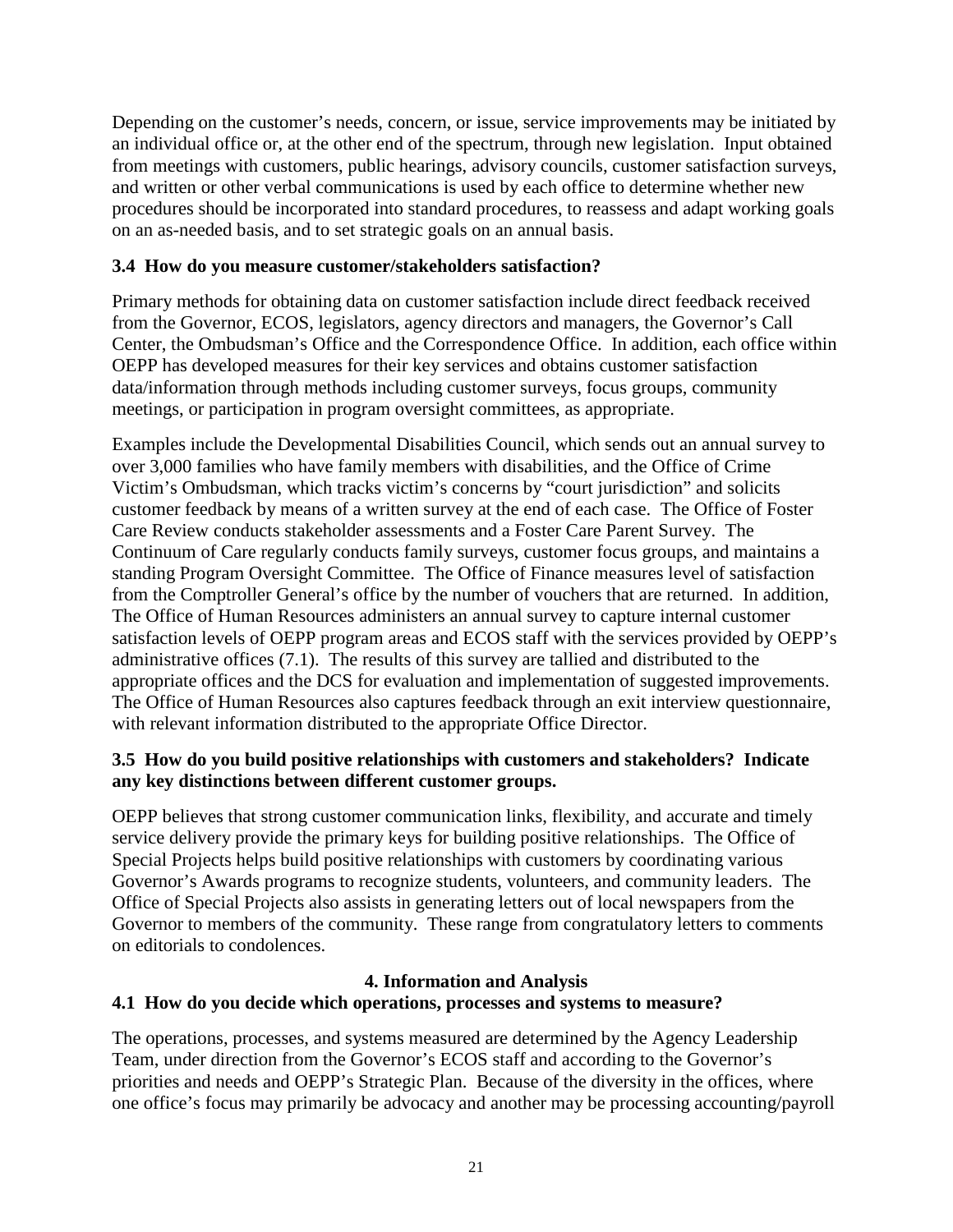information, data comes in a variety of quantitative or qualitative data measures which makes consistency a challenge. In all offices, the requirements of state and federal laws mandate certain information be obtained and reported in compliance with those laws.

In addition, many Human Resource measurements/analyses are mandated by the State Office of Human Resources: Hire Above Minimum Audit, Delegated Reclass Audit, and Insurance Benefit Audit (7.3). Affirmative Action goals are set in conjunction with the State Human Affairs Commission at 92.5 % (7.3).

# **4.2 How do you ensure data quality, reliability, completeness and availability for decisionmaking?**

To ensure accuracy and data quality, all work products flow from employee to supervisor to director for approval. The Office of Correspondence measures mail processing to ensure efficient and responsive service. For example, a Correspondence log and reports generated by the Office of Correspondence provide information on a weekly, quarterly and annual basis regarding the nature of the mail, assignment of mail, turnaround time for response, and follow-up (1.3, 4.3, 7.2). The Office of Information Technology staff members monitor the number of customer support requests made and processed and resolution with current resources versus new resources and replace equipment as necessary. The Office of Information Technology strives to maximize server up-time during business hours and the availability of training opportunities. In Finance, reports have a high level of validity and comply with the Comptroller General and the State Treasurer's Office systems. These reports are generated on a daily, weekly and monthly basis in order for Administrative Services staff to monitor financial transactions. (1.3).

Checks and balances and cross-referencing with other agencies are two determining factors for quality and reliability in the Office of Veterans Affairs. Veterans Affairs staff verifies with the US Department of Veterans Affairs the number of claims and dollars gained for the veterans of South Carolina. This benchmarking enables the Veterans Affairs office to compare data with other states to see how well federal dollars are used for South Carolina veterans (4.3, Figures 7.6-2 and 7.6-3).

# **4.3 How do you use data/information analysis to provide effective support for decisionmaking?**

Information analysis is used for decision-making in OEPP whether it is through quantitative or qualitative data. Often qualitative data such as written correspondence and verbal feedback from both internal and external customers of OEPP services is used in conjunction with quantitative data in review of programs and procedures. The Office of Correspondence provides weekly, quarterly, and annual legislative reports detailing customer concerns and preference regarding health and education initiatives, legislative issues, and quality of life (1.3, 4.2, 7.2). Information from these reports helps to ensure that customer needs drive the decision-making process by providing feedback on important issues to the Governor's ECOS staff and the Agency Leadership Team.

# **4.4 How do you select and use comparative data and information?**

Offices use comparative data when and where available. While all other states do have Governor's Offices, they may or may not have the same functions as the South Carolina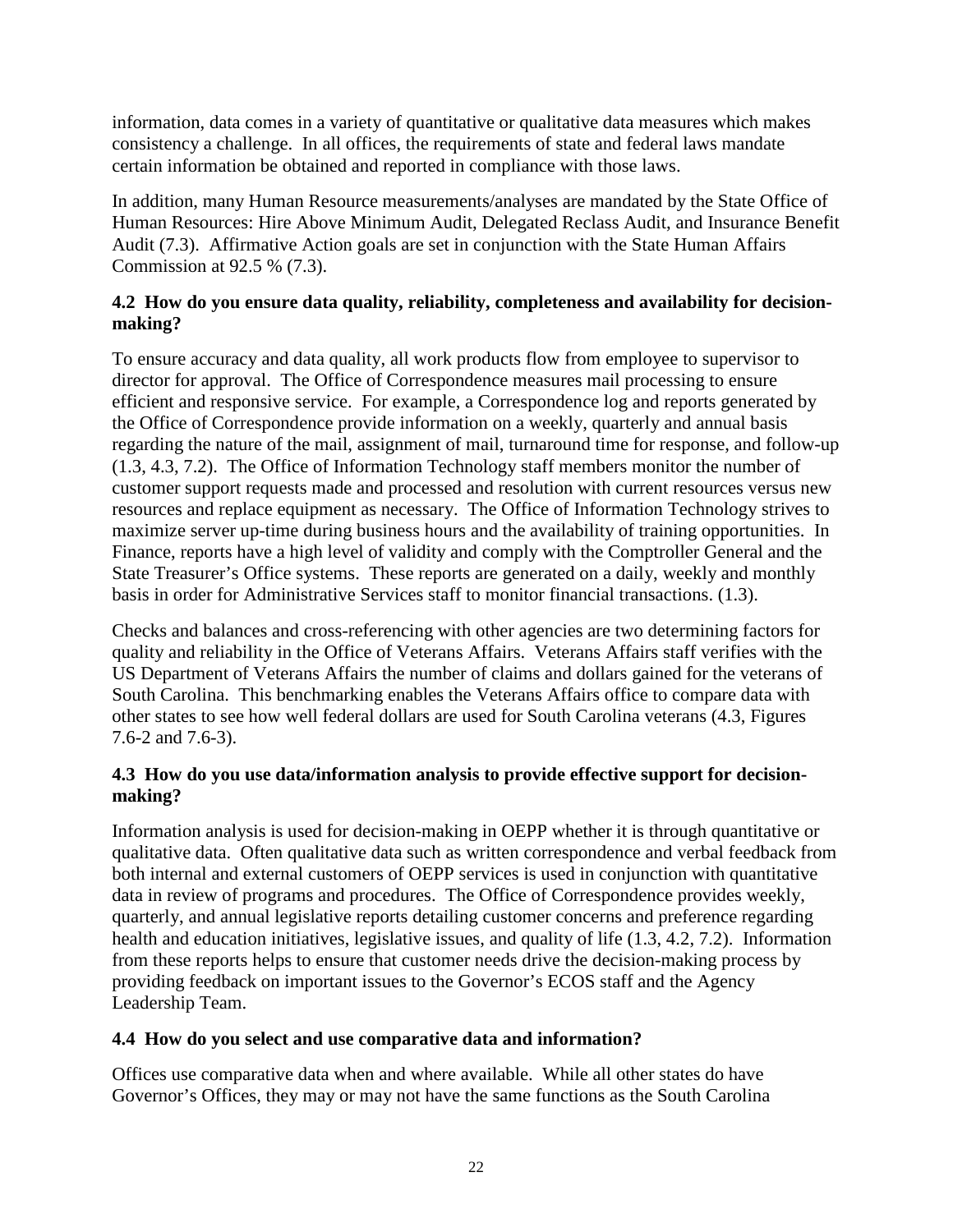Governor's Office does. Even if they have the same functions, data may not be gathered or reported in the same manner. This inconsistency creates a challenge for OEPP to have functional comparative data to use in all of its offices. The Office of Veterans Affairs compares federal dollars expended with Louisiana and Kentucky (4.2, 7.6). Other OEPP offices benchmark against other state agencies in several areas.

For example, in the Office of Human Resources, Equal Employment Opportunity (EEO) and affirmative action requirements in the agency are tracked and compared to other agencies. OEPP has met the EEO requirements established by the SC Human Affairs Commission and consistently has a level of attainment which exceeds the state goal. The Developmental Disabilities Council is required by the Federal government to produce the "Annual Program Performance Report" - its annual report. Comparative data is used to adopt and adapt caseloads and systems and guide process improvement. Foster Care Review Board and Guardian ad Litem offices currently use data from the counties to compare against statewide averages.

Each Office has a Financial Liaison. Budgetary and financial reports are sent to them to be reviewed (1.3). In addition, the Agency Leadership Team reviews these reports. Reports are used to determine if all financial transactions are properly classified and if expenditures are within budget. The Agency Leadership Team and the Governor's ECOS staff also review correspondence reports (1.3, 7.2) to ensure responses to constituent mail are prepared within designated parameters.

# **5. Human Resources**

# **5.1 How do you and your managers/supervisors encourage and motivate employees to develop and utilize their full potential?**

In OEPP, employees are provided opportunities to develop and exercise their full potential in support of the Governor's objectives through several formal and informal mechanisms. The formal method of developing and evaluating employees is through the Employee Performance Management System (EPMS). A planning stage for each employee is developed with input from both the employee and the supervisor/manager. This planning stage allows for individual development plans within the employee's position. The planning stage also delineates a training development plan for each employee. When employees participate in training opportunities, they fill out a professional development form that becomes part of their permanent personnel file.

Additionally, a less formal approach is through training opportunities offered by the Governor's Office, the State Budget and Control Board, the Cabinet Agency Training Consortium, other state agencies and the private sector. The Office of Human Resources notifies employees quarterly through e-mail and board postings of training opportunities, and the Office of Finance staff ensures fiscal training needs are budgeted. Governor's Office employees are also eligible to attend the prestigious Governor's EXCEL Leadership Institute. Other methods of motivating and encouraging employees are: 1) staff retreats and annual meetings, 2) newsletters which recognize staff's work and personal achievements, 3) recognition from Governor through performance awards, 4) opportunity to participate in employee appreciation lunch with the Governor and other Governor's office staff, 5) allowing employees to implement cost saving ideas which creates a feeling of accomplishment, and 6) encouraging employees to work on team projects which cut across office lines. The agency employee suggestion program also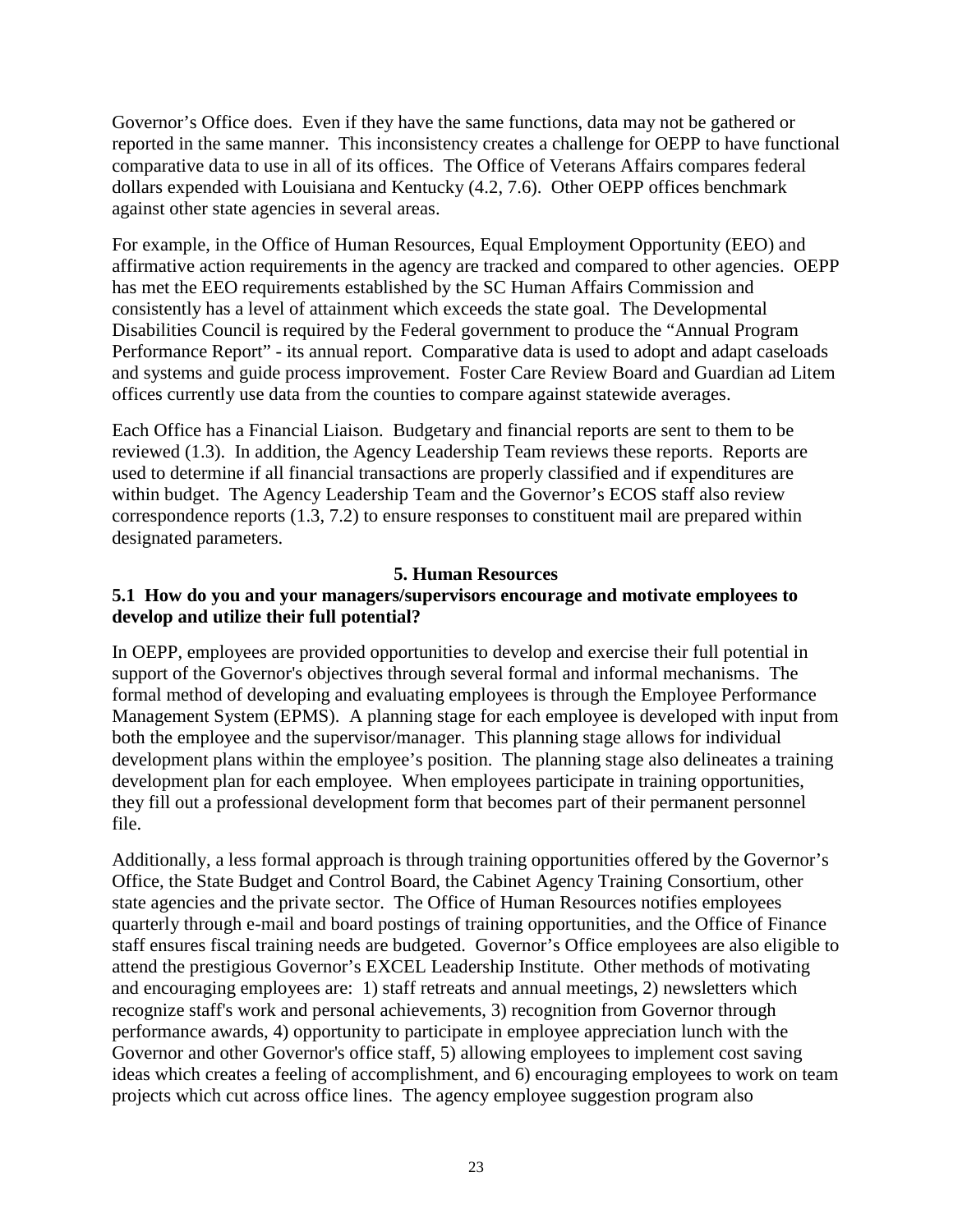encourages employees to use their maximum potential to increase efficiency. Employees whose suggestions are implemented receive positive recognition as well as a certificate.

# **5.2 How do you identify and address key developmental and training needs, including job skills, training, performance excellence training, diversity training, management/leadership development, new employee orientation and safety training?**

The Governor's Office is committed to developing programs that foster individual growth for employees, identifying staff for advancement, and assisting in creating a diverse workforce. In regard to management and leadership development, the Governor's Office and Budget and Control Board (B&CB) jointly sponsor the Governor's EXCEL Leadership Institute, a training program for mid-level managers. Other leadership development opportunities include sponsoring individuals to attend the Executive Institute and the Certified Public Manager (CPM) program. As for staff advancement, OEPP is committed to promoting from within and in order to alert employees of job openings, e-mails and job postings are sent out when there are vacancies.

Training needs are assessed through individual interactions between supervisors and employees and detailed in the employee's planning stage. Linking the planning stage of the Employee Performance Management System to specific training opportunities provides information on what types of training employees need. The Office of Human Resources reviews these documents and works to ensure that employees have access to the trainings identified in the planning stages. Because the Office of Human Resources provides human resource services for the Governor's Office in partnership with the B&CB, the Governor's Office shares in the wide variety of education, training and development opportunities offered by the B&CB and benefits from B&CB expertise in personnel issues. OEPP also participates in the Cabinet Agency Training Consortium through which training is made available from Cabinet agencies at no or low cost. Foster Care Review Board and Guardian ad Litem offices use staff training surveys to determine training needs, such as software skills and supervisory skills, as well as employing the Designing a Curriculum (DACUM) process to determine staff training needs and the fit of the employees job descriptions with their training needs, holding focus groups in each regional office with case managers to determine what case management skills need improving, and using a management assessment process for all supervisors to create a formal management training curriculum.

# **5.3 How does your employee performance management system, including feedback to and from employees, support high performance?**

In OEPP, an open-door policy exists whereby each employee has a direct supervisor to whom they can immediately go with questions or suggestions, allowing everyone to contribute to the overall work system. Employee feedback and suggestions regarding the management of specific programs are encouraged. Employees are given opportunities to pursue new projects through the employee objective section of the EPMS Planning Stage. Goals are included in the Planning Stage and the supervisor and/or director routinely work with the employee throughout the year to monitor the progress toward those goals. In addition, supervisors include training requirements in the EPMS Planning Stage.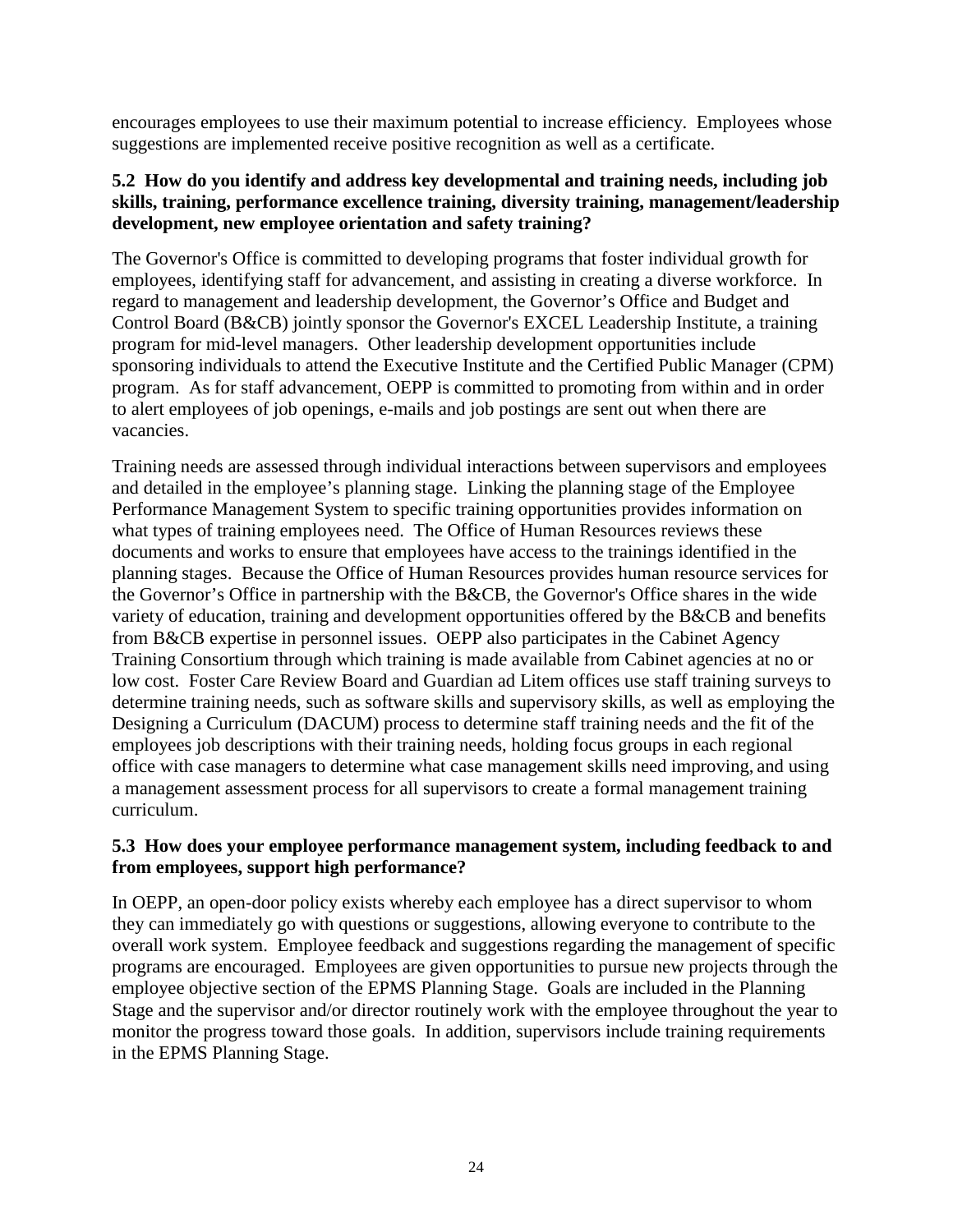#### **5.4 What formal and/or informal assessment methods and measures do you use to determine employee well-being, satisfaction and motivation?**

Employee well-being and satisfaction are addressed in various ways. Methods used to obtain employee feedback are informal meetings and exit interviews or an exit interview questionnaire with departing employees. Exit interviews are analyzed for data on employee turnover and shared with each office. The employee grievance policy detailed in the Employee Handbook provides for mediation and appeal to the State Human Resources Director. In addition, variable work schedules help employees balance personal and professional lives. An annual picnic and other social events and gatherings are scheduled to promote a sense of community. (7.3)

# **5.5 How do you maintain a safe and healthy work environment?**

Hazard Communication policy is given to all employees at new hire orientation sessions. Human Resources staff members attend annual Workers' Compensation training meetings. Office buildings housing agency staff are inspected by the fire marshal in accordance with regulations established by the Department of Labor, Licensing and Regulation. Wellness information and training sessions are posted routinely for employees. Health screenings at a minimal cost are offered to employees, including breast and prostate cancer screenings and flu shots. Free health workshops are available along with distribution of health information.

# **5.6 What is the extent of your involvement in the community?**

Employees throughout the agency participate in a variety of charities, either through payroll deduction or on a personal basis (1.7, 7.5), such as the United Way, United Black Fund of the Midlands, Salvation Army Christmas Kettle program, and Community Health Charities. Many employees also participate in the March of Dimes WalkAmerica, Richland I Lunch Buddies, PTAs, and various councils and community associations (1.7). The Office of Information Technology provides resources to the state and its community via the web, including the Governor's Page, OEPP Page, State Office of Victim Assistance, Developmental Disabilities Council, and Client Assistance Program. In addition, the IT Office provides support for extended hours during emergency situations such as hurricanes and natural disasters. The Office of Special Projects coordinates volunteers from OEPP to help answer phone calls and staff ESF 14 during disaster situations, collaborates with SC Safe Kids to produce the Kids Safety Calendar, and sponsors a variety of recognition programs for recognizing outstanding corporate citizens, volunteers, and students.

# **6. Process Management**

# **6.1 What are your key design and delivery processes for products/services, and how do you incorporate new technology, changing customer and mission-related requirements into these design and delivery processes and systems?**

Program areas within OEPP communicate objectives, define measures, and inspect the progress and achievement of objectives through teamwork at the director, manager, and paraprofessional/assistant levels. Major processes have been integrated system-wide through the use of teams, databases, and Inter/Intranet technology. The paperless Employee Suggestion Program allows employees to make cost-saving and efficiency suggestions. OEPP's Strategic Plan and supporting action plans/key performance measures are available to all employees to utilize and share ideas on how to improve processes via the Intranet. New technology has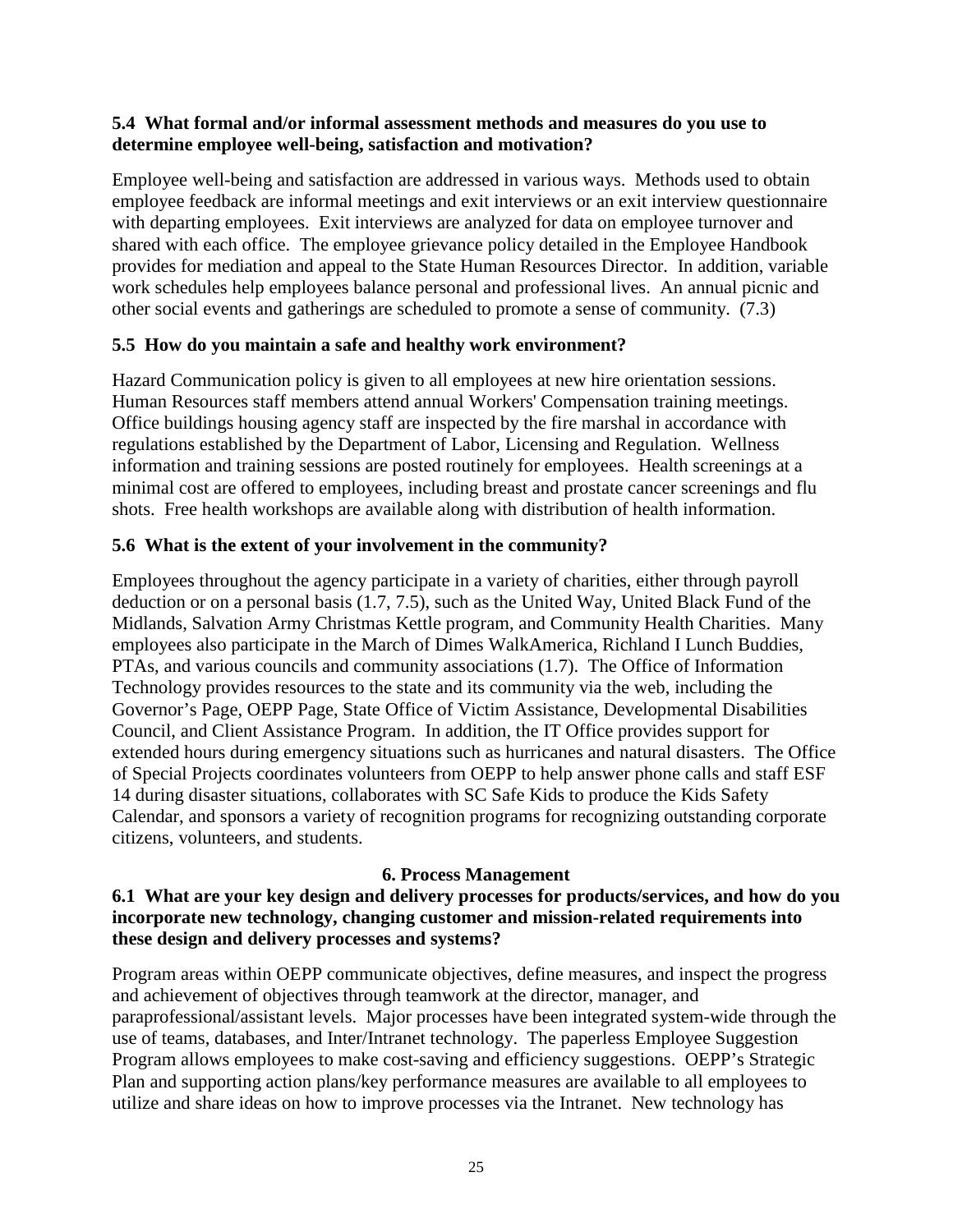allowed for the design of databases and information systems that answer to changing customer and mission-related requirements. Regardless of the methodology used, program processes are reviewed for accuracy and timeliness routinely by the program managers (1.3). The boundaries of state and federal guidelines that specify program function and dictate the population to be served are reviewed within their mandates accordingly.

Many of the individual offices use electronic tracking systems to monitor the efficiency of intake and dispersal of program services processes. For example, the Correspondence Office tracks incoming letters, e-mails, and faxes as a means of ensure timely responses and records mail generated by the Governor's Office to prevent duplication. The Correspondence Office also sends Issue Alerts to advise the Governor's ECOS and OEPP staff of emerging issues tracked through constituent mail. In addition, weekly, monthly, quarterly, and annual reports on correspondence provide feedback on important issues to the Governor's ECOS staff and the Agency Leadership Team (1.3, 4.2, 4.3, 7.2). The Office of Veterans Affairs monitors the standing of various individual applications for resolution. The workflow of the Office of Information Technology is divided into two categories. Those categories are internal processes and external processes. The internal processes include the work that the Information Technology staff members do to provide hardware resources and access to services. The external processes include providing support to users at the desktop to aid in developing a new database or preparing a mail merge for an office. The Office of Human Resources is responsible for the formulation, implementation and administration of personnel management policies and programs for the Governor's Office. The Director of the Office of Human resources attends monthly staff meetings and quarterly supervisory meetings at the Budget and Control Board to keep abreast of changing requirements. In procurement, key design is the use of purchase orders. The use of purchase orders ensures vendors are paid efficiently by streamlining the approval process, resulting in the processing of invoices within 3 days (7.2, 7.4, 7.6).

# **6.2 How does your day-to-day operation of key production/delivery processes ensure meeting key performance requirements?**

Production and delivery processes vary by office. Day to day operations are directed to ensure performance requirements are met. Below, select offices highlight how day-to-day processes meet performance requirements.

| <b>Office</b>          | <b>Examples of Methods</b>                                                                                                                                                                                                                                                                                                                                                                                                                                                                                                                                                                                                                                                                                                                                                                                                                                                                                                                                                                                                                                                                                                                                                                                                                                                 |
|------------------------|----------------------------------------------------------------------------------------------------------------------------------------------------------------------------------------------------------------------------------------------------------------------------------------------------------------------------------------------------------------------------------------------------------------------------------------------------------------------------------------------------------------------------------------------------------------------------------------------------------------------------------------------------------------------------------------------------------------------------------------------------------------------------------------------------------------------------------------------------------------------------------------------------------------------------------------------------------------------------------------------------------------------------------------------------------------------------------------------------------------------------------------------------------------------------------------------------------------------------------------------------------------------------|
| Continuum of Care      | Regional offices and state office conduct case management and services audits to ensure compliance with<br>٠<br>standards.<br>Program Oversight: conducts reviews of provider operations to ensure compliance with state's contract<br>$\bullet$<br>with provider.                                                                                                                                                                                                                                                                                                                                                                                                                                                                                                                                                                                                                                                                                                                                                                                                                                                                                                                                                                                                         |
| <b>Human Resources</b> | Recruitment - Post vacancy notices within 3 days. Collect applications and review qualifications. Send<br>$\bullet$<br>applications of those who are qualified to the hiring supervisor within 3 days of the vacancy closing date.<br>The Office assists hiring supervisors in achieving diversity. The current percentage of annual goals met<br>is 94.6%.<br>Employee Evaluation – Supervisors are reminded of Employee Performance Management System<br>$\bullet$<br>reviews that are due 2 months prior to the due date. The universal review date is November 1 of each<br>year.<br>Compensation – The agency strives for equitable and fair compensation for all employees based on the<br>$\bullet$<br>job description and the employee's education, training and experience. All employees are compensated<br>and receive increases within the guidelines set forth by the State Office of Human Resources.<br>Employment Relations – Standardized procedures are in place for employee grievances, harassment, or<br>$\bullet$<br>other types of complaints, as delineated in the Employee Handbook. No grievances were filed in fiscal<br>vear 2002-2003.<br>Training - Employees are informed of quarterly training sessions provided by the Budget and Control |

*Table 6.2.1 Ensuring Requirements Are Met*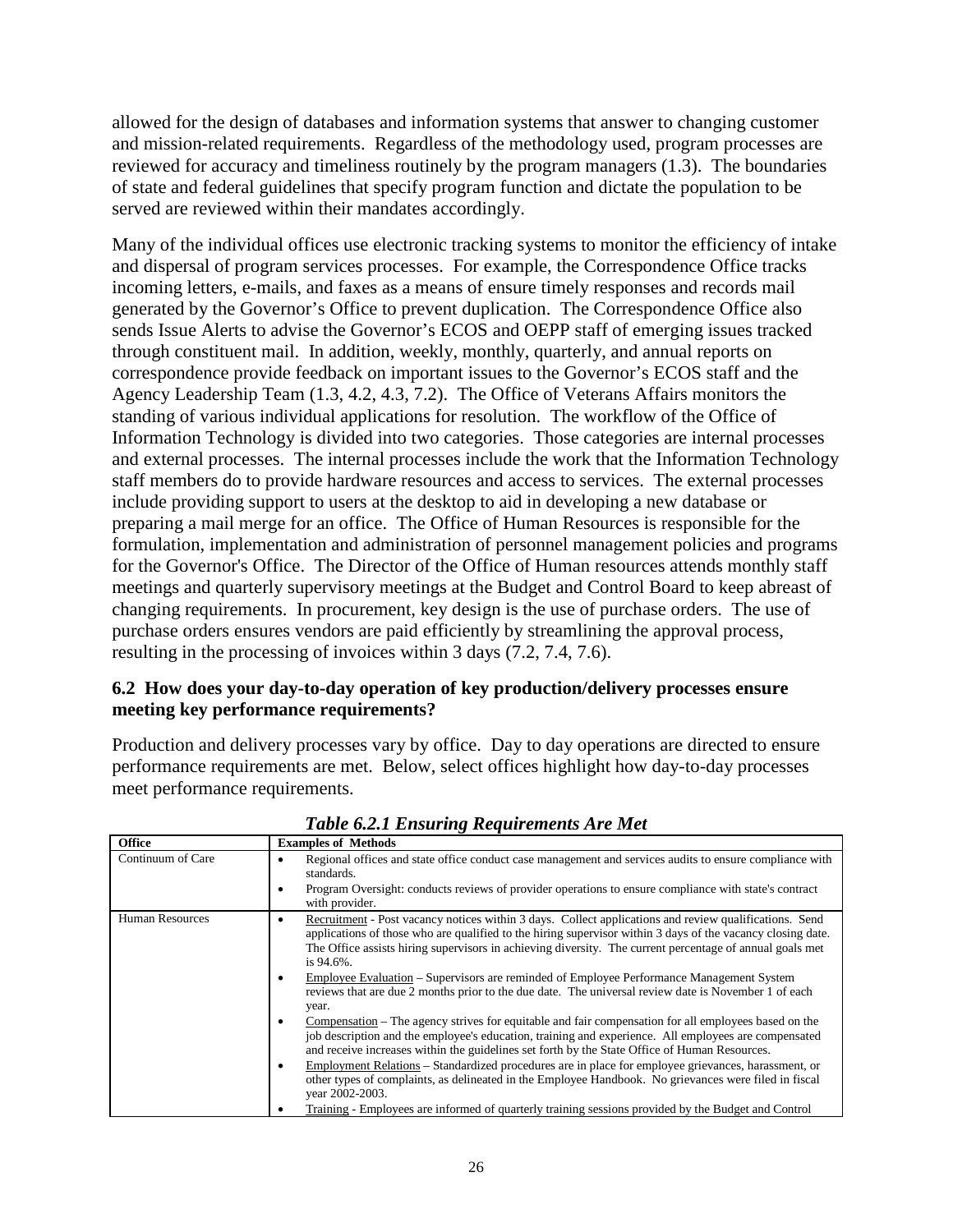| <b>Office</b> | <b>Examples of Methods</b>                                                                                                                                                                                                                                                                                                                                   |
|---------------|--------------------------------------------------------------------------------------------------------------------------------------------------------------------------------------------------------------------------------------------------------------------------------------------------------------------------------------------------------------|
|               | Board through e-mail postings.                                                                                                                                                                                                                                                                                                                               |
|               | Employment Services – New employees receive new hire orientation sponsored by the Budget and<br>٠<br>Control Board within one week of hire. All benefits are explained at this time.                                                                                                                                                                         |
|               | Benefits - Medical, Life and Dental insurance are offered to eligible employees. Other benefits include<br>٠<br>401K plan, flex-time, tuition assistance, sick/annual leave. Employees are informed of benefit changes<br>and options as they arise.                                                                                                         |
|               | Employee Records – Employee information is maintained in 3 databases, one for payroll, which<br>٠<br>automatically updates the second that is for the State Office of Human Resources, and the third in a<br>Personnel database for internal uses. Employee personnel records are maintained with up-to-date<br>information on employees and their position. |
| Finance       | Reports, including Appropriation vs. Allotment, Allotment vs. Expenditure, Cash Status, and Cash by<br>٠<br>Grant, are generated on a daily, weekly and monthly basis. These reports are reviewed and used as a<br>management tool by the Office of Finance and by the Director of Administrative Services.                                                  |

#### **6.3 What are your key support processes, and how do you improve and update these processes to achieve better performance?**

The Office of Administrative Services provides financial, human resources and procurement support to all functions of the Governor's Office, including the Mansion, ECOS and OEPP. OEPP's Strategic Plan identifies key support processes for all offices through the corresponding action items and performance measures inputted via the Intranet. In addition, staff crucial to particular projects are a part of the process of developing goals and action plans for those projects and are included when changes are necessary. The Office of Human Resources continuously reevaluates and updates processes to improve services through meetings with peers such as the Human Resource Advisory Committee. Human Resources staff members regularly attend training such as the annual Human Resource Conference and workshops provided by International Personnel Management Association.

#### **6.4 How do you manage and support your key supplier/contractor/partner interactions and processes to improve performance?**

OEPP manages relationships with suppliers by working with a list of qualified vendors maintained by the Procurement Office. Vendors are held to the standard required for the specific process and any disputes with vendors can be taken up through the Budget and Control Board's Materials Management Office. Products and services are purchased from suppliers on an asneeded basis. Bids are received from outside sources and evaluated for large jobs. Often, clients from Vocational Rehabilitation or the Department of Corrections are used to minimize costs in exchange for receiving work experience and training. For example, clients from Vocational Rehabilitation assisted in packaging Reading Honor Roll materials for distribution during September 2002.

Suppliers for the Foster Care Review Board, Guardian ad Litem, and Continuum of Care include public and private service providers for wrap services (therapy, positive role model, activity therapy, transportation), residential services (group homes, therapeutic foster care, residential treatment facility), and residential therapeutic services. Table 6.4-1 demonstrates how these offices manage supplier interactions.

| $=$ $\ldots$ $=$ $\ldots$ $\ldots$ $\ldots$ $\ldots$ $\ldots$ $\ldots$ |                                                                                                            |                                                                                             |  |  |
|------------------------------------------------------------------------|------------------------------------------------------------------------------------------------------------|---------------------------------------------------------------------------------------------|--|--|
| <b>Office</b><br><b>Methods to Interact With Suppliers</b>             |                                                                                                            | <b>Supplier Management</b>                                                                  |  |  |
| Continuum of<br>Care                                                   | Planning meetings with families and service providers<br>every 6 month during the service planning meeting | Changing client selection tool to reduce the amount<br>of time it takes to select a client. |  |  |
|                                                                        | Program Oversight Council meetings<br>Newsletters to agencies, families, and providers                     | Changing the request for proposal document to better<br>meet the needs of stakeholders.     |  |  |

#### *Table 6.4-1 Managing Suppliers*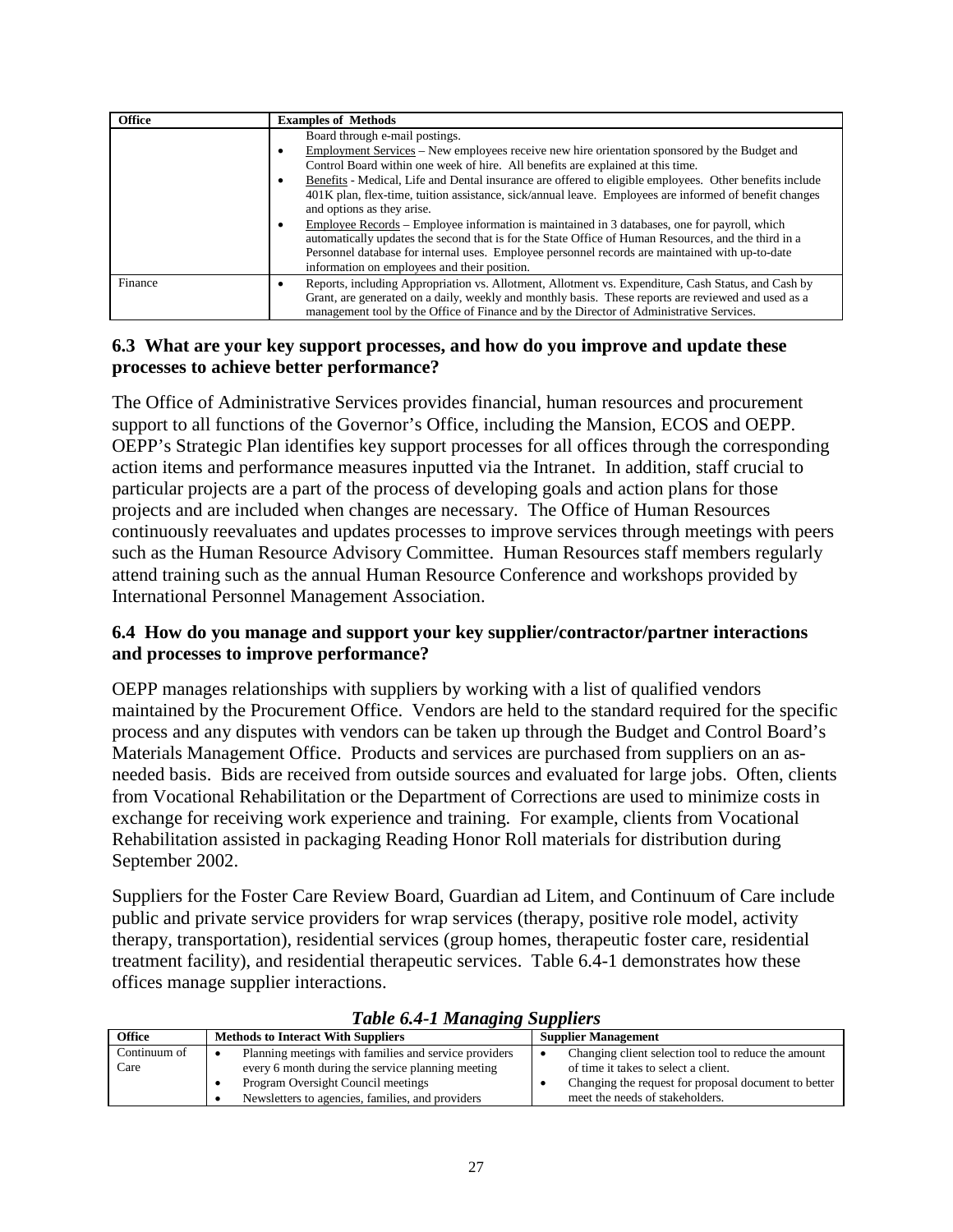|                                    | Providers participation in decision making as<br>٠<br>appropriate<br>Continuum staff regularly participate in interagency<br>٠<br>meetings               | Changing the provider review process so providers<br>٠<br>have fewer reviews but more comprehensive and<br>useful reviews.<br>Working with providers and internal staff to<br>streamline documentation process to reduce how<br>long it takes to get providers paid.<br>Adjusting set of services Continuum purchases so<br>clients are more likely to use less restrictive care.<br>Working with the Department of Health and Human<br>٠<br>Services to change documentation methods to reduce<br>staff time spent in paperwork to allow for more time<br>for meaningful client services. |
|------------------------------------|----------------------------------------------------------------------------------------------------------------------------------------------------------|--------------------------------------------------------------------------------------------------------------------------------------------------------------------------------------------------------------------------------------------------------------------------------------------------------------------------------------------------------------------------------------------------------------------------------------------------------------------------------------------------------------------------------------------------------------------------------------------|
| <b>Foster Care</b><br>Review Board | Review Board meetings to discuss cases<br>$\bullet$<br>Foster Care Review staff regularly participate in<br>$\bullet$<br>interagency meetings            | Monthly meetings with county DSS offices<br>٠<br>Quarterly meetings with county DSS directors<br>Regional meetings with family court judges<br>٠<br>Meetings and training with county foster parent<br>associations<br>Regional meetings with local review board<br>volunteers                                                                                                                                                                                                                                                                                                             |
| Guardian ad<br>Litem               | Meetings, letters, and surveys with judges<br>٠<br>Meetings with DSS legal division<br>٠<br>GAL staff regularly participate in interagency meetings<br>٠ | Staffing with DSS, schools, foster care review<br>٠<br>boards, and others                                                                                                                                                                                                                                                                                                                                                                                                                                                                                                                  |

**7. Results**

# **7.1 What are your performance levels and trends for the key measures of customer satisfaction?**

Highlighted in the tables below are examples of OEPP's customer satisfaction results as related to the performance measures for the respective program areas as delineated in Table 1.3.

| <b>Performance Measure (See Table 1.3)</b>                         | FY '98-'99 | FY '99-'00 | FY '00-'01 | FY '01-'02 | $FY'02-03$ |
|--------------------------------------------------------------------|------------|------------|------------|------------|------------|
| % of families giving COC an A or B rating – Goal is 90%            | 87%        | 88%        | 86%        | 94%        | 90%        |
| % of families who say they will refer other families to COC - Goal | 88%        | 85%        | 96%        | 98%        | 97%        |
| is $95%$                                                           |            |            |            |            |            |
| % of families will report that COC staff respect their values and  |            |            |            | 97%        | 97%        |
| beliefs $-$ Goal is 100%                                           |            |            |            |            |            |
| % of families receiving WRAP services will report receiving them   |            |            |            | 80%        | 64%        |
| in the amount stated on the $TSP - Goal$ is 90 %                   |            |            |            |            |            |
| % of families more satisfied with services once their child became |            |            |            | 93%        | 93%        |
| a client of $COC -$ Goal is 95%.                                   |            |            |            |            |            |
| % of families will report most or all needed services are being    |            |            |            | 93%        | 87%        |
| received $-$ Goal is 90%                                           |            |            |            |            |            |

*Table 7.1-1 Continuum of Care Customer Satisfaction Results*

#### *Table 7.1-2a Foster Care Review Board Customer Satisfaction Results*

| <b>Performance Measure (See Table 1.3)</b>          | $FY'02-03$ |
|-----------------------------------------------------|------------|
| % of reviews of children in foster care held timely | 96.7%      |
| # of referrals initiated                            | 179<br>L.F |
| % of referrals completed                            | 53.8%      |

The Foster Care Review Board also measures customer satisfaction through a biennial survey. The survey was not administered during FY '01-'02 due to conversion to a new database system. It will be conducted again in FY '03-'04.

| <b>Measure</b>                                                                      | $FY$ '99- 00 |
|-------------------------------------------------------------------------------------|--------------|
| Number of Completed Customer Satisfaction Questionnaires Mailed to Stakeholders     | 948          |
| Number of Completed Customer Satisfaction Questionnaires Received from Stakeholders | 489          |
| Average overall "grade"                                                             |              |
| Percent agree: provide quality tangible service                                     | 88%          |
| Percent agree: FCR is empathic                                                      | 79%          |
| Percent agree: FCR is reliable                                                      | 77%          |

#### *Table 7.1-2b Foster Care Review Customer Satisfaction Results*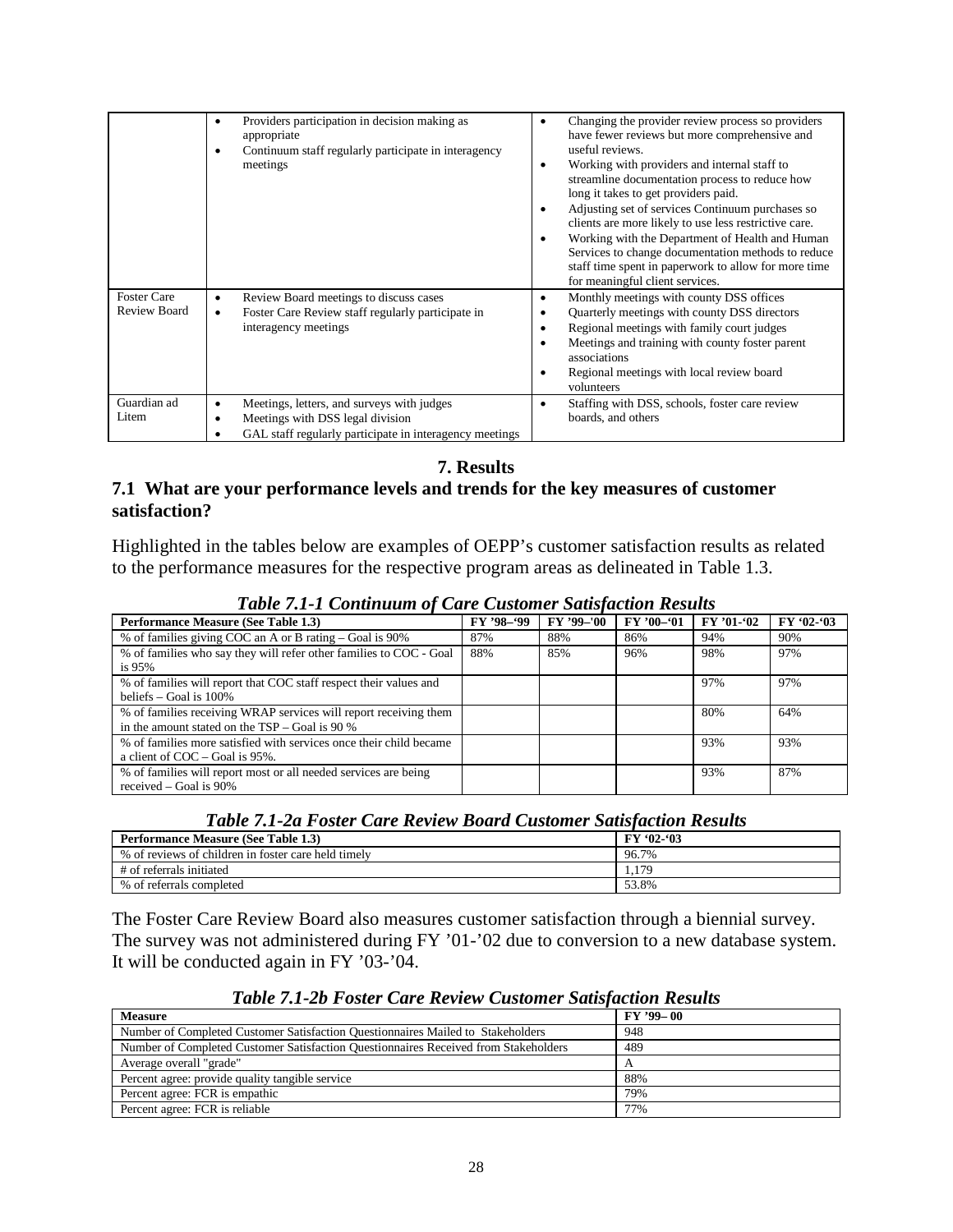| FCR offers assurance<br>Percent agree:            | 70% |
|---------------------------------------------------|-----|
| : FCR is responsive<br>Percent agree: 1           | 65% |
| Percent agree: FCR is effective in monitoring DSS | 60% |

NOTE: Ratings are based on a scale from 1 to 10, with 1 meaning "poor" and 10 meaning "excellent."

#### *Table 7.1-3 Client Assistance Program Customer Satisfaction Results*

| $FY'01-02$<br>Performance Measure (See Table 1.3) – Customer Satisfaction |     | <b>Analysis</b>  | $FY'02-03$ | <b>Analysis</b>  |
|---------------------------------------------------------------------------|-----|------------------|------------|------------------|
| <b>Survey</b>                                                             |     |                  |            |                  |
| Number of surveys mailed                                                  | 186 |                  | 110        |                  |
| Number of surveys returned                                                | 43  | 23% returned     | -28        | 25% returned     |
| a. Number who commented "very satisfied" or "satisfied"                   | 42  | 98% satisfied    | 27         | 96% satisfied    |
| b. Number who commented "not satisfied"                                   |     | 2% not satisfied |            | 3% not satisfied |
| Number of individuals surveyed who would use CAP again                    | 42  | 98%              | 27         | 96%              |

The Administrative Services Offices, including the Director's Office, Human Resources, Finance, Payroll, Information Technology, Procurement, and the administrative branch of Correspondence, primarily serve internal customers, providing support services for the Governor, ECOS, and OEPP's Program Areas. The Office of Human Resources, working with the Office of Special Projects and the Budget and Control Board, administers an annual survey/questionnaire to measure internal customer/stakeholder satisfaction with these offices. This survey is distributed to the agency's internal customers, including staff members of ECOS, OEPP, and the Governor's Mansion.

The survey tests five service dimensions, including responsiveness, assurance, reliability, empathy, and tangibles. It yields a confidence level of .99 with an error rate of plus or minus 10%. In general, approximately 70% of customers surveyed in the past two fiscal years have reported that they were either satisfied or very satisfied with the services they received from OEPP's administrative offices as evidenced by Table 7.1-4a.

| Tuble 7.1-4a – Castomer Sausfaction Level Responses |                                     |                                     |  |
|-----------------------------------------------------|-------------------------------------|-------------------------------------|--|
| <b>Provider</b>                                     | Satisfaction Level (%) (FY '01-'02) | Satisfaction Level (%) (FY '02-'03) |  |
| Correspondence                                      | 78.9                                | 62.7                                |  |
| Director's Office                                   | 70.2                                | 66.3                                |  |
| Finance                                             | 58.8                                | 64.2                                |  |
| <b>Human Resources</b>                              | 78.2                                | 78.5                                |  |
| <b>Information Technology</b>                       | 72.8                                | 77.2                                |  |
| Payroll                                             | 71.6                                | 76.4                                |  |
| Procurement                                         | 62.9                                | 65.1                                |  |
| Average                                             | 70.5                                | 70.1                                |  |

*Table 7.1-4a – Customer Satisfaction Level Responses*

The responses to the questions are also combined to give a composite Quality of Service Index for each dimension, ranging from 0.0 to 1.0. The results for FY '02-'03 are detailed in Table 7.1-4b.

| 1 WUW 1 11 TU<br>$Q$ <i>aanvy of Scriber Indica</i> (1.1 $Q = 0.07$ ) |      |      |      |      |      |                                                                                |
|-----------------------------------------------------------------------|------|------|------|------|------|--------------------------------------------------------------------------------|
| <b>OUALITY OF SERVICE INDEX</b>                                       |      |      |      |      |      |                                                                                |
|                                                                       |      |      |      |      |      | Responsiveness   Assurance   Reliability   Empathy   Tangibles   SERQUAL INDEX |
| Correspondence                                                        | 0.74 | 0.75 | 0.73 | 0.72 | 0.72 | 0.73                                                                           |
| Director's Office                                                     | 0.73 | 0.76 | 0.73 | 0.69 | 0.76 | 0.73                                                                           |
| Finance                                                               | 0.73 | 0.72 | 0.71 | 0.69 | 0.71 | 0.71                                                                           |
| Human Resources                                                       | 0.8  | 0.82 | 0.77 | 0.77 | 0.79 | 0.79                                                                           |
| <b>Information Technology</b>                                         | 0.82 | 0.81 | 0.78 | 0.77 | 0.76 | 0.79                                                                           |
| Payroll                                                               | 0.79 | 0.8  | 0.78 | 0.78 | 0.78 | 0.79                                                                           |
| Procurement                                                           | 0.75 | 0.77 | 0.73 | 0.73 | 0.76 | 0.75                                                                           |
| <b>FACTOR INDEX</b>                                                   | 0.77 | 0.78 | 0.75 | 0.74 | 0.75 | 0.76                                                                           |

*Table 7.1-4b – Quality of Service Index (FY '02-'03)*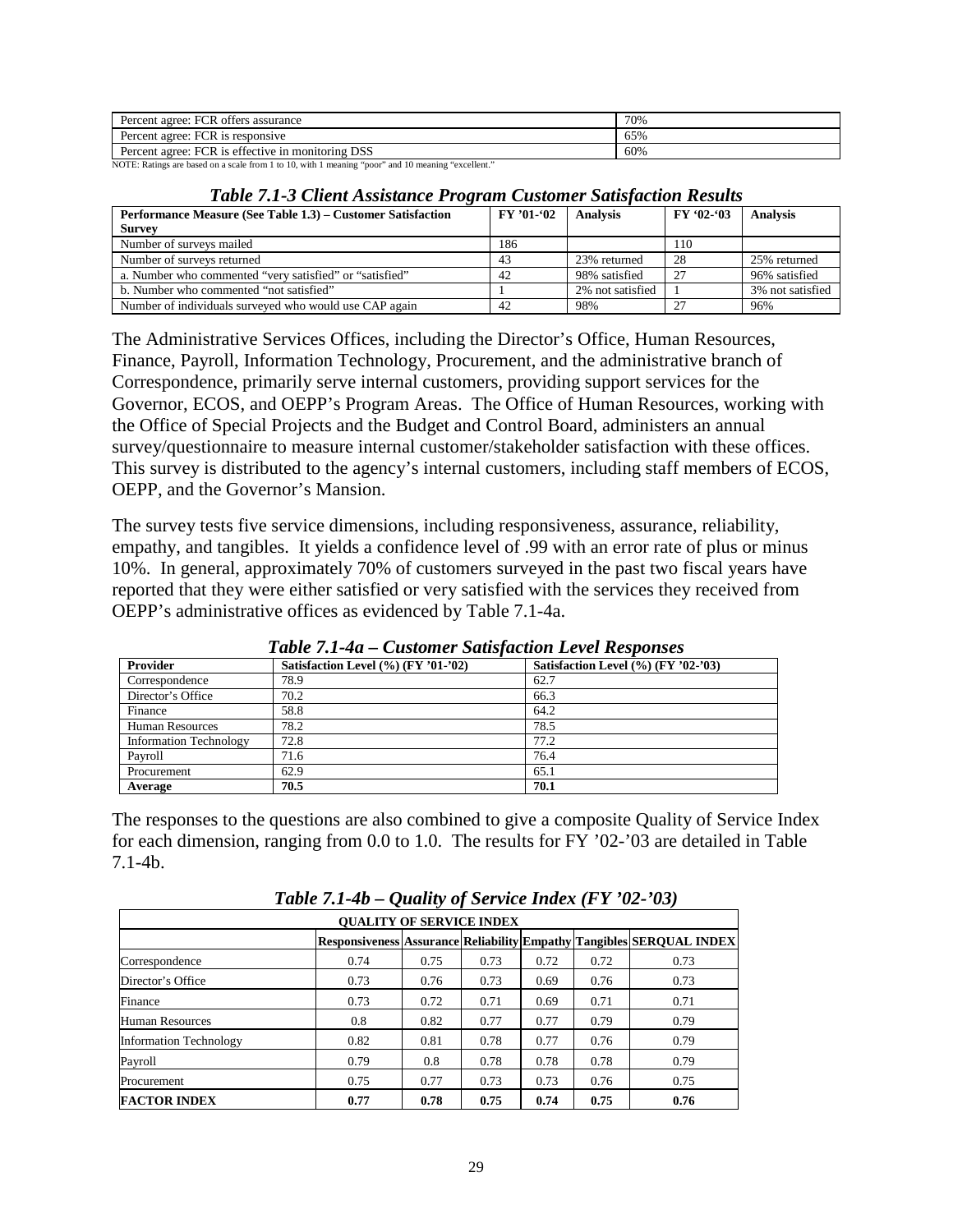The SERQUAL Index shows the composite customer satisfaction score for each office. The FACTOR Index provides a composite score for all of OEPP's administrative services offices. In addition, Table 7.1-4c compares the composite scores for each service dimension for the past two fiscal years.

| Tuble $\ell$ . 1-4 $\epsilon$ – Quality of Service Comparisons |                                |                                |  |  |  |  |
|----------------------------------------------------------------|--------------------------------|--------------------------------|--|--|--|--|
| <b>Service Dimension</b>                                       | <b>FACTOR INDEX FY '01-'02</b> | <b>FACTOR INDEX FY '02-'03</b> |  |  |  |  |
| Responsiveness                                                 | 0.81                           | 0.77                           |  |  |  |  |
| Assurance                                                      | 0.82                           | 0.78                           |  |  |  |  |
| Reliability                                                    | 0.80                           | 0.75                           |  |  |  |  |
| Empathy                                                        | 0.80                           | 0.74                           |  |  |  |  |
| Tangibles                                                      | 0.81                           | 0.75                           |  |  |  |  |
| <b>SEROUAL INDEX</b>                                           | 0.81                           | 0.76                           |  |  |  |  |

*Table 7.1-4c – Quality of Service Comparisons*

#### **7.2 What are your performance levels and trends for the key measures of mission accomplishment?**

Highlighted in the tables below are examples of OEPP's mission accomplishment results as related to the performance measures for the respective program areas as delineated in Tables 1.3 and 2.4.

| <b>Measure</b>                                                                                                                                                                           | $FY$ '98 - '99 | $FY$ '99 - '00 | $FY'00 - 01$ | $FY'01 - 02$ | FY'02-'03 |  |
|------------------------------------------------------------------------------------------------------------------------------------------------------------------------------------------|----------------|----------------|--------------|--------------|-----------|--|
| <b>Client Services Measures</b>                                                                                                                                                          |                |                |              |              |           |  |
| Clients showing improved school behavior                                                                                                                                                 | 48%            | 57%            | 54%          | 61%          | 57%       |  |
| Clients showing improved school performance                                                                                                                                              | 55%            | 54%            | 56%          | 64%          | 58%       |  |
| Parents involved in child's treatment                                                                                                                                                    | 98%            | 96%            | 92%          | 97%          | 97%       |  |
| Clients out of home (end of FY)                                                                                                                                                          | 42%            | 40%            | 48%          | 46%          | 48%       |  |
| Clients out of catchment area (end of FY)                                                                                                                                                | 18%            | 17%            | 23%          | 16%          | 21%       |  |
| Program Oversight Measures                                                                                                                                                               |                |                |              |              |           |  |
| Residential service contracts established                                                                                                                                                | 23             | 22             | 98           | 51           | 23        |  |
| Providers certified as Medicaid compliant                                                                                                                                                | 16             | 10             |              | 10           |           |  |
| On-site monitoring/technical assistance contacts                                                                                                                                         | 290            | 246            | 241          | 178          | 210       |  |
| Unannounced visits                                                                                                                                                                       | 54             | 54             | 54           | 57           |           |  |
| Provider training events                                                                                                                                                                 | 4              | 10             | 13           | 12           |           |  |
| Note: The drop in the residential service contracts measure is due to a change in contracting methods. In previous years contracts were renewed annually. In FY 00-01 all contracts were |                |                |              |              |           |  |

*Table 7.2.1 – Continuum of Care Program Measures*

extended to a five year renewal cycle. Only new contracts are shown for this FY. The decline in on-site monitoring and technical assistance contacts is due to an improved monitoring process, which requires more detailed and intensive contacts with each program.

|                                                         |            | ு            |            |           |            |
|---------------------------------------------------------|------------|--------------|------------|-----------|------------|
| <b>Measure</b>                                          | FY '98-'99 | $FY$ '99-'00 | FY '00-'01 | FY '01-02 | FY '02-'03 |
| Number of Reviews Conducted                             | 7.798      | 7.849        | 7.757      | 8.033     | 8,199      |
| Number of Children Reviewed                             | 4.664      | 4.667        | 4.645      | 4.749     | 4.862      |
| Number of Review Board Meetings                         | 414        | 410          | 417        | 415       | 426        |
| Number of Areas of Concern Cited                        | 10,135     | 10,494       | 10.004     | 8,565     | 8,318      |
| Number of Constituent-Related Communications Initiated  |            | 75           | 45         | 70        | 59         |
| Number of Advocacy Referrals Initiated                  | 1.929      | 1,390        | 1,397      | 1,264     | 1,201      |
| Volunteer hours per child reviewed                      | 2.08       | 2.12         | 2.12       | 2.05      | 2.47       |
| Reviews per coordinator                                 | 866        | 1,121        | 1.108      | 1,148     | 1,248      |
| Reviews continued or rescheduled                        | 242        | 298          | 258        | 206       | 225        |
| Reviews not held timely                                 | 101        | 159          | 219        | 198       | 183        |
| Advocacy referrals initiated per child                  | 0.4        | 0.3          | 0.3        | 0.3       | 0.2        |
| Children reviewed per meeting                           | 11         | 11           | 11         | 11.4      | 11.4       |
| # Trainings for staff and local review board members    |            |              |            | 10        | 8          |
| # Trainings regarding Review Board for outside entities |            |              |            | 17        | 18         |

#### *Table 7.2-2 Foster Care Review Program Measures*

During the past fiscal year, the Foster Care Review Board has continued working on the challenge made to members of local review boards to identify issues impacting permanence for children in foster care, then partner with at least one of six groups to identify solutions. This year has been particularly exciting as more local boards accepted this challenge and sought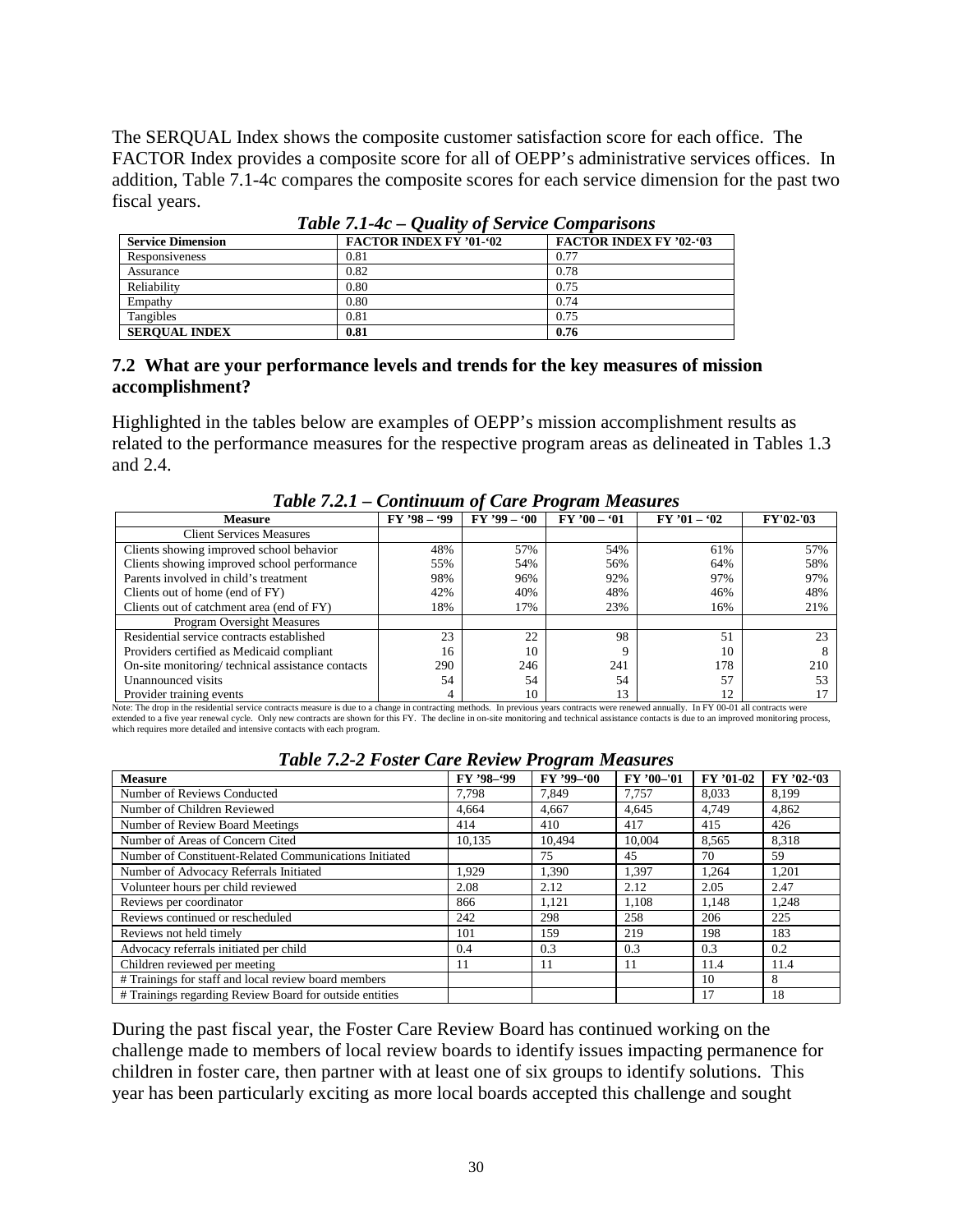creative and effective ways to effect change for children in their communities. They did this with the following outcomes: 1) legislation was introduced by the legislative members of the Adoption Procedures Study Committee to improve adoption services in South Carolina. 2) Local Boards continued, or started, regular meetings with county DSS directors with the goal of improving communication and finding specific solutions to concerns identified in their counties. 3) Local Board members around the state met with individual Family Court judges to enhance the Court's understanding of the role of the local boards and to address county specific legal concerns. 4) Local boards forged stronger alliances with their county Foster Parent Associations by attending their regular meetings and participating in requested training. 5) In Greenville, local Board members again shouldered the responsibility of providing Christmas for the 450 children in foster care in Greenville. Through contacts with local businesses and civic groups, they were able to raise financial gifts and donated items close to \$250,000. They were able to extend their good fortune to surrounding counties as well.

| <b>Measure</b>                                                                                                                            | FY '98-'99 | FY '99-'00 | $FY'00-01$ | <b>FY '01-'02</b> | $FY'02-03$ |  |  |
|-------------------------------------------------------------------------------------------------------------------------------------------|------------|------------|------------|-------------------|------------|--|--|
| Total number of children served                                                                                                           | 4.232      | 4.415      | 4.877      | 5.120             | 7.909      |  |  |
| Total number of volunteers                                                                                                                | .036       | .011       | 1.273      | 1.338             | 1.684      |  |  |
| Total number of new cases                                                                                                                 |            | 1.644      | 1.701      | .886              | 1.689      |  |  |
| Total number of closed cases                                                                                                              |            | .399       | 1.394      | 3.300             | .659*      |  |  |
| Note: The available of coses $CAI$ closes demands in lance man on have ordelity DCC and the individuated and allege and state association |            |            |            |                   |            |  |  |

Note: The number of cases GAL closes depends in large part on how quickly DSS and the judicial system are able to get cases heard.

As detailed in Table 7.2-3, Figure 7.2-1 shows a consistent increase in the number of children served by the Guardian ad Litem program for the past five fiscal years. This trend is a positive result of the program's continued outreach efforts.





*Table 7.2-4 Children's Affairs Program Measures*

| <b>Measure</b>                                                                                                                                                                                                                 | FY '98-'99      | FY '99-'00 | $FY'00-01$ | FY '01-'02 | $FY'02-03$ |
|--------------------------------------------------------------------------------------------------------------------------------------------------------------------------------------------------------------------------------|-----------------|------------|------------|------------|------------|
| Correspondence received                                                                                                                                                                                                        | $\overline{30}$ | 340        | 683        | 707        | 726        |
| Percent of correspondence responded within 5 days                                                                                                                                                                              | Not measured    | 97%        | 98%        | 95%        | 98%*       |
| Number of CCRS Referrals Reviewed and Staffed                                                                                                                                                                                  |                 |            |            |            |            |
| was attack a strain and the state of the state of the state of the state of the state of the state of the state of the state of the state of the state of the state of the state of the state of the state of the state of the |                 |            |            |            |            |

Vote: 4<sup>th</sup> Quarter only due to change in Administration

*Table 7.2-5 Office of Correspondence Program Measures*

| $\mathbf{v}$<br><b>Performance Measure (See Table 1.3)</b>      | FY '99-'00 | $\tilde{\phantom{a}}$<br>FY '00-'01 | <b>FY '01-'02</b> | $FY'02-03$ |
|-----------------------------------------------------------------|------------|-------------------------------------|-------------------|------------|
| Pieces of Correspondence Routed                                 | 39.176     | 31.225                              | 36,737            | 31.546     |
| <b>Written Responses</b>                                        | 24.256     | 19.571                              | 24.633            | 19.635     |
| <b>Photo Requests</b>                                           | 46         | 147                                 | 319               | 566        |
| # of pieces of Outgoing Mail generated for Governor's signature |            | 105.532                             | 153,570           | 44,030     |
| # of state retirees written                                     |            | 3.916                               | 3.358             | 2.613      |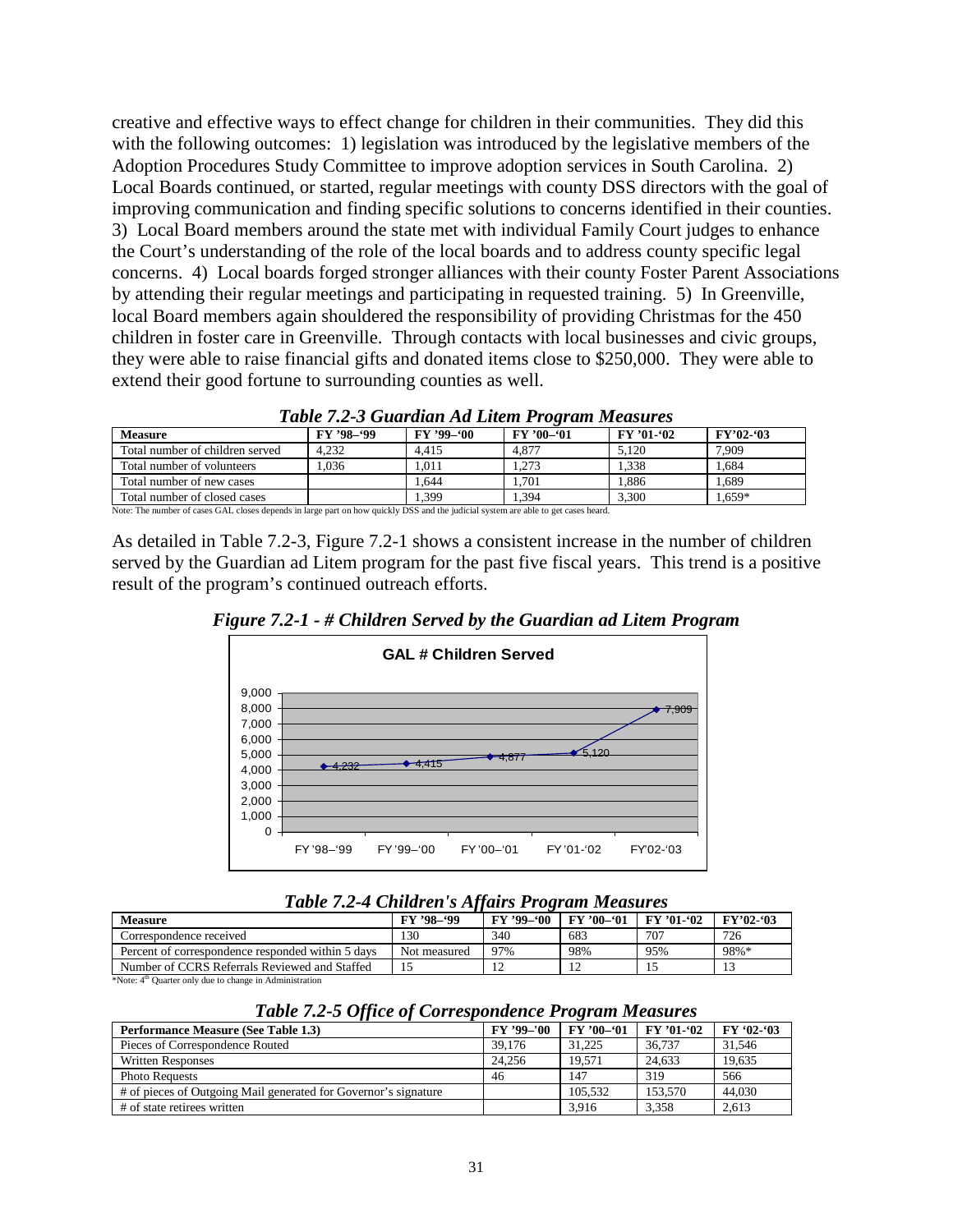| 0/2<br>n<br>with.<br>davs.<br>$-1$<br>. ompliance.<br>Responses<br>equirement<br>$\cdot$ |  | 85% | 73% |
|------------------------------------------------------------------------------------------|--|-----|-----|
| *Note.<br>Ouarter only<br>e in Administration<br>change<br>due to                        |  |     |     |

The Office of Small and Minority Business Assistance (OSMBA) sends out certification applications based upon request. The re-certification application goes out to vendors whose certification is about to expire. OSMBA has found that the re-certification applications drop from year to year. Some vendors have simply gone out of business within the 5-year period and/or have not gotten the business they anticipated with the certification and as a result fail to reapply, among other reasons. Also, the Trade Fair is held annually and overall OSMBA has experienced the newly certified vendors coming to the Trade Fair more so than vendors that have been certified for years. Over the past years, there has been an increase in the figures for the Minority Business Assistance Forum. This is a direct result of the involvement of the private sector. Table 7.2-6 highlights OSMBA's mission accomplishments.

|                                                                                                                                                                                              |            |              |              | $\cdot$      |                    |
|----------------------------------------------------------------------------------------------------------------------------------------------------------------------------------------------|------------|--------------|--------------|--------------|--------------------|
| <b>Measure</b>                                                                                                                                                                               | FY '98-'99 | $FY$ '99-'00 | $FY'00-01$   | FY '01-'02   | $FY'02-03$         |
| # Certifications                                                                                                                                                                             | 100        | 96           | 130          | 129          | 223                |
| # Recertifications                                                                                                                                                                           | 93         | 57           | 38           | 70           | 59                 |
| # Temporary Certifications                                                                                                                                                                   | 66         | 102          | 207          | 332          | $24*$              |
| #Trade Fairs/ Business Attendees                                                                                                                                                             | 1/45       | 1/39         | 1/45         | 1/70         | 1/70               |
| # Minority Business Forums/ # Attendees                                                                                                                                                      | 1/200      | 2/200        | 3/430        | 1/300        | 1/450              |
| \$ spent with minority and women businesses                                                                                                                                                  |            | \$18,155,569 | \$22,362,155 | \$28,254,910 | Not yet available. |
| *Note: The decrease in the # of temporary certifications is a direct result of the OSMBA's efforts to encourage full certification to streamline processes and reduce paperwork duplication. |            |              |              |              |                    |

*Table 7.2-6 Small and Minority Business Assistance Program Measures*

In the Office of Veteran's Affairs, the Free Tuition Program provides free tuition to in-state public colleges and universities for children of certain eligible veterans. The program is completely state funded through each public college and university. Data for the past three fiscal years is as follows:

| $1$ uvie 7.2-7 – Veierun 5 Affairs Free Tuttion I rogram Measures |                   |                   |            |  |  |
|-------------------------------------------------------------------|-------------------|-------------------|------------|--|--|
| <b>Measure</b>                                                    | <b>FY '00-'01</b> | <b>FY '01-'02</b> | $FY'02-03$ |  |  |
| # Students Applying                                               | 380               | 635               | 581        |  |  |
| # Students Approved                                               | 269               | 387               | 449        |  |  |
| # Students Enrolled                                               | 614               | 502               |            |  |  |

*Table 7.2-7 – Veteran's Affairs Free Tuition Program Measures*

In addition, the Office of Veterans Affairs collected 58,709 records for the South Carolina War Roster and obtained an additional \$3 million dollars from the state for the State Veterans Nursing Home. These funds secured an additional \$5.8 million in matching federal dollars, allowing for a 60 bed assisted living wing to be added on to the State Veterans Nursing Home. The Veteran's cemetery is still in the design process.

The State Office of Victim Assistance reported the following results as related to its mission of providing quality support services for victims in South Carolina:

SOVA's Program and Information Services supports the development and distribution of SOVA information pieces and production of materials for training events and public awareness. Information is provided to callers, visitors, and via e-mail and website communication. All materials include information on SOVA's services and contact information. The results of these services during this fiscal year are compiled from inventory depletion figures, material order forms, and training material inventory sheets.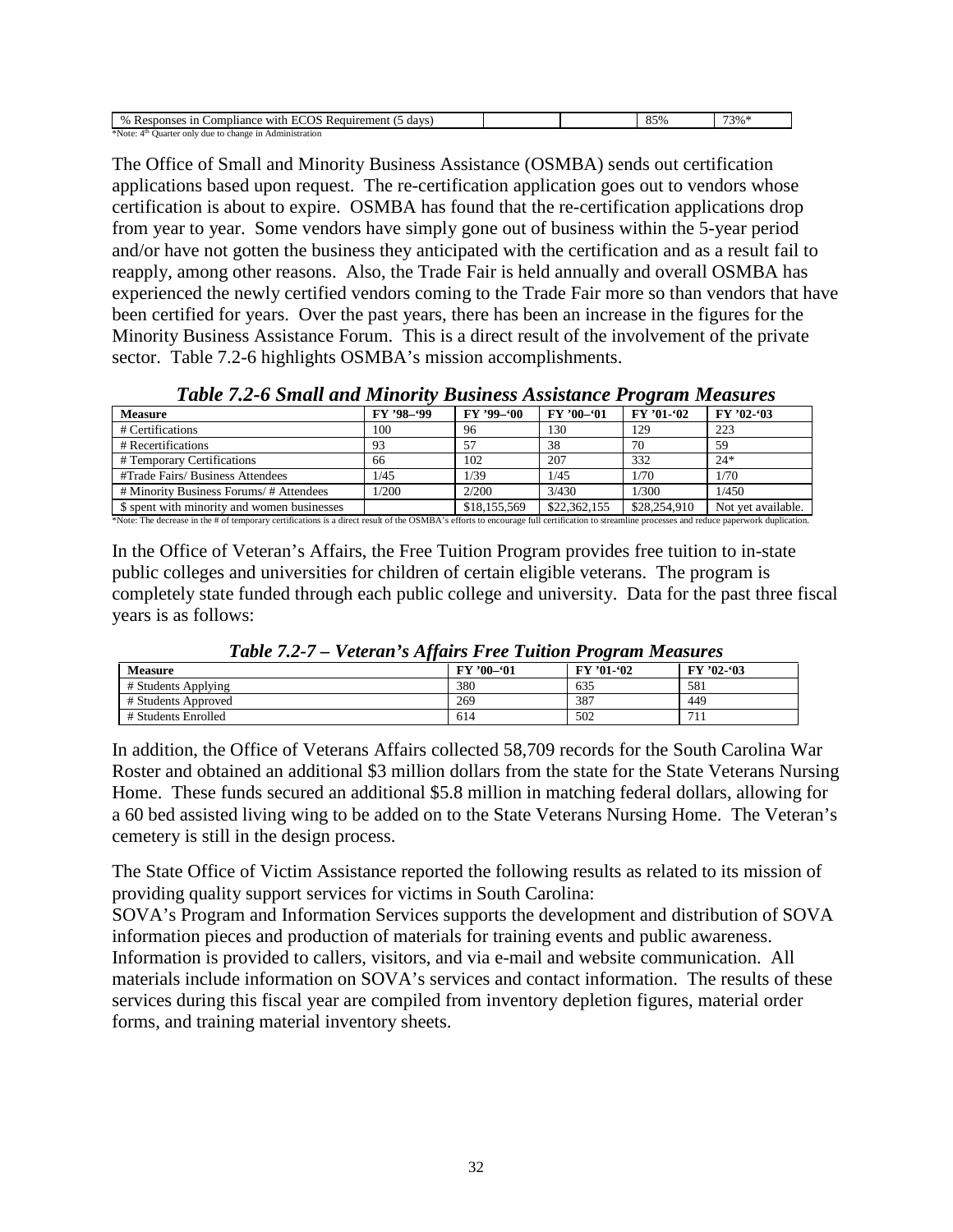

Figure 7.2-2 depicts a desirable increase in requests for/ distribution of applications, brochures, booklets and other promotional items from 23,066 in FY '00-'01 to 29,650 in FY '02-'03. This increase is due to the SOVA Training Team conducting statewide and regional training events regarding compensation and the rights of crime victims. During FY '02-'03, the State Office of Victim Assistance conducted 61 training events in which there were 1,638 participants consisting

of, but not limited to, advocates, service providers, law enforcement officials, solicitors, judges and mayors, all of whom were trained and educated regarding our program and services. This was conducted both regionally and statewide in a collaborative effort. The team was able to educate and train advocates and service providers; therefore, they (advocates and service providers) were able to pass documentation on to the key stakeholders (victims, claimants, law enforcement, etc). Victim/ Witness Assistance Services' contribution of providing direct services through support and advocacy to crime victims across the state has had tremendous impact on the clienteles' experience throughout this process regardless of the outcome. VWAS receives feedback through evaluations and surveys provided at the end of training sessions as well as through an Appeal Exit Survey (optional) given at the end of the appeal process. These evaluations and surveys are reviewed and processed. The majority of the customer service comments made are excellent regarding the training/services provided to them. This enables VWAS to prepare for future training sessions or to evaluate services provided before, during and after the appeal process.

The State Office of Victim Assistance's Compensation Program consists of the Eligibility Services Department and the Claims Processing Department. These departments complete claims on a weekly basis. Overall, SOVA processed 72% of its claims in 45 days or less.

The Victim/ Witness Assistance Services (VWAS) staff of SOVA provides direct services to crime victims before, during, and after the appeals process. They are also available to provide information, crisis intervention, case status updates, case management, follow-up, and referrals, and they handle all incoming calls. Table 7.2-8 shows the number of telephone calls handled by VWAS for the past two fiscal years.

| Lable 1.2-8 SOVA/VWAS Incoming Calls |                   |            |  |  |
|--------------------------------------|-------------------|------------|--|--|
| <b>Measure</b>                       | <b>FY '01-'02</b> | $FY'02-03$ |  |  |
| Total # Incoming Calls Handled       | 17.938            | 27.619     |  |  |

# *Table 7.2-8 SOVA/VWAS Incoming Calls*

The increase in the number of calls received/handled is again a direct result of the SOVA Training Team conducting statewide and regional training events regarding compensation and the rights of crime victims. This increase, along with the increase in requests for materials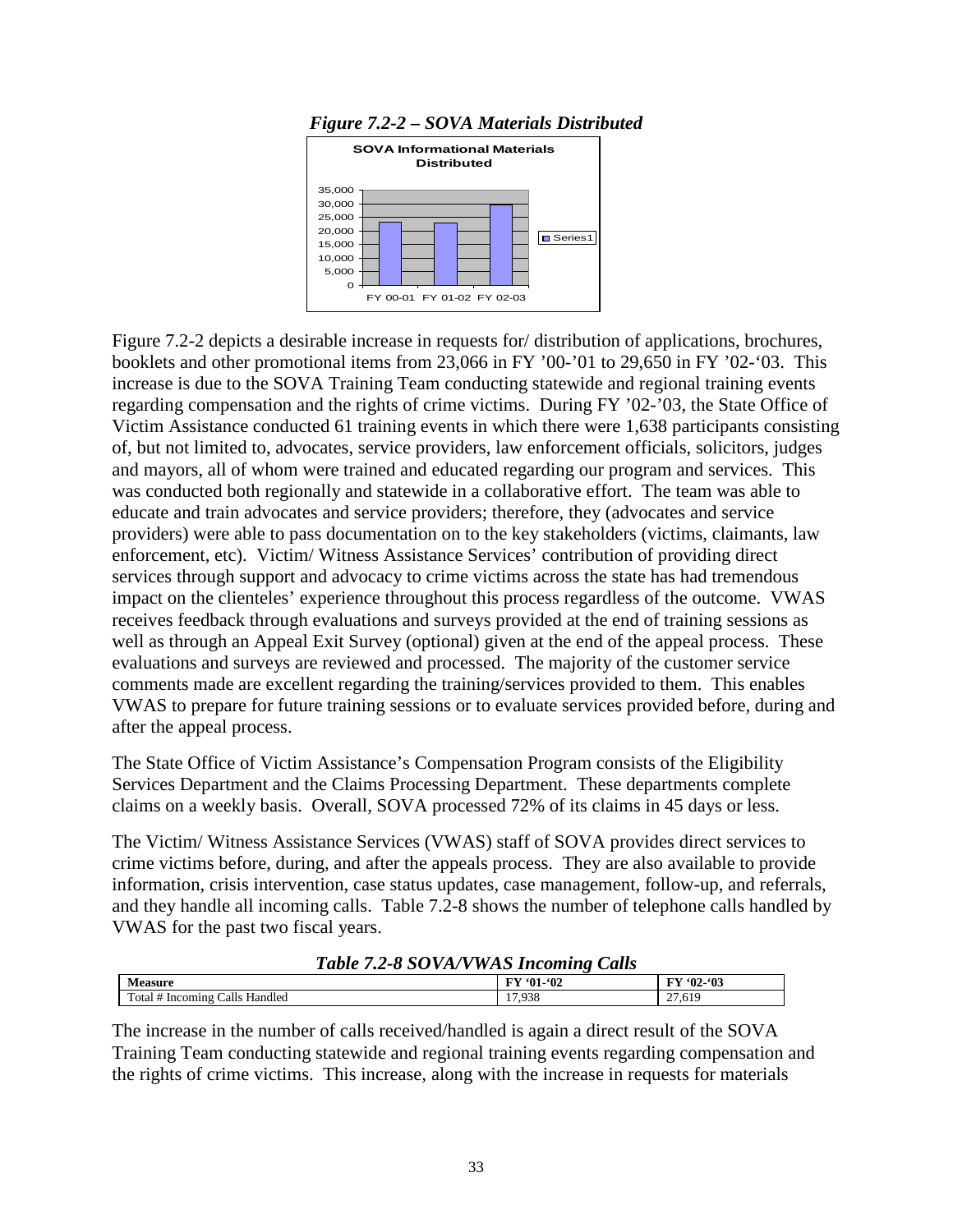shown in Figure 7.2-2, reflects the success of SOVA's outreach efforts**.** Figure 7.2-3 details the nature of VWAS incoming calls for FY '02-'03.





SOVA/VWAS staff also assisted 140 walk-in victims.

The SOVA Eligibility Services section reviews claims received from VWAS for eligibility. Claims that meet the criteria are forwarded to Processing Services for payment. Claims that do not meet the eligibility criteria are sent to the Staffing Team for review. Figure 7.2-4 shows the number of claims received for the past three fiscal years.



Note: SAP/CAP indicates Sexual Assault Protocol and Child Abuse Protocol.

Again, the increase in the number of claims received is a positive result of VWAS's outreach efforts.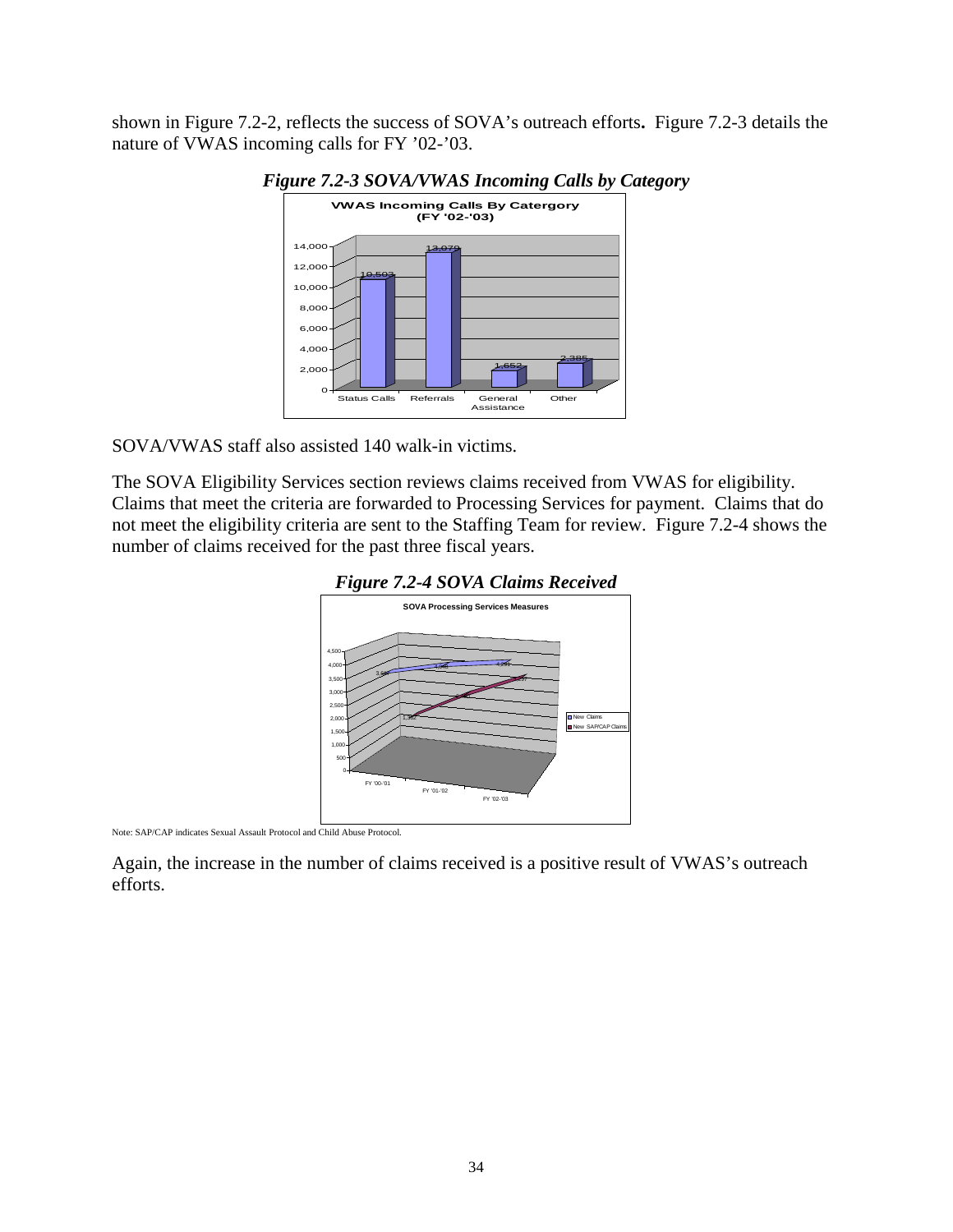The Financial Services section of SOVA manages the financial, grant, and contractual obligations of the Crime Victims' Compensation Fund. This section coordinates daily with OEPP's Finance Office to ensure prompt payment of all claims. Figure 7.2-5 shows the dollar amount for claims paid for the past three fiscal years.





The SOVA Compensation Coordinator is responsible for reviewing and presenting denied cases to the Crime Victims' Advisory Board. Claims that fail to meet one or more of the criteria governing the Crime Victim's Compensation Fund are deemed ineligible. Prior to the cases being presented to the Board, the Staffing Team reviews them and the necessary follow-up is provided. Figure 7.2-6 shows the number of denied claims for the past three fiscal years.



The increase in the number of claims denied is a function of the corresponding increase in the number of claims received (See Figure 7.2-4).

As shown in Table 7.2-9, the OCVO received 79 pieces of Governor's mail. 83% of the correspondence was answered within the 48 hour time period. 61% of the correspondence was answered the same day the mail was received. The OCVO opened 71 cases in FY 02-03. Of the 71 cases opened, 53 of them were closed within the same fiscal year. Of the 53 cases, 6 were not closed within the 4 month time period. 87% of the formal inquiries were conducted within the 4 month time period.

*Table 7.2-9 Crime Victims' Ombudsman Program Measures*

| <b>Performance Measure (See Table 1.3. 2.7)</b>                        | FY '02-'03 |
|------------------------------------------------------------------------|------------|
| 90% of the correspondence is responded to within a 48-hour time period | 83%        |
| 95% of all formal inquiries are conducted within 4 months              | 87%        |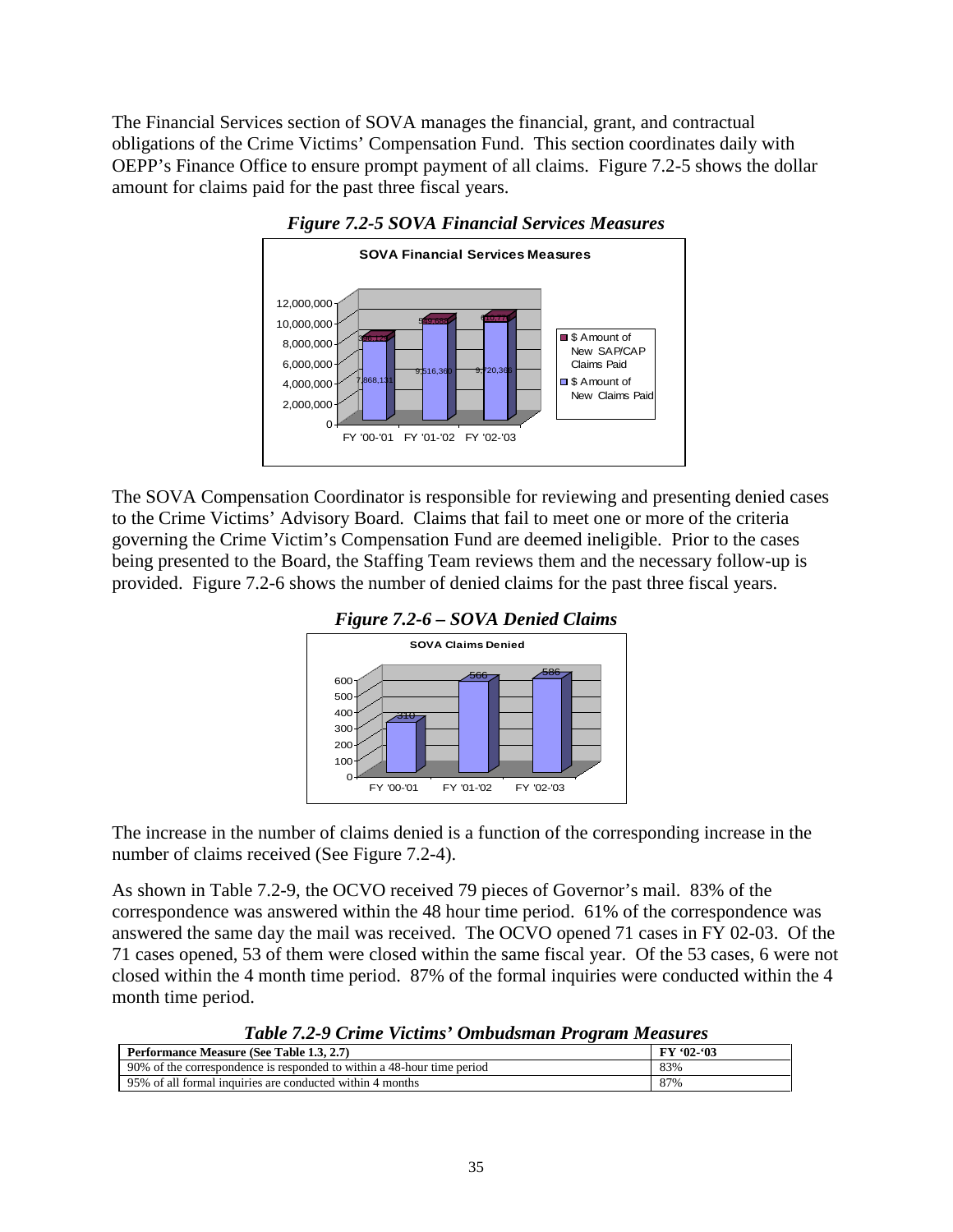In addition, the Crime Victims' Ombudsman acts as a liaison between the victims and collateral agencies in order to mediate complaints against criminal and juvenile justice agencies or victim assistance programs. The data in Figure 7.2-7 reflects the number of formal complaints (cases) filed against each of the entities involved in the criminal justice system for the last 4 fiscal years. The rise in complaints over the past fiscal years is due to renewed community outreach. The Office of Crime Victims Ombudsman has made a priority of getting information out to citizens.



*Figure 7.2-7 Crime Victims Ombudsman*

In addition, Figure 7.2-8 reflects the number of formal complaints (cases) in each judicial circuit that were received and handled by the OCVO for the last four fiscal years. It includes all entities in the circuit (law enforcement, solicitor, summary court, state agencies, and other).



#### *Figure 7.2-8 – OCVO Cases per Judicial Court*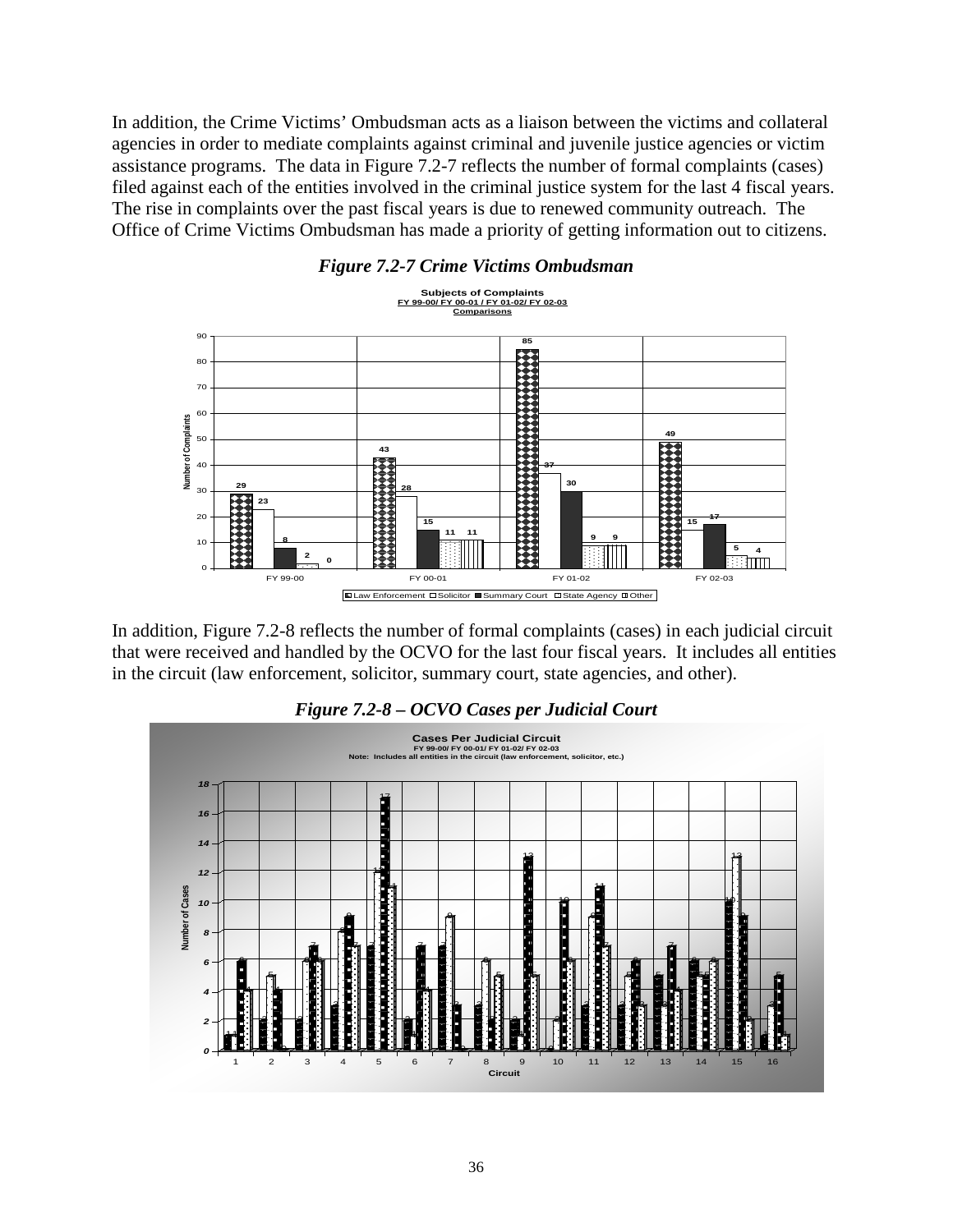The Ombudsman Office Fielded approximately 12, 000 phone calls and responded to 2,813 pieces of mail. Approximately 99% of all correspondence was answered in 5 days or less and 100% of all phone calls were answered within 24 hours.

| <b>Measure</b>     |          | FY'99- '00 FY'99- '00 FY'00-'01 FY'00- '01 FY'01-'02 FY'01-'02 FY'01-'02 FY'02-'03 FY'02-'03 FY'02-'03 |        |        |        |        |           |          |                   |           |
|--------------------|----------|--------------------------------------------------------------------------------------------------------|--------|--------|--------|--------|-----------|----------|-------------------|-----------|
| (See Table $1.3$ ) | Received | Responded Received Responded Received Responded  % in 24                                               |        |        |        |        |           | Received | Responded % in 24 |           |
|                    |          |                                                                                                        |        |        |        |        | hrs/5davs |          |                   | hrs/5davs |
| # phone inquires   | 15.806   | 15.806                                                                                                 | 15.644 | 15.644 | 13.000 | 13.000 | 100%      | 12,000   | 12.000            | 100%      |
| Correspondence     | 5.707    | 4.664                                                                                                  | 5.644  | 4.941  | 4.318  | 2810   | 96%       | 4.256    | 2.813             | 99%*      |

*Table 7.2-10 Ombudsman Office Program Measures*

\*Note: 4<sup>th</sup> quarter only due to change in Administration.

| <b>Table 7.2-11 CAP Program Measures</b> |              |              |                   |                   |  |  |  |  |
|------------------------------------------|--------------|--------------|-------------------|-------------------|--|--|--|--|
| <b>TOTAL OUTPUTS</b>                     | FY '99 - '00 | FY '00 - '01 | <b>FY '01-'02</b> | <b>FY '02-'03</b> |  |  |  |  |
| Cases successfully closed                | 149          | 154          | 186               | 1197              |  |  |  |  |

The Developmental Disabilities Council administers the Basic State Grant Program and assures the awards made through this program address the needs of persons with disabilities. Council grants are awarded in the federal Areas of Emphasis: Employment, Education/Early Intervention, Child Care, Health, Homes, Recreation, Transportation, Quality Assurance, and Formal and Informal Community Supports and Prevention (the state priority). Table 7.2-10 depicts the various grants that the DD Council funds. The number of people served depends on

the grants the Council receives as some grants target large populations and some target smaller, more focused populations.

| <b>OUTPUTS</b>                                                                                                                                                                                                                                                                                                        | <b>FY 99-00</b> | <b>FY 00-01</b> | FY 01-02 | FY 02-03 |
|-----------------------------------------------------------------------------------------------------------------------------------------------------------------------------------------------------------------------------------------------------------------------------------------------------------------------|-----------------|-----------------|----------|----------|
| <b>Employment Grants to persons with DD</b>                                                                                                                                                                                                                                                                           | 13              |                 | 11       | 13       |
| Persons with Developmental Disabilities (DD) who have paid employment as a<br>result of employment training                                                                                                                                                                                                           | 62              | 91              | 151      | 177      |
| Others with DD who received training in employment                                                                                                                                                                                                                                                                    | 1,065           | 685             | 423      | 479      |
| <b>Community Supports Grants</b>                                                                                                                                                                                                                                                                                      | 6               |                 | 3        | 3        |
| Persons with DD have greater opportunities for full inclusion into their<br>communities                                                                                                                                                                                                                               | 1,384           | 708             | 404      | $368*$   |
| <b>Transition</b>                                                                                                                                                                                                                                                                                                     |                 |                 |          |          |
| Number of students with DD receiving appropriate transition services                                                                                                                                                                                                                                                  | 3.511           | 4.326           | 4.954    | 2.105    |
| Number of educators trained                                                                                                                                                                                                                                                                                           | 86              | 86              | 86       | 86       |
| <b>Total Number of Grants Awarded</b>                                                                                                                                                                                                                                                                                 | 28              | 28              | 28       | 28       |
|                                                                                                                                                                                                                                                                                                                       |                 |                 |          |          |
| <b>OUTCOME:</b> The incidence rate of Neural Tube Defects (NTD) will remain or get<br>$\sim$ . The contract of the contract of the contract of the contract of the contract of the contract of the contract of the contract of the contract of the contract of the contract of the contract of the contract of the co | .8              | .95%            | $.8\%$   | .7%      |

lower than the national average (.9) (with assistance from other agencies) \*Note: This decrease is a result of changes in reporting requirements for the US DHHS and does not reflect a decrease in the # of persons with DD who have greater opportunities for inclusion in their communities.

177 persons with developmental disabilities have paid employment as a result of employment training through Council grants, while 479 received employment training. 2,105 students with developmental disabilities received appropriate transition services. 368 persons with developmental disabilities have greater opportunities for full inclusion into their communities. In addition, the DD Council works with other agencies to reduce the incidence rate of neural tube defects in South Carolina and is pleased to report that this rate has dropped below the national average (0.9) to 0.7 as a result of these efforts as depicted by Figure 7.2-9.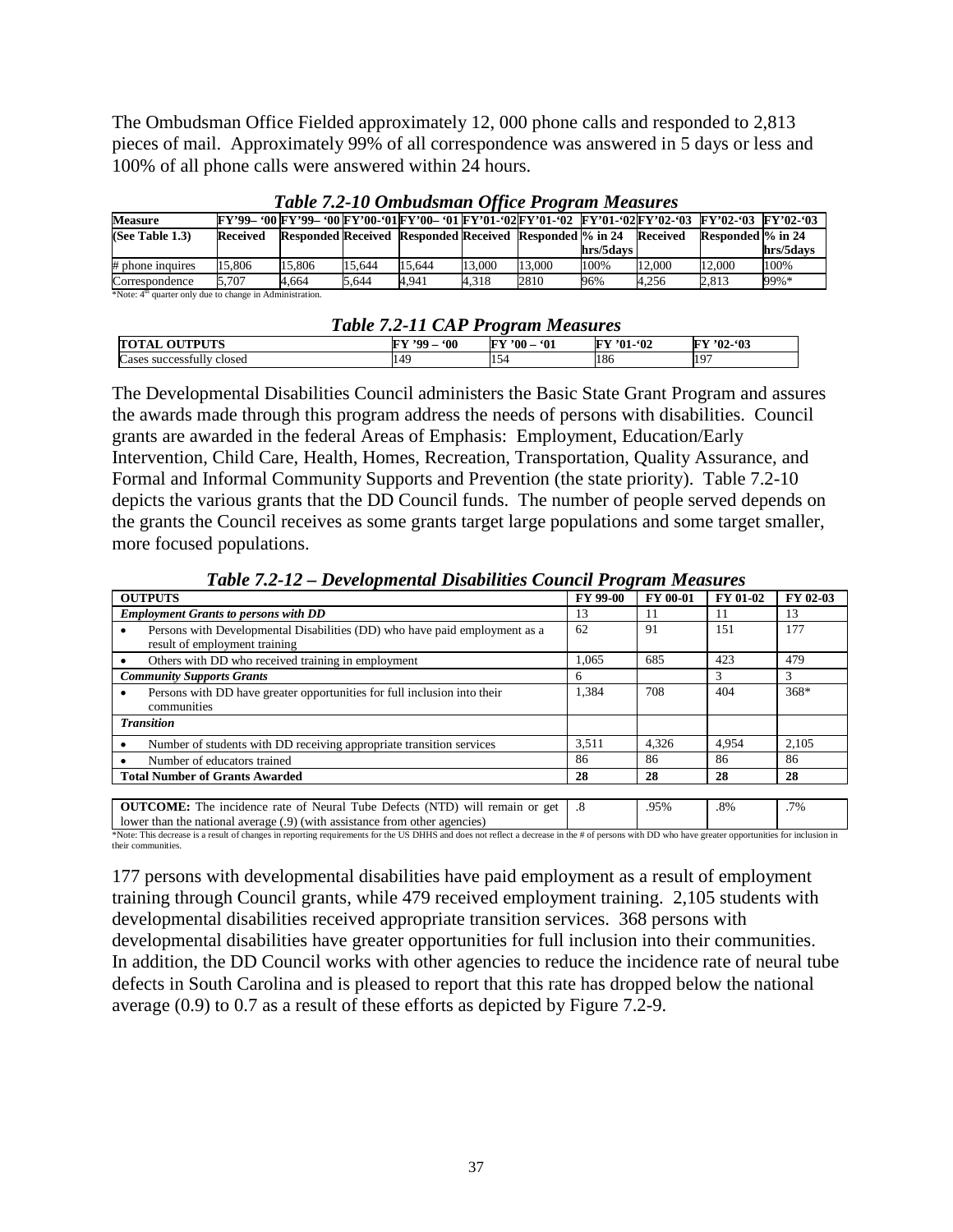

*Figure 7.2-9 - NTD'S in South Carolina (1999-2003)*

As a result of grants administered by the Developmental Disabilities Council (DDC), the following were made possible:

1. The West End CO-OP, a small business center in downtown Greenville that works to employ persons with acquired brain injuries, established a Cleaning Service to provide the Peace Rehabilitation Center and Greenville Hospital System with a back up cleaning service.

2. The DDC funded the establishment of the WIN (Work Integration Network) Transition Center in Fort Mill to link secondary students with disabilities with community service agencies, job coaches, and potential employees.

3. A special needs certificate was developed for the service area of Spartanburg Technical College for people who have an Early Childhood diploma, teacher's aides in public schools, day care center workers, and others.

4. Carolina Autism Supported living Services, Ltd. was able to provide new, inclusive, community living options for 21 people with autism who would otherwise be forced to live in institutions.

5. The Citadel Department of Psychology developed a model for building inclusive recreation and peer partnerships for 300 adolescents through family, school, recreation department, and higher education collaboration.

6. Medical University of South Carolina College of Dental Medicine was able to provide a comprehensive dental program for approximately 600 special patients with emphasis in access to services, education and sensitization, research on dental needs and empowering parents.

7. South Carolina Autism Society developed The Developmental Disability Awareness Training for Department of Social Services (DSS) Awareness training about autism and mental retardation.

8. Epilepsy Foundation of South Carolina developed the Project School Nurse program for school nurses that combine professional education with a train-the-trainer component. With 508 school nurses in South Carolina assigned to 1,114 public schools and approximately 12,048 students who have epilepsy in the schools, Project School Nurse provides a powder educational alliance among nurse, parents, teachers, and students.

9. The Pickens County DSN Board and Clemson University and other Piedmont Region DSN Boards developed a Leadership/Recreation Social Inclusion programs for 400 individuals with disabilities.

10. The Heaven Sent Bakery was developed to improve the level of employment opportunity and community social interaction for 25 developmentally disabled citizens and teenagers of Marlboro County by establishing a retail bakery and delivery service.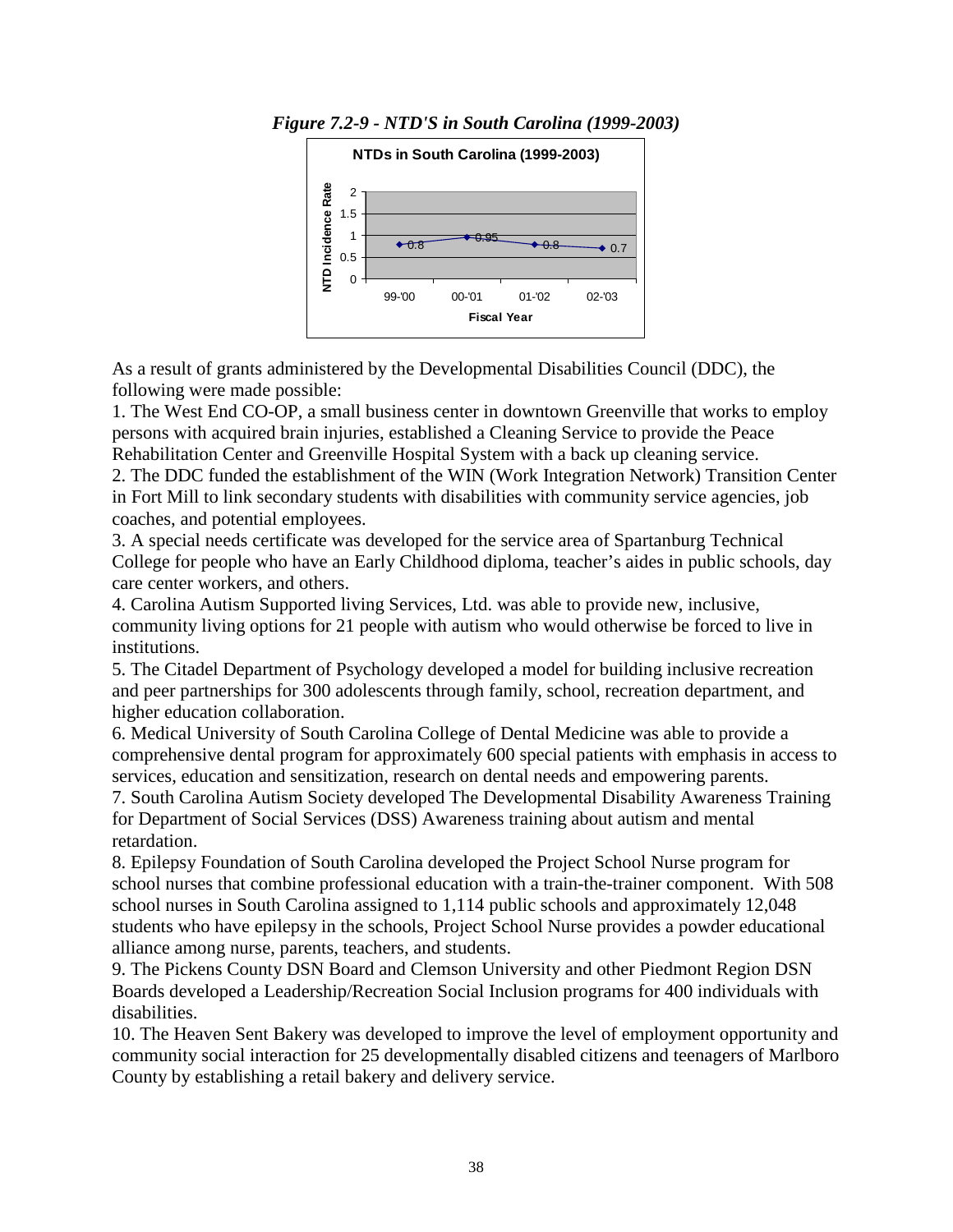11. Chesterfield County Board of Disabilities and Special Needs was able to open and operate The Bargain Basket a Thrift/Gift Shop for the purpose of providing realistic training to people with developmental disabilities in numerous retail skills leading to employment.

The Office of Special Projects processed 504 requests for proclamations. Table 7.2.13 shows comparative data for the number of proclamation requests received and filled from FY 99-00 to FY 02-03.

| Twore $\mathcal{L} = 10$ office of operator $\mathcal{L}$ of $\mathcal{L}$ on $\mathcal{L}$ and $\mathcal{L}$ and $\mathcal{L}$ |                   |                   |                   |            |  |  |  |  |  |  |
|---------------------------------------------------------------------------------------------------------------------------------|-------------------|-------------------|-------------------|------------|--|--|--|--|--|--|
| Performance Measure (See Table 1.3, 2.7)                                                                                        | <b>FY '99-'00</b> | <b>FY '00-'01</b> | <b>FY '01-'02</b> | $FY'02-03$ |  |  |  |  |  |  |
| <b>Proclamation Requests</b>                                                                                                    | 431               | 410               | 415               | 504        |  |  |  |  |  |  |
| Proclamations Issued                                                                                                            | 317               | 325               | 368               | 427        |  |  |  |  |  |  |
| % processed in 5 days or less                                                                                                   |                   |                   |                   | $97\% *$   |  |  |  |  |  |  |

#### *Table 7.2-13 Office of Special Projects Program Measures*

\*Note: Prior to the 4th quarter of FY '02-'03, proclamation requests were processed through the Office of Correspondence.

The Office of Special Projects generated 491 pieces of correspondence (including congratulatory letter and program information letters) for the Governor's signature during the  $4<sup>th</sup>$  quarter of FY '02-'03. The Office of Special Projects also successfully managed the 2002-2003 Governor's Citizenship Award Program (administered by the Office of Correspondence in FY '01-'02). This program recognizes students throughout the state who exhibit the qualities of good citizenship. Table 7.2-11 shows comparative results for this program for the past two fiscal years.

#### *Table 7.2-14 Citizenship Awards Program Results*

| Performance<br>Measure   | .92<br><b>TM</b><br>$^{\circ}$ 01- | -'03<br><b>FY '02-</b> |
|--------------------------|------------------------------------|------------------------|
| participating<br>schools | 640                                | 703                    |
| students recognized :    | 9890                               | $703*$                 |

\*Note: The decrease in the # of students recognized reflects a change in the program itself. In FY '01-'02, Citizenship winners were recognized at the class, grade, and school levels. In FY '02- '03, due to a tight budget year, only school level winners were recognized.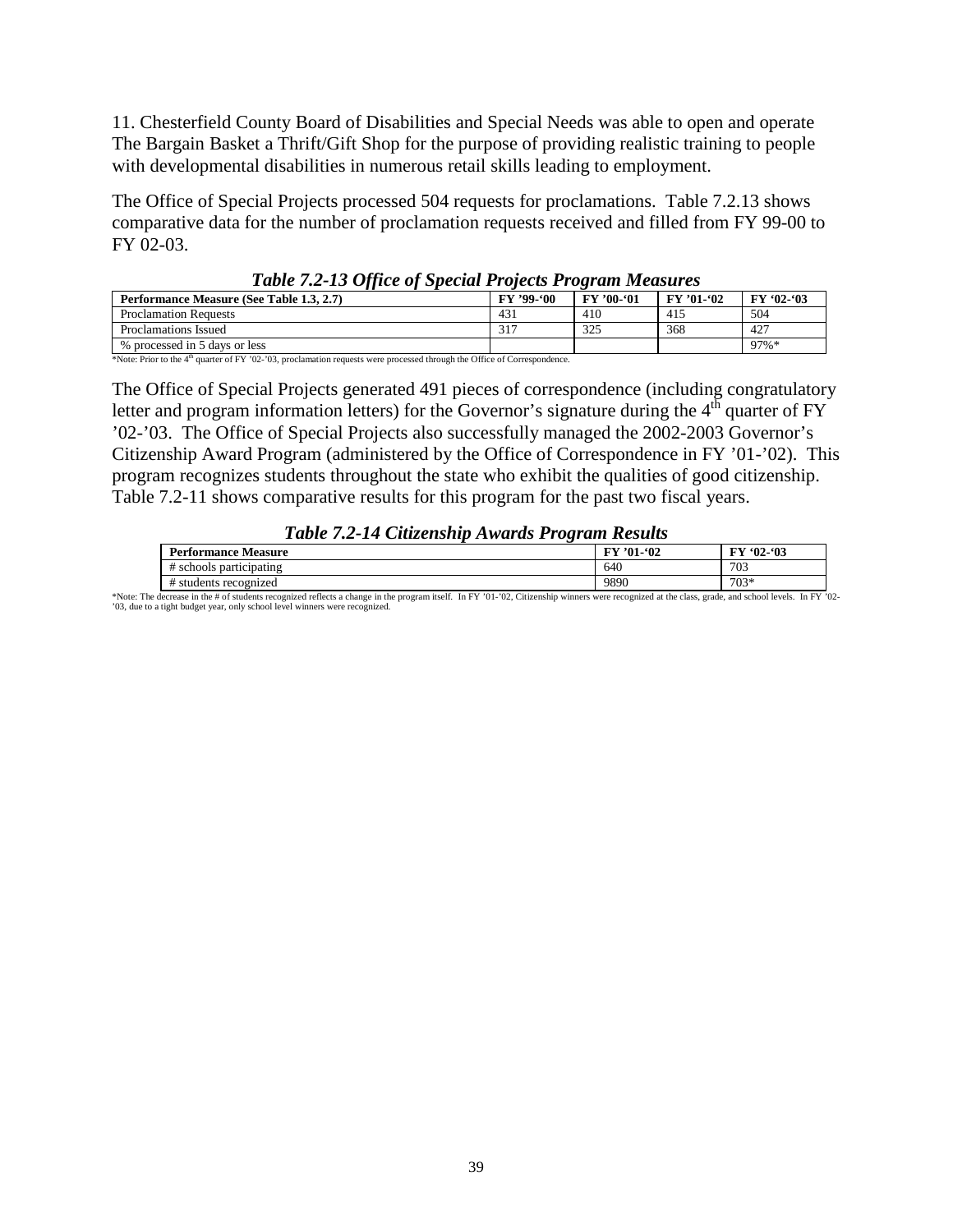The Office of Economic Opportunity reported the following results of key measures of mission accomplishment. The highlighted columns of Tables 7.2-15a and 7.2-15b labeled "Achieved" show the number of people moved toward self-sufficiency as a result of grants administered by the Office of Economic Opportunity (See Tables 1.3, 2.4). These tables represent a composite of the CSBG, LIHEAP, and WAP program numbers.

| <b>Measure</b>                                                                                                                                                                                      | Eligible<br><b>Entities</b> | <b>Service</b><br>Category | FOR $\epsilon$ , First figures correspond to the reading F $\epsilon$<br>Type of<br>Unit | <b>Units</b><br>(f#) | <b>Expected to</b><br><b>Achieve the</b>            | <b>Achieved</b> | <b>Still</b><br>Progressing           | <b>Exited</b><br>Program                    |
|-----------------------------------------------------------------------------------------------------------------------------------------------------------------------------------------------------|-----------------------------|----------------------------|------------------------------------------------------------------------------------------|----------------------|-----------------------------------------------------|-----------------|---------------------------------------|---------------------------------------------|
|                                                                                                                                                                                                     | Reporting<br>$(\#)$         |                            |                                                                                          |                      | <b>Outcome</b> in<br><b>Reporting</b><br>Period (#) | (H)             | <b>Toward</b><br><b>Outcome</b><br>#) | Prior to<br><b>Achieving</b><br>Outcome (#) |
| 1d: # of households<br>with an annual increase<br>in the # of hours of<br>employment                                                                                                                | $\tau$                      | Employment                 | Individuals                                                                              | 483                  | 331                                                 | 387             | 49                                    | 47                                          |
| 1m: # of people making<br>progress toward post-<br>secondary degree or<br>vocational training                                                                                                       | $\overline{3}$              | Education                  | Individuals                                                                              | 119                  | 160                                                 | 34              | 15                                    | 14                                          |
| 1n: Other outcome<br>measure(s) specific to<br>the work of your<br>agency                                                                                                                           | 5                           | Emergency<br>services      | Individuals                                                                              | 652                  | 610                                                 | 588             | 41                                    | 23                                          |
| 1n: Other outcome<br>measure(s) specific to<br>the work of your<br>agency                                                                                                                           | $\overline{5}$              | Employment                 | Individuals                                                                              | 628                  | 558                                                 | 487             | $\overline{55}$                       | 86                                          |
| 11: Number of people<br>progressing toward<br>literacy and/or GED                                                                                                                                   | $\overline{2}$              | Education                  | Individuals                                                                              | 320                  | 281                                                 | 287             | $\overline{31}$                       | $\overline{c}$                              |
| 1q: # of households<br>which demonstrated<br>movement up one or<br>more steps on a scale or<br>matrix measuring self-<br>sufficiency                                                                | $\overline{4}$              | Self-<br>Sufficiency       | Households                                                                               | 6044                 | 6250                                                | 5990            | 44                                    | 10                                          |
| 1j: # of households<br>which obtain and/or<br>maintain home<br>ownership                                                                                                                            | $\overline{3}$              | Housing                    | Households                                                                               | 601                  | 381                                                 | 528             | 43                                    | $\overline{30}$                             |
| 1r: # of households<br>achieving positive<br>movement in self-<br>sufficiency as<br>demonstrated by an<br>increase of at least one<br>point in an overall score<br>of a Family<br>Development Scale | $\mathbf{1}$                | Self-<br>Sufficiency       | Households                                                                               | 978                  | 550                                                 | 648             | 187                                   | 143                                         |

*Table 7.2-15a – OEO - Low-income People Becoming More Self-sufficient\** \*Note: These figures correspond to the federal FY '02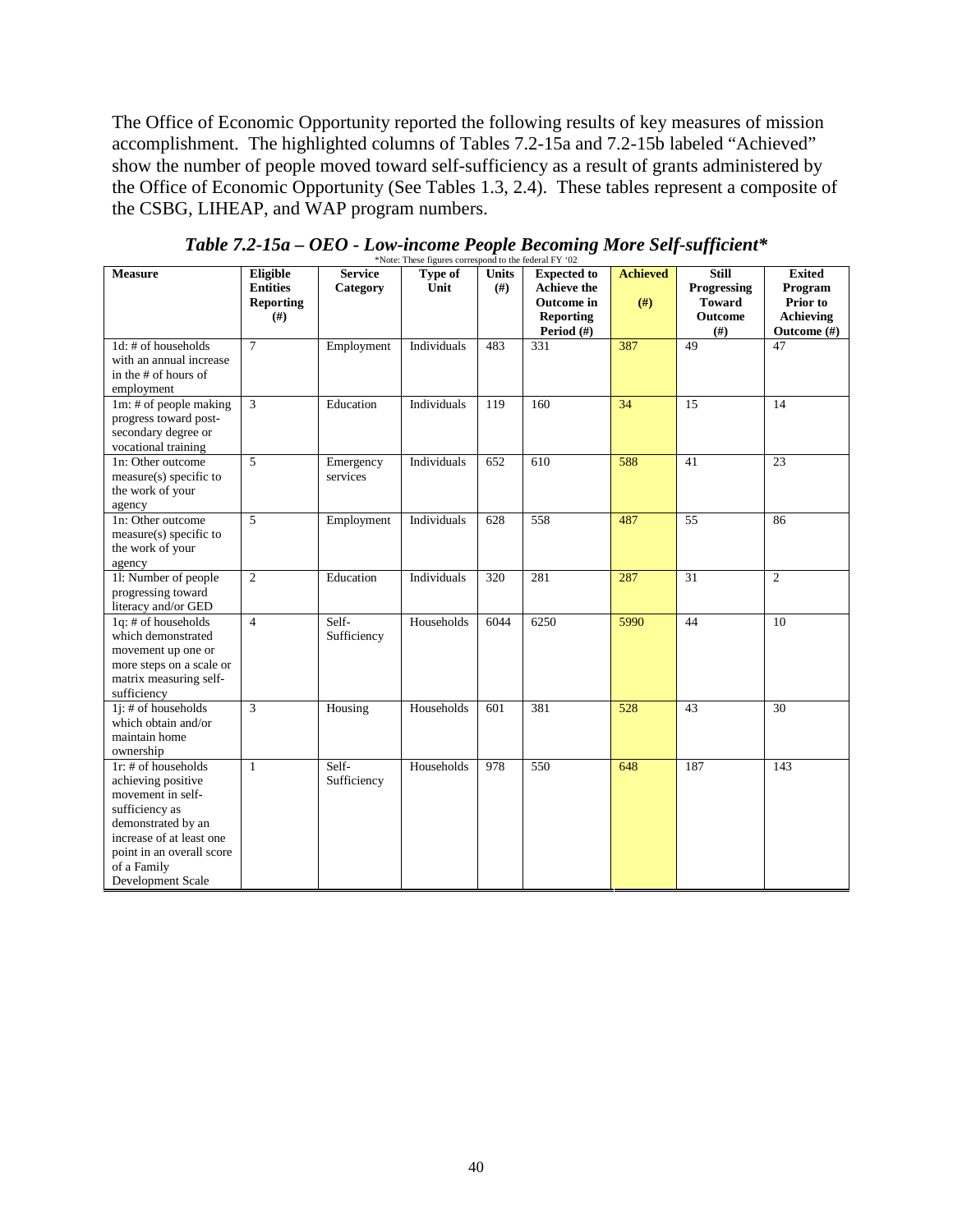| Table 7.2-15b – OEO - Low-Income People, Especially Vulnerable Populations, Achieving |
|---------------------------------------------------------------------------------------|
| <b>Their Potential by Strengthening Family and Other Supportive Environments</b>      |
| *Note: These figures correspond to the federal FY '02                                 |

| <b>Measure</b>                                                                                                                         | Eligible<br><b>Entities</b><br><b>Reporting</b> | <b>Service</b><br>Category   | <b>Type</b><br>of<br>Unit | <b>Units</b><br>(f# ) | <b>Expected</b> to<br><b>Achieve the</b><br>Outcome in<br><b>Reporting</b> | <b>Achieved</b><br>(f#) | <b>Still</b><br>Progressing<br><b>Toward</b><br><b>Outcome</b> | <b>Exited</b><br>Program<br>Prior to<br>Achieving |
|----------------------------------------------------------------------------------------------------------------------------------------|-------------------------------------------------|------------------------------|---------------------------|-----------------------|----------------------------------------------------------------------------|-------------------------|----------------------------------------------------------------|---------------------------------------------------|
| 6c: Number of<br>households in crisis<br>whose emergency<br>needs are ameliorated                                                      | 10                                              | Emergency<br><b>Services</b> | Households                | 41,418                | Period (#)<br>30,255                                                       | 10,467                  | 655                                                            | Outcome (#)<br>296                                |
| 6a: Number of aged<br>households<br>maintaining an<br>independent living<br>situation                                                  | $\overline{2}$                                  | Housing                      | Households                | 219                   | 151                                                                        | 160                     | 43                                                             | 16                                                |
| 6d: Number of<br>participating families<br>moving from<br>homeless or<br>transitional housing<br>into stable standard<br>housing       | $\overline{4}$                                  | Housing                      | Households                | 481                   | 469                                                                        | 436                     | 29                                                             | $\overline{16}$                                   |
| 6f: Number of<br>households in which<br>there has been an<br>increase in children's<br>involvement in<br>extracurricular<br>activities | $\overline{4}$                                  | Youth<br>Development         | Households                | 100                   | 85                                                                         | 91                      | $\overline{4}$                                                 | 5                                                 |
| 6k: Number of<br>households moving<br>from crisis to<br>stability on one<br>dimension of a scale                                       | $\mathbf{1}$                                    | Emergency<br><b>Services</b> | Households                | 170                   | 128                                                                        | 122                     | 30                                                             | 18                                                |
| 6g: Number of high<br>consumption<br>households realizing<br>a reduction in energy<br>burden                                           | 5                                               | Emergency<br><b>Services</b> | Households                | 51,884                | 20,000                                                                     | 51,726                  | 102                                                            | 56                                                |
| 6i: Other outcome<br>measure(s) specific to<br>the work done by<br>your agency                                                         | $\overline{\mathbf{3}}$                         | Income<br>Management         | Households                | 1703                  | 1703                                                                       | 1,681                   | 3                                                              | 19                                                |
| 6i: Other outcome<br>measure(s) specific to<br>the work done by<br>your agency                                                         | 12                                              | Nutrition                    | Households                | 12,282                | 10,236                                                                     | 12,171                  | 6                                                              | 105                                               |

The Audit report for the agency, the South Carolina Governor's Office Audited Financial Statements and Other Financial Information, serves as the key result for Finance. There were no findings and no questioned costs. The number of vouchers and purchase orders processed are as follows:

| Table 7.2-13 Office by Finance I rogram measures |                |                   |            |  |  |  |  |  |
|--------------------------------------------------|----------------|-------------------|------------|--|--|--|--|--|
| <b>Measure</b>                                   | FY '00-'01     | <b>FY '01-'02</b> | FY '02-'03 |  |  |  |  |  |
| # Vouchers Processed                             | 24,000         | 18.500            | 18.289     |  |  |  |  |  |
| # Purchase Orders Processed                      | 2.125<br>رے دے | . 104             | 747        |  |  |  |  |  |

*Table 7.2-15 Office of Finance Program Measures*

The Office of Finance has reduced the average number of days to process an invoice from 5 days to 3 days and all employees are cross-trained (6.1, 7.4, 7.6). In addition, less than 2% of vouchers were returned from Comptroller General's Office.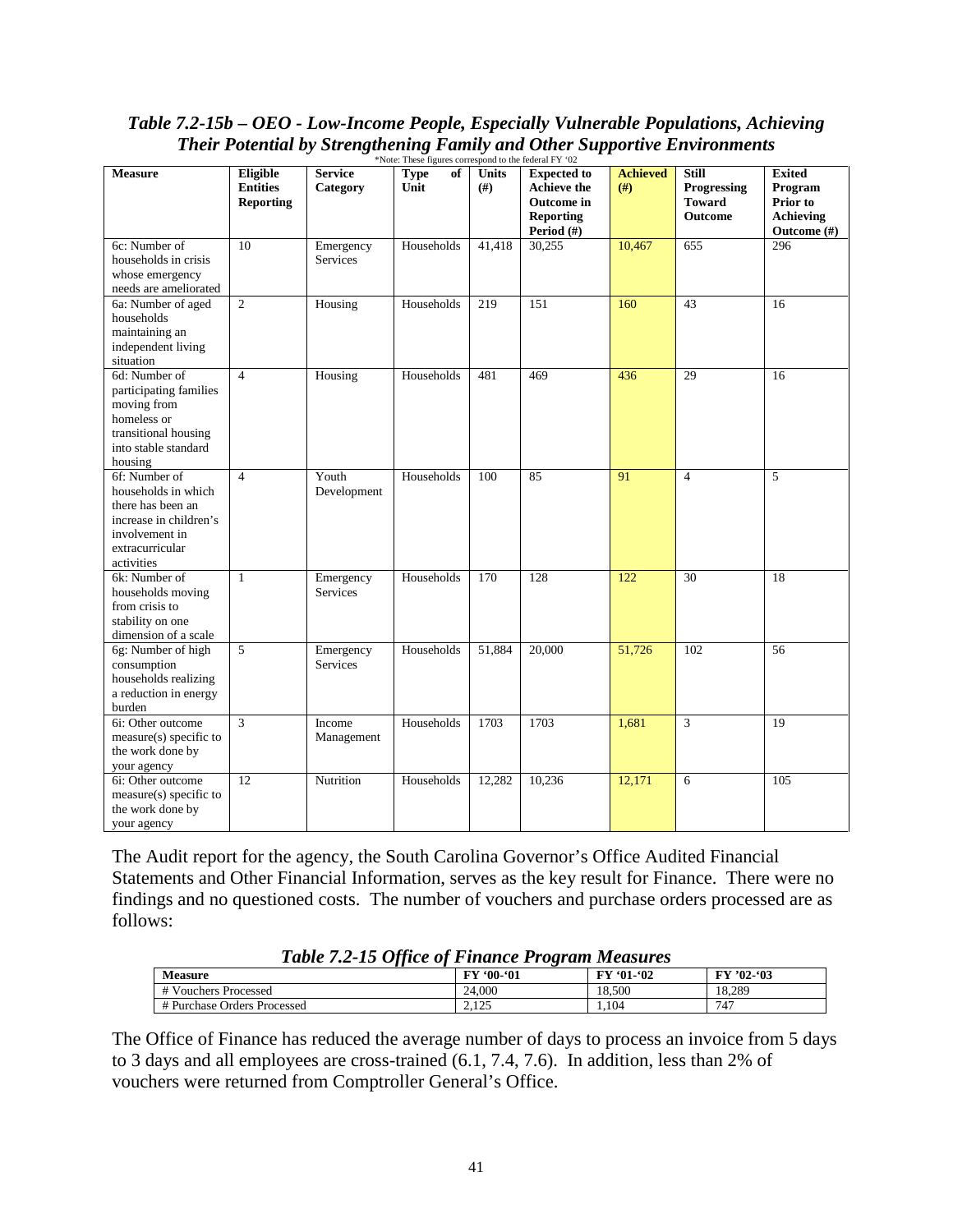The Office of Human Resources has continued to show improvement in its affirmative action goals. Figure 7.2-10 shows this increase over the past 3 years.



*Figure 7.2-10 Office of Human Resources Program Measures*

The Office of Information Technology has maintained all OEPP computers and upgraded software for particular offices as needed. By continually monitoring computer and network performance, the Information Technology staff members identify needs to add and update various components to provide better performance. For example, Information Technology staff members identified a need to upgrade the software on Governor's Office computers to Windows XP and Office XP. These upgrades were completed by the end of the  $2<sup>nd</sup>$  quarter of FY '02-'03. As a proactive way of providing additional stability, performance, and security, these updates have increased efficiency by reducing user lag-time. The Office also assisted with the technical deployment of the OEO-SoCarROMA Program, added technical support for users of the e-leave system, and configured and deployed approximately 35 new computers. In addition, Information Technology staff members created and deployed five new FileMaker Pro databases and completed a Section 508/Web Accessibility audit on all OEPP web pages.

# **7.3 What are your performance levels and trends for the key measures of employee satisfaction, involvement and development?**

OEPP implemented an online e-leave system during the  $4<sup>th</sup>$  quarter of FY '02-'03. Feedback from employees regarding this system has been overwhelmingly positive. The State Budget and Control Board administered an employee satisfaction survey for the e-leave system for OEPP at the end of the  $4<sup>th</sup>$  quarter. The results of this survey are not yet available.

A confidential survey is administered in the Office of Correspondence to determine, among other things, feedback on employee personal satisfaction and motivation. On a scale of 1 to 5, with 5 representing the most positive response, the results for FY '00-'01 and FY '01-'02 were as follows. The survey was not administered in FY '02-'03 due to a complete turnover of staff in the  $3<sup>rd</sup>$  and  $4<sup>th</sup>$  quarters.

| <b>Measure</b>                                     | FY '00-'01 | FY '01-'02 |
|----------------------------------------------------|------------|------------|
| Personal Contributions to Office                   | -4.3       | 4.0        |
| <b>Effectiveness of Office</b>                     | 3.9        | 3.9        |
| Clear Understanding of Office Goals                | 4.3        | 4.4        |
| Good Relationship with and Support From Supervisor | 4.6        | 4.7        |
| Positive Reinforcement                             | 4.0        | 4.1        |

*Table 7.3-1 Office of Correspondence Employee Satisfaction*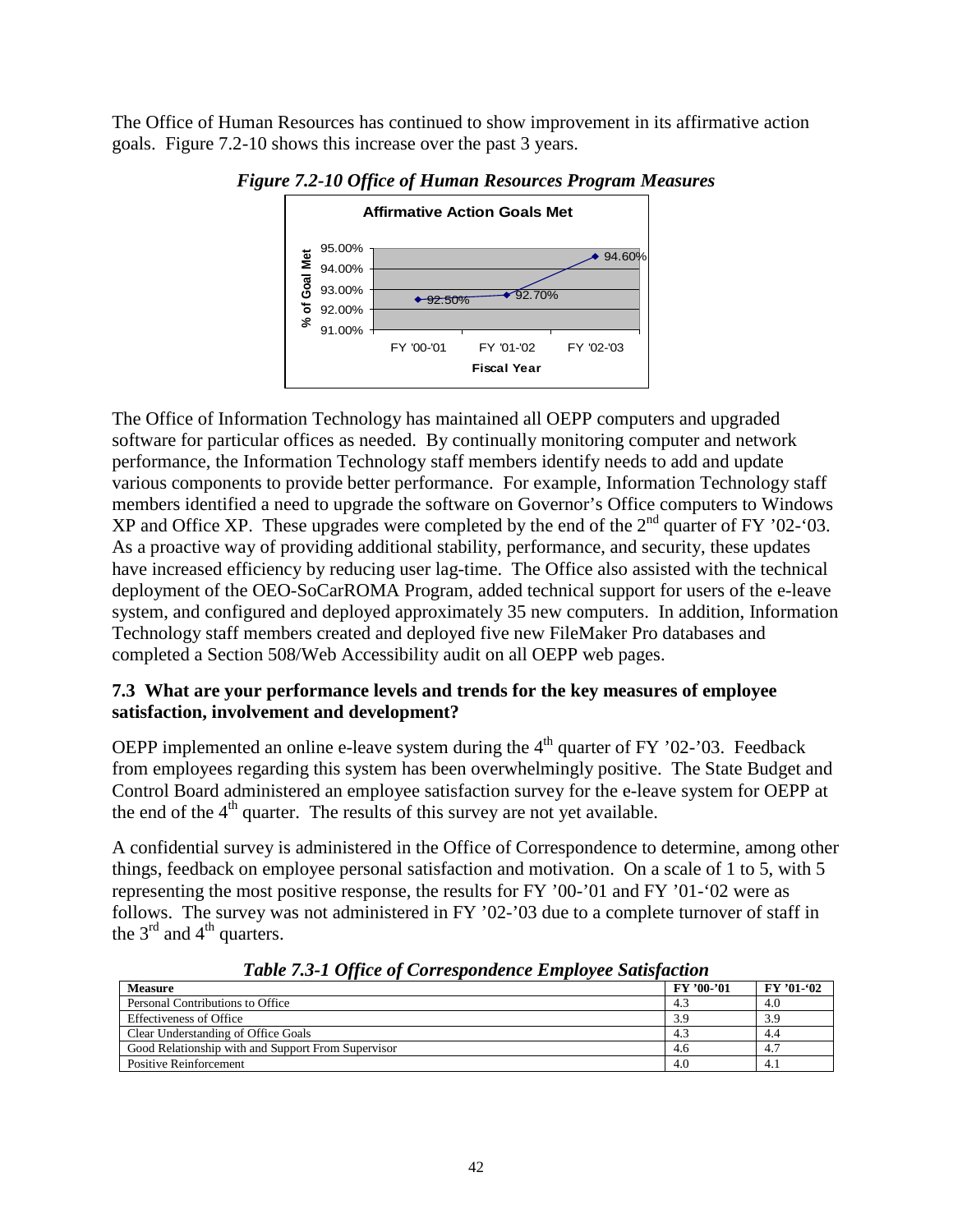The Director of the Office of Correspondence uses the information compiled from these surveys to help maintain positive and productive office relationships. To continually improve these results, the Director of the Office of Correspondence works with employees to identify any obstacles or hindrances which might prevent job performance and to identify areas in which they can pursue individual goals to ensure job satisfaction.

The Office of Human Resources reported the following results:

|                                                                              | <u>_</u>      |               |                        |
|------------------------------------------------------------------------------|---------------|---------------|------------------------|
| <b>Measure</b>                                                               | FY '00-'01    | $FY'01-02$    | $FY$ '02-'03           |
| Hire Above Minimum Delegation Audit                                          | In Compliance | In Compliance | Not done in $'02-(03)$ |
| <b>Classification Delegation Audit</b>                                       | In Compliance | In Compliance | Not done in $'02-(03)$ |
| % of Affirmative Action Goals Met                                            | 92.5%         | 92.7%         | 94.6%                  |
| # of Employee Grievances                                                     |               |               |                        |
| Participation in Tuition Assistance                                          | 32            | 18            | Program on hold due    |
|                                                                              |               |               | to budget cuts.        |
| Participation in Job Retention Services Program at Vocational Rehabilitation |               |               |                        |
| % of EPMS Reviews Submitted on Time for Universal Review Date                | 100%          | 100%          | 100\%                  |

*Table 7.3-2 Office of Human Resources Employee Satisfaction Results*

The lack of employee grievances in the past fiscal year is an indicator of a high degree of employee satisfaction.

The Office of Information Technology continues to monitor the online employee suggestion program. Employees whose suggestions are implemented receive positive recognition as well as a certificate.

# **7.4 What are your performance levels and trends for the key measures of supplier/contractor/partner performance?**

The Office of Finance processed 100% of purchase orders within 1-2 days and 100% of invoices in an average 3 days (6.1, 7.2, 7.4, 7.6). The Office of Finance has now reduced the time to process an invoice from 5 to 3 days and all invoices are currently being processed within 3 days.

The Continuum of Care reported the following results for supplier/contractor/partner performance:

| <b>Supplier</b>                                                                             | <b>Supplies</b>                                                                                                                                                        | <b>Management of Relationship</b>                                                                                                                         | <b>Performance Results</b>                                                                                                                                                                                                                                  |
|---------------------------------------------------------------------------------------------|------------------------------------------------------------------------------------------------------------------------------------------------------------------------|-----------------------------------------------------------------------------------------------------------------------------------------------------------|-------------------------------------------------------------------------------------------------------------------------------------------------------------------------------------------------------------------------------------------------------------|
| Public Providers such as<br>schools, Mental Health,<br>Social Services, Juvenile<br>Justice | Public services such as education.<br>mental health services, social<br>services, and juvenile justice                                                                 | Monitoring of quality of services,<br>advocating for the development of<br>services to meet unmet needs,<br>improving interagency cooperation.            | The Family Support Services<br>unit of the Continuum has about<br>633 meetings with other child<br>serving agencies a year. About<br>80% of these meetings are about<br>a specific client. The other 20%<br>involve state wide or systems<br>change issues. |
| Private service providers--<br>wrap and residential services                                | Wrap services such as behavioral<br>intervention, activity therapy, etc.<br>Residential services such as group<br>home care, residential treatment<br>facilities, etc. | Contracts with providers, monitoring<br>of quality, supports providers, develop<br>new services when needed.<br>Coordinates Program Oversight<br>Council. | This data is shown in Table 7.2-<br>1.                                                                                                                                                                                                                      |
| Families                                                                                    | Clients and support for their child                                                                                                                                    | Involvement in treatment and<br>treatment planning, training and skill<br>development.                                                                    | Treatment planning meetings:<br>Family members attended over<br>500 of these meetings.                                                                                                                                                                      |
| Child serving state agencies                                                                | Inter-agency concerns needing<br>mediation and resolution                                                                                                              | As a member of the Program<br>Oversight Council, helps agencies<br>comply with terms of RFP                                                               | Measurement being developed.                                                                                                                                                                                                                                |
| Private providers of children<br>services                                                   | Residential and treatment services<br>for children                                                                                                                     | Tell them about standards<br>⋗<br>⋗<br>Review their compliance with                                                                                       | This data is shown in Table 7.2-<br>1.                                                                                                                                                                                                                      |

*Table 7.4-1 COC Supplier Performance Results*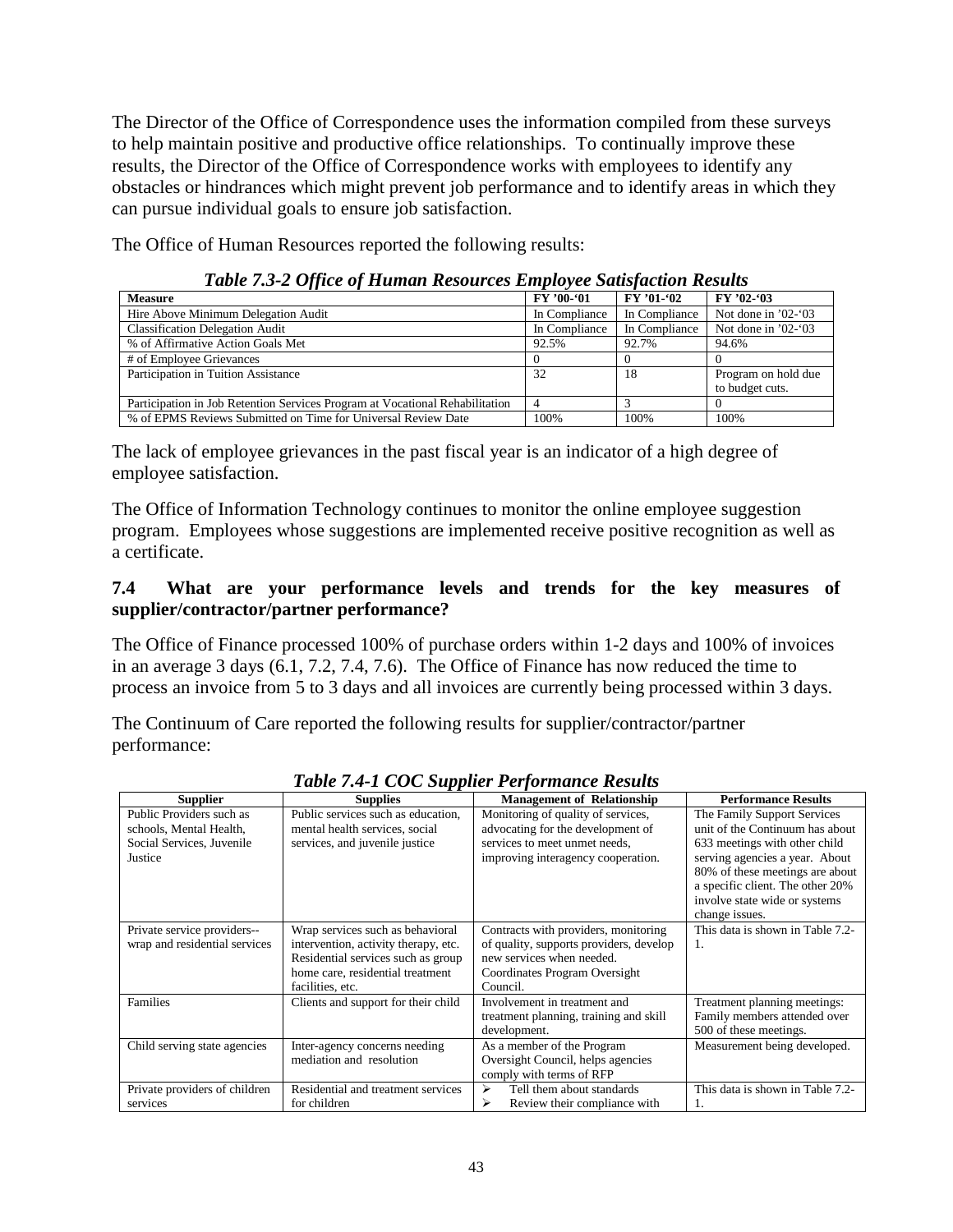|  | standards<br>$\mathbf{r}$<br>Training<br>t of providers and<br>$\circ$<br><b>ennical</b><br>ίe<br>assistance |  |
|--|--------------------------------------------------------------------------------------------------------------|--|
|--|--------------------------------------------------------------------------------------------------------------|--|

100% of the Developmental Disabilities Council's sub grantees were in compliance with contractual performance requirements during FY '02-'03. (7.5, Table 1.3).

All Office of Economic Opportunity grants were distributed to sub grantees in a timely manner as designated by their contractual performance requirements (7.5).

#### **7.5 What are your performance levels and trends for the key measures of regulatory/legal compliance and citizenship?**

| $10000$ $1001$ $ 000$ $0000$                              |            |            |            |                   |            |  |  |
|-----------------------------------------------------------|------------|------------|------------|-------------------|------------|--|--|
| <b>Measure</b>                                            | FY '98-'99 | FY '99-'00 | FY '00-'01 | <b>FY '01-'02</b> | FY '01-'02 |  |  |
| % of Wrap Medicaid funds recouped                         | 0.3%       | 0%         | $0\%$      | 0%                | 0%         |  |  |
| % of Medicaid case management funds recouped              | 0%         | 0%         | 0%         | 0%                | 0%         |  |  |
| % of non-compliance w/ DHHS contract for provider reviews | 0%         | 0%         | 0%         | 0%                | 0%         |  |  |

#### *Table 7.5-1 – COC Medicaid Compliance*

In FY '98-'99, the Continuum implemented a new method to bill for wrap services. Due to billing errors, the Continuum had to pay back to the Department of Health and Human Services 0.3% of the funds received as reimbursement. In each subsequent fiscal year, no funds were recouped. A result of 0% indicates performance excellence, indicating that no funds had to be reimbursed to the funding source due to an improper distribution.

100% of the Developmental Disabilities Council's sub grantees were in compliance with contractual performance requirements during FY '02-'03 (7.4, Table 1.3).

All Office of Economic Opportunity grants were distributed to sub grantees in a timely manner as designated by their contractual performance requirements (7.4).

**Measure**<br>  $\begin{array}{r} \n\textbf{FY '98 - '99} \\
\hline\n\textbf{FY '99 - '00} \\
\hline\n\textbf{FY '00 - '01} \\
\hline\n\textbf{FY '01 - '02} \\
\hline\n\textbf{FY '02 - '03} \\
\hline\n\textbf{FY '04 - '04} \\
\hline\n\textbf{FY '01 - '02} \\
\hline\n\textbf{FY '02 - '03} \\
\hline\n\textbf{FY '04 - '05} \\
\hline\n\textbf{FY '06 - '06} \\
\hline\n\textbf{FY '01 - '$ % of reviews of new cases not completed on time 1% 4% 3% 3% 3% \*Note: DSS reports to FCR names of new foster care clients; however names are not always received on a timely basis. DSS and FCR are working together to resolve this issue via electronic notification.

| Table 7.5-3 Guardian ad Litem Case Review Compliance |  |  |  |
|------------------------------------------------------|--|--|--|
|------------------------------------------------------|--|--|--|

| . AACIIPA<br>$-$ 450 $-$                                                           | ናሰበ<br>'98-<br>$\sim$<br> | <b>MO</b><br>'00_<br>$\mathbf{r}$ | 201<br>$60 -$<br><b>TAXZ</b><br>U1. | <b>TIX</b><br>.92<br>-'01- | -03<br>$2 - 02$<br>ΕМ<br>н |
|------------------------------------------------------------------------------------|---------------------------|-----------------------------------|-------------------------------------|----------------------------|----------------------------|
| $\sim$<br>statted<br>enough<br>≘not<br>having<br>volunteers<br>due<br>cases<br>not |                           | $  -$<br>556                      | $\sim$<br>230                       | 500<br>ے⊙د                 | 588                        |

The A-133 Audit conducted by state auditors for OEPP resulted in no findings and OEPP continues to maintain its low risk status (7.6). All OEPP offices are smoke-free in compliance with state law. The Edgar Brown building and other buildings that house OEPP offices also have fire escape routes posted that comply with state regulations. All OEPP offices are HIPPA compliant.

As noted in sections 7.3 and 7.4, the Offices of Finance and Human Resources are in compliance with key regulatory measures.

With regards to citizenship, the Office of Special Projects coordinates volunteers from OEPP to help answer phone calls and staff ESF 14 at the Emergency Management Division during disaster situations. In addition, charities supported by OEPP offices include the United Way,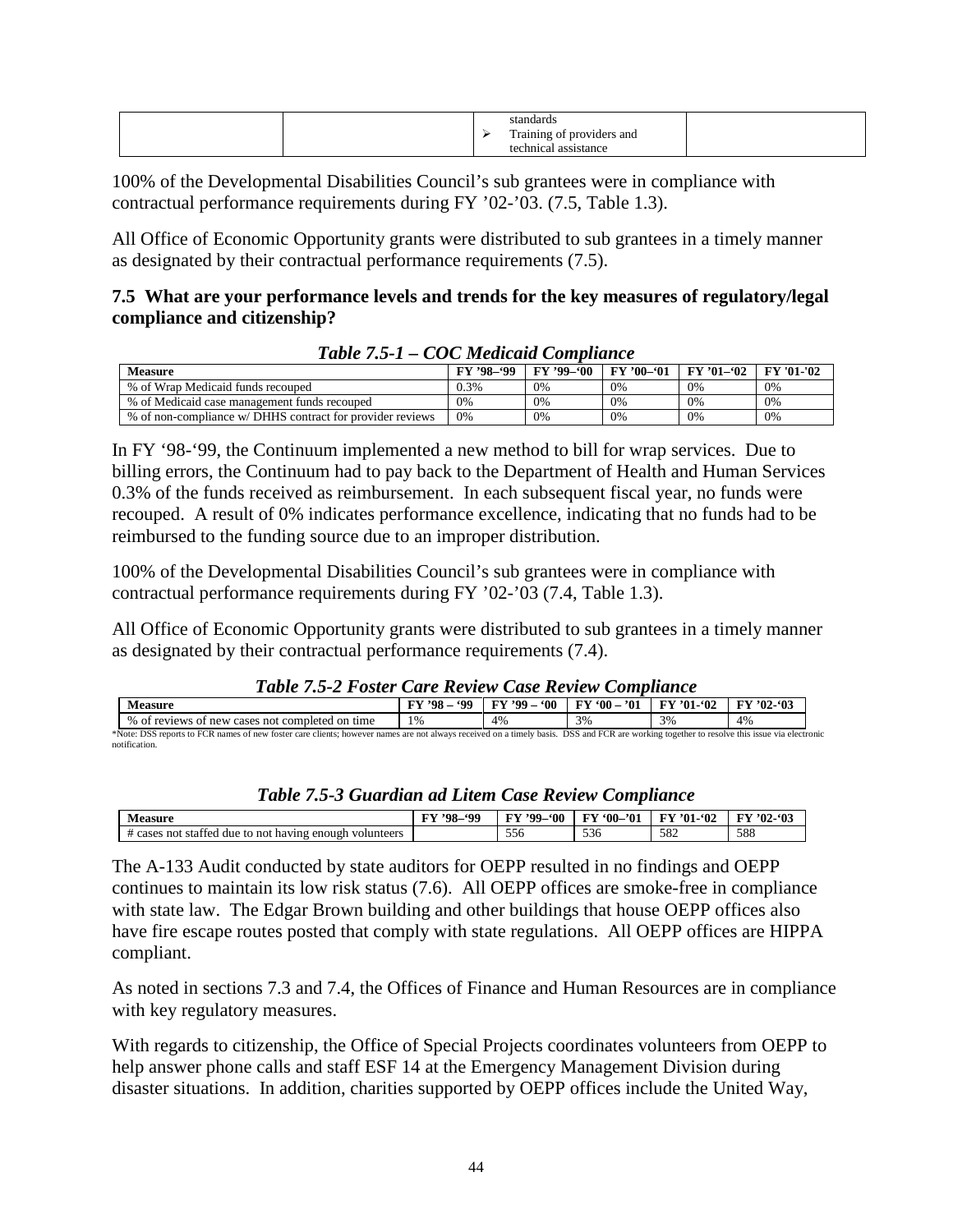Community Health Charities, First Lady's Walk for Life, Habitat for Humanity, Salvation Army Christmas Kettle program, United Black Fund of the Midlands, and US Savings Bonds (1.7, 5.6).

# **7.6 What are your current levels and trends of financial performance?**

OEPP continues to find new and creative ways to promote increased efficiency and deliver vital services in light of tight economic times and reduced budgets. For example, during FY '02-'03, OEPP implemented an online e-leave system. This system will save the agency approximately \$6,886 per year as delineated in Table 7.6-1.

| Table 7.0-1 E-leave Savings |                           |  |  |  |
|-----------------------------|---------------------------|--|--|--|
| <b>Expenditure Category</b> | <b>Amount Saved in \$</b> |  |  |  |
| Paper Costs                 |                           |  |  |  |
| T&As                        | 2,455.20                  |  |  |  |
| <b>Leave Statements</b>     | 1.329.90                  |  |  |  |
| Reports                     | 253.50                    |  |  |  |
| <b>Printing Costs</b>       | 418.50                    |  |  |  |
| Hours Worked                | 2,409.40                  |  |  |  |
| <b>Total</b>                | 6,866.50                  |  |  |  |

Other new efficiency measures include the use of an online letterhead template created in FY '01-'02 to reduce paper and printing costs for supplies. Consolidating the types of toner cartridges used and recycling used cartridges is another cost saving measure.

The A-133 Audit conducted by state auditors for OEPP resulted in no findings and OEPP continues to maintain its low risk status (7.5).

Figure 7.6-1 shows SOVA's financial data for FY '02-'03.



# *Figure 7.6-1 – SOVA Financial Data*

While General Fund appropriations have declined recently, the Continuum of Care has been able to maintain and expand the number of children served by increasing Medicaid reimbursements that support the organization's service functions. These reimbursements have increased because of an increase in service hours billed, a reimbursement rate increase, and an expansion of reimbursable services. Table 7.6-2 shows these revenue changes. Table 7.6-2 compares trends in primary funding categories with the numbers of clients served.

| $1$ word $1$ is $2 \cup 2 \cup 1$ whenever $0$<br>1 посме 1 см1 |             |             |             |             |                  |  |
|-----------------------------------------------------------------|-------------|-------------|-------------|-------------|------------------|--|
| Fund                                                            | 98-99       | 99-00       | $00 - 01$   | $01-02$     | $02 - 03$        |  |
| General Fund                                                    | \$1,966,199 | \$1,990,832 | \$2,021,830 | \$1,354,002 | \$4,593,486      |  |
| EIA                                                             | \$3,583,938 | \$3,583,938 | \$3,583,938 | \$3,461,313 | $*$ <sup>6</sup> |  |
| DMH Patient Fees                                                | \$400,000   | \$400,000   | \$400,000   | \$400,000   | \$400,000        |  |

*Table 7.6-2 COC Funding by Fiscal Year*